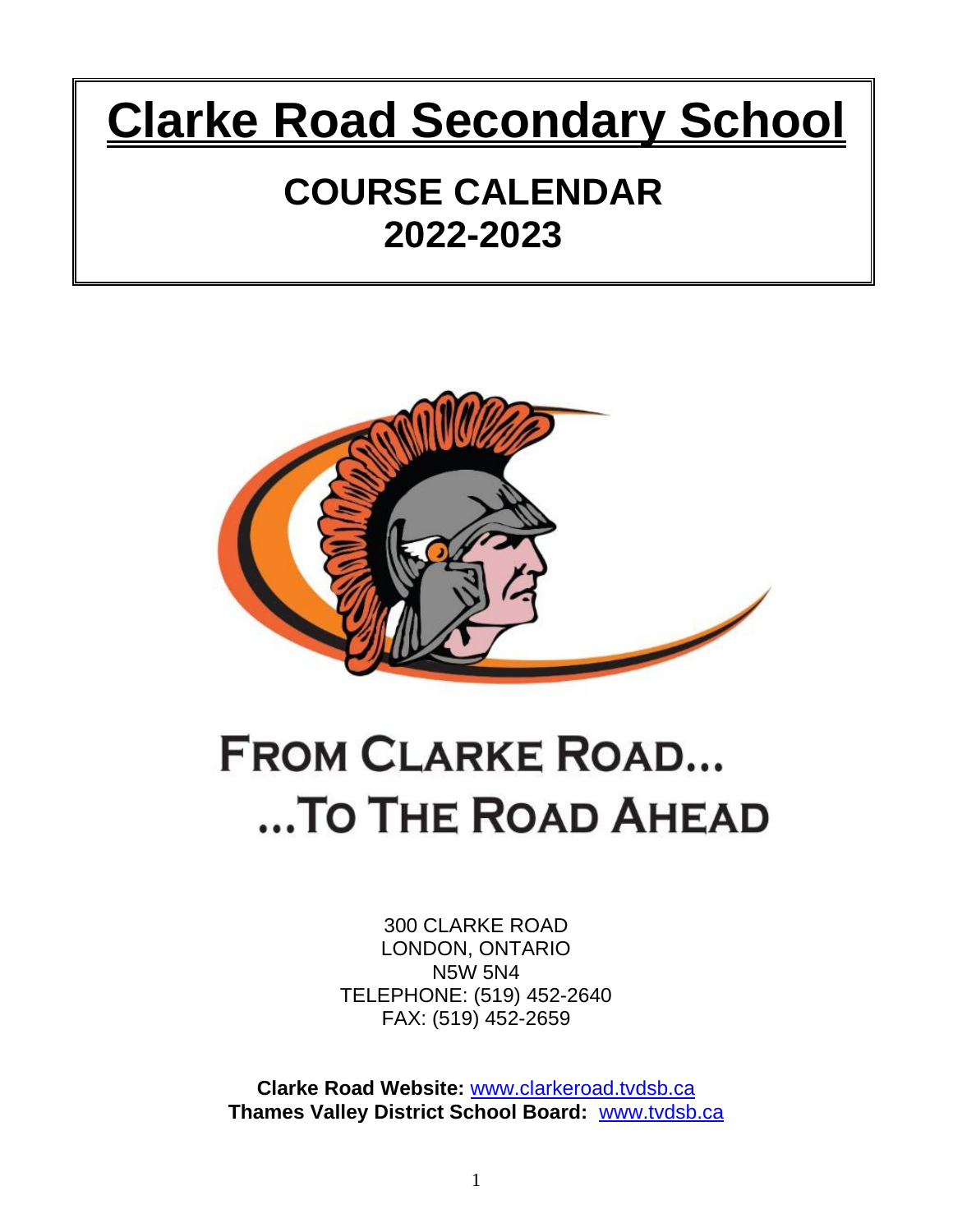# **COURSE CALENDAR 2021-2023**

# **Administration**

 Principal..........................Mr. M. Flumerfelt Vice-Principal .................. Ms. J. Emke (A - K) Vice-Principal .................. Ms. K. O'Hara (L - Z)

# **Student Services**

**Head of Student Services:** Ms. J. Chalmers

# **Guidance Counsellors**:

Ms. J. Chalmers  $(A - G)$ Mr. C. Nye  $(H - Ma)$ Ms. R. Robins ( $Mc - Z$ )

**Resource**: Mr. A. Kurn Mrs. S. Marshall

**Student Success Teacher:** Mrs. S. Sullivan

# **Social Worker/Attendance Counsellor:**

Ms. E. Wilson

**Alternative to Suspension:** Ms. R. Robertson

**School Support Counsellor:** Ms. C. Schneider

**School Psychologist:** Dr. J. Kurita

**School Nurse:** Ms. J. Limburg

**Community Service Hours** Ms. J. MacMillan

**Useful Websites:**

**Ministry of Education [http://www.edu.gov.on.ca](http://www.edu.gov.on.ca/) Education Quality and Accountability Office [www.eqao.com](http://www.eqao.com/) Parent Portal – email [clarkeroad@tvdsb.ca](mailto:clarkeroad@tvdsb.ca) to request set-up access**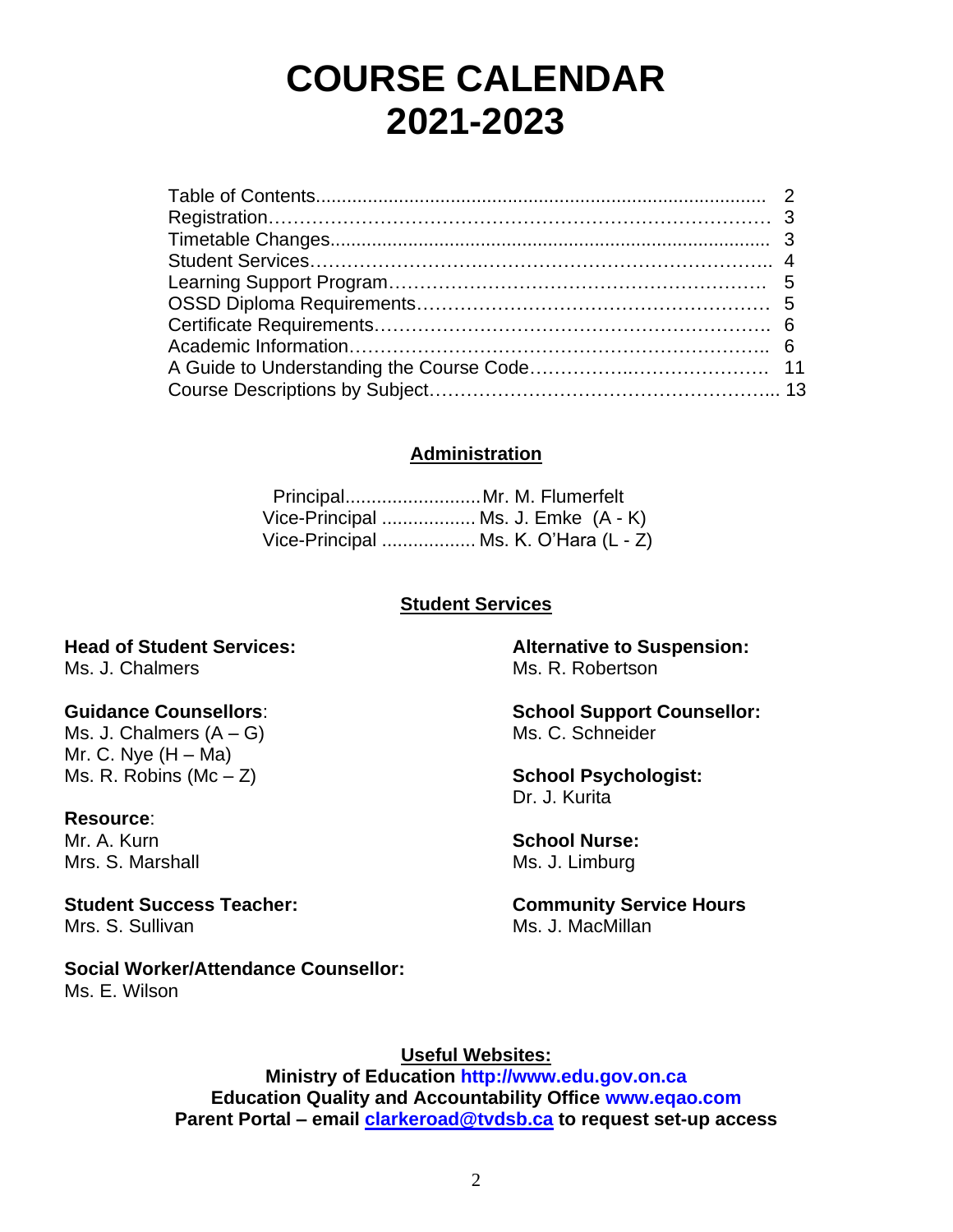# REGISTRATION

Responsibility for the correct registration of students rests with students and their parents in co-operation with guidance counsellors. Students and parents should select courses with great care, basing their decisions on the information available in this course guide, and the advice available at the school.

The following policies and procedures are important:

- a) Registration occurs in January February.
- b) Students and parents will verify course selections during April. The guidance department should be notified of any errors.
- c) In June, when the final report card is issued, the student is responsible for notifying the guidance department if course failures necessitate a change in courses selected.
- d) Amendments to course selections resulting from summer school must be initiated by the student at the conclusion of summer school, by informing school official.
- e) Students wishing to register at a school other than their home school must do so BEFORE MARCH 1 and must provide their own transportation. Consideration of such a request and subsequent approval/denial lies with the school Principal, and is based on current enrolment at that grade level and/or in the course requested. The designated school of a student is determined by primary address otherwise and the program of study. The receiving Principal is to consult with the sending Principal prior to making a decision in order that consideration is given to the possible negative impact on the program offerings of the sending school. Confirmation of the decision of the receiving Principal will be provided in writing by June 30<sup>th</sup>. Under this procedure, transportation is not provided and this is the responsibility of the parent/guardian.

# REGISTRATION PROCESS

**Purpose**:This booklet has been designed to provide our students with information about:

- the courses offered at Clarke Road Secondary School for the 2022 2023 school year
- the destinations related to course options and pathways.
- From this booklet students choose their courses based on their post-secondary destinations.

# **Student's Task:**

| <b>Step One:</b>   | Consult parents, teachers and quidance counsellors for information regarding course selections.                                                                               |  |  |  |  |
|--------------------|-------------------------------------------------------------------------------------------------------------------------------------------------------------------------------|--|--|--|--|
| Step Two:          | Review course offerings using the course descriptions in this booklet.                                                                                                        |  |  |  |  |
| <b>Step Three:</b> | Visit www.myBlueprint.ca/tydsb. Click on submit courses. Print and return a signed copy of your Course Selection                                                              |  |  |  |  |
|                    | Sign-off sheet to your counsellor. Make sure this process is complete by Friday, February 11th !                                                                              |  |  |  |  |
| Step Four:         | Log onto Clarke Road's home page, click on Student Portal, choose Registration and transfer course choices from<br>working copy to Student Portal.                            |  |  |  |  |
| Note:              | Courses are offered subject to the number of students registering in a course to warrant offering a class. The Principal<br>makes the final decisions about course offerings. |  |  |  |  |

# TIMETABLE CHANGES

Our staff allocation and master timetable are constructed on the assumption that students will take all the courses which they request at registration time. It is, therefore, our policy that once the timetable is completed, changes and drops will be permitted only in very unusual circumstances. Valid reasons for requesting a timetable change include the following:

- a) errors in timetabling
- b) failure of a course
- c) change in a career plan which requires a specific course change
- d) need for a course at different level of difficulty
- e) credit earned in summer school

Timetables will not be changed during September unless there are exceptional circumstances. Once a course has been selected, students are expected to treat it as a commitment to the end of the semester.

Minimum credits per year are:

Grades 9, 10, 11 - 4 credits per semester Grades 12, - 3 credits per semester (with a minimum 20 credits).

Note: Students are required to have completed a minimum of 20 credits before a "spare" period is assigned. Requests to drop below the minimum credit load may be considered under exceptional circumstances and will only be considered after consultation with the vice principal or principal. Honour roll qualifications are based on an average of 80% or greater on a minimum of 8 courses in grade 9 and 10, seven courses in grade 11 and six courses in 12. These courses must be taken during the school year at a day school.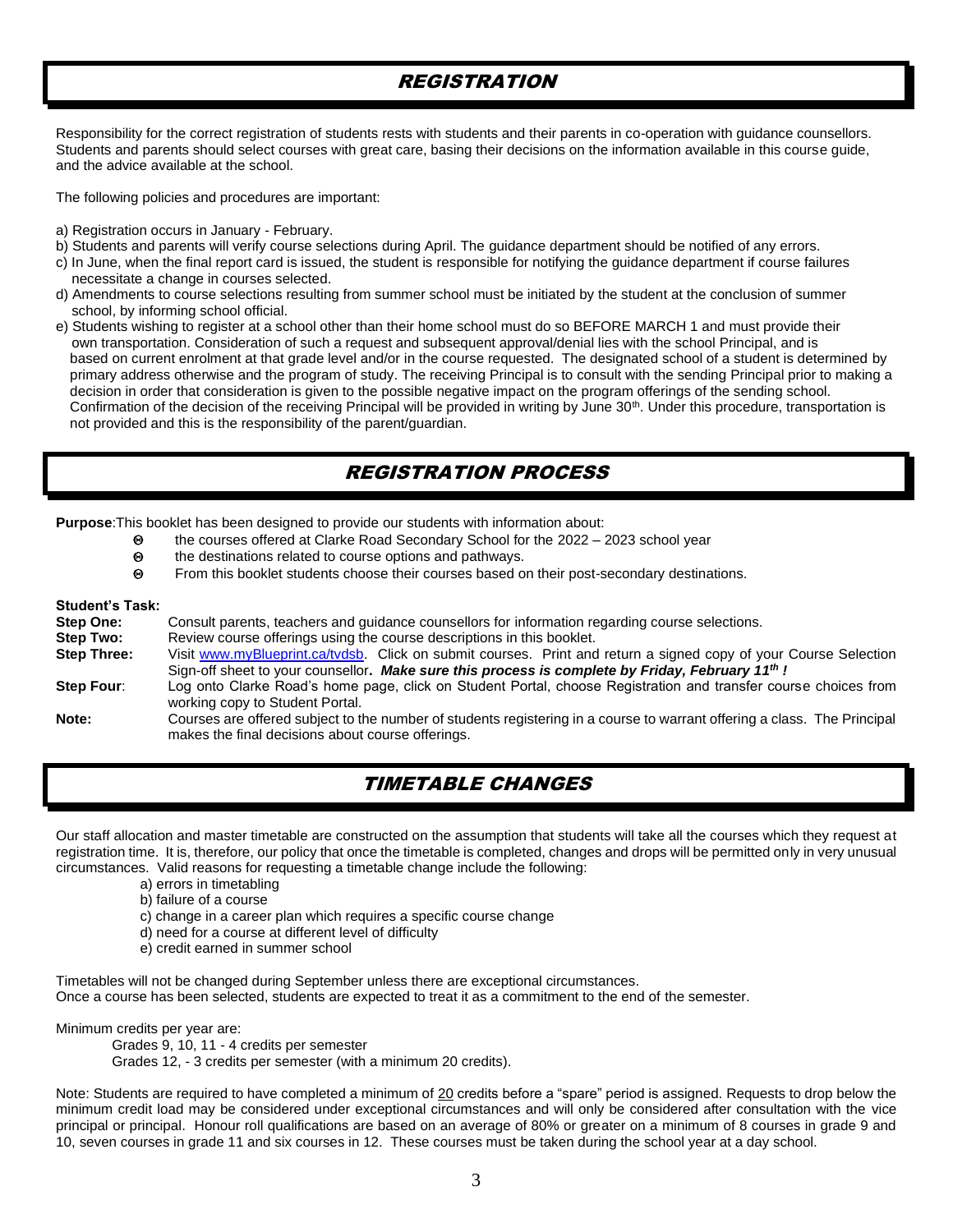# STUDENT SERVICES

# *GUIDANCE DEPARTMENT*

Guidance counsellors offer a variety of services to assist students in getting the most out of high school. Counsellors are available to assist students through:

- academic counselling to assist them with course selections and post-secondary educational planning
- short individual counselling for personal concerns
- career counselling to help them plan for their future
- computer services such as "myBlueprint" to help them learn about career opportunities
- access to special help offered by the school psychologist, the school social worker and outside agencies
- maintenance of their Ontario Student Record/Community Service Hours
- access to adult tutoring

Parents are encouraged to contact their student's counsellor for assistance or information.

# *SCHOOL SUPPORT SERVICES & RESOURCES*

#### **LIBRARY**

The library has, in addition to an extensive collection of print audio and multi-media resources 40 computer stations with access to the Internet and varied software programs for student use. A photocopier is also available. Hours vary through the week but the library is generally open from 7:45 a.m. to 3:00 p.m.

# **SCHOOL PSYCHOLOGIST**

The psychologist is available by referral through the Program Development Team.

#### **PUBLIC HEALTH NURSE**

The nurse attends Clarke Road one day each week to discuss health concerns with students and or parents. Students can refer themselves. The nurse is a guest speaker in classes.

#### **SOCIAL WORKER**

The school social worker provides assessment, counselling and support for students in grades 9 through 12 who may be experiencing social and or emotional difficulties. The social worker also provides links to community agencies and resources to address the needs of individual students and their families. Additionally, the school social worker works with students under the age of 18 who are having difficulty attending school regularly. Referrals are made by guidance counsellors and administrators.

#### **STUDENT SUCCESS TEACHER**

The Ministry of Education requires each secondary school to have a student success teacher who knows and tracks the progress of students at risk of not graduating; who support school-wide efforts to improve outcomes for students struggling with the secondary curriculum; who provide direct support/instruction to these students in order to improve student achievement, retention, and transitions; and who work with parents and the community to support student success.

#### **STUDENT SUCCESS TEAM**

The Ministry of Education requires each secondary school to have a Student Success Team, comprised of the Principal or designate, the student success teacher, the guidance department head or designate, and special education head or designate, and other members as appropriate. The Student Success Team is responsible for two primary functions: to develop school procedures and models for the effective delivery of all student success initiatives; to track, coordinate and assume responsibility for at-risk students through the student success teacher.

# **CREDIT RECOVERY PROGRAM**

The Credit Recovery Program is one of several options for a student who has failed a credit course. Access to the Credit Recovery Program must be through a recommendation by the Principal and agreed to by the student and, where appropriate (e.g., students under the age of majority), the parent(s)/guardian(s) who must share some responsibility for the learning.

**CREDIT RECOVERY TEAM** The Credit Recovery Team is a sub-set of the school's Student Success Team, comprised of the Principal or designate, the student success teacher and the guidance department head or designate, and other members as appropriate. The Credit Recovery Team convenes periodically to determine the credit recovery placement of a student who has failed a credit course, after the Principal has recommended the student for placement in the Credit Recovery Program.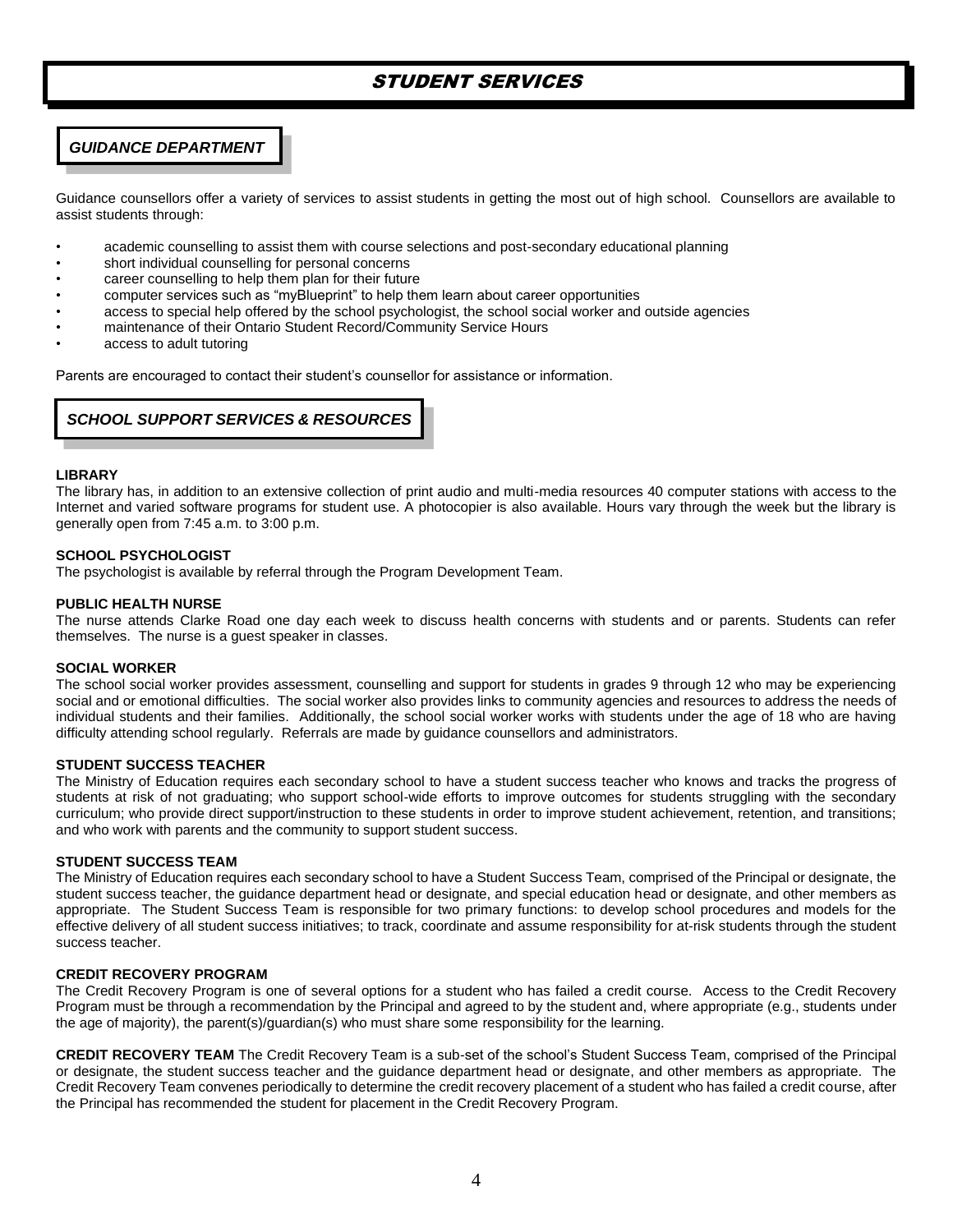# LEARNING SUPPORT PROGRAM

Resource teachers offer assistance to students on Individual Education Plans (IEP's). Students who are on a IEP may use the resource room for exam/test taking, assistance with class work, and/or to use assistive technologies. Students may request to come to resource or may be sent by their teacher.

# **Learning Strategies - Withdrawal**

This program is offered only to Grade 9 IEP students who are generally withdrawn from one period over the course a semester. Students are registered in this program only through consultation with parents, LST's, and teachers upon entry into Grade 9. The numbers are limited and selection is determined upon severity of need.

# OSSD DIPLOMA REQUIREMENTS

**Compulsory Credits (total of 18)** Students must earn the following compulsory credits to obtain the Ontario Secondary School Diploma:

- 4 credits in English (1 credit per grade)
- 1 credit in French as a second language
- 3 credits in Mathematics (at least 1 credit in Grade 11 or 12)
- 2 credits in Science
- 1 credit in Canadian History
- 1 credit in Canadian Geography
- 1 credit in the Arts
- 1 credit in Health and Physical Education
- .5 credit in Civics
- .5 credit in Career Studies
- 1 additional credit in English or French as a second language, or a Native Language or a classical or an international language or Social Sciences and the Humanities, or Canadian and World Studies or Guidance and Career Education or Cooperative Education
- 1 additional credit in Health and Physical Education, or the Arts, or Business Studies, French as a second language or Cooperative Education
- 1 additional credit in Science (Grade 11 or 12) or Technological Studies or French as a second language or Cooperative Education

A maximum of two of the three additional compulsory credit requirements for groups 1, 2, and 3 may be met with credits in French as a second language, one of which may be earned for group 1 and the second for either group 2 or group 3.

# **OPTIONAL CREDITS (TOTAL OF 12)**

In addition to the 18 compulsory credits, students must earn 12 optional credits. Students may earn these credits by successfully completing courses that they have selected from the courses listed in the school course calendar.

# **COMMUNITY INVOLVEMENT REQUIREMENTS/PROCEDURES**

As part of the diploma requirements, students must complete a **minimum of 40 hours** of community involvement activities. These activities may be completed at any time during their years in the secondary school program. Students, in collaboration with their parents, will decide how they will fulfill the community involvement requirement. Additional information is available in the Thames Valley Brochure. Community involvement activities may take place in a variety of settings, including businesses, not-for-profit organizations, public sector institutions (including hospitals), and informal settings. Students may not fulfill the requirements through activities that are counted towards a credit (cooperative education and work experience, for example) through paid work, or by assuming duties normally performed by a paid employee. All activities must take place outside of normal instructional hours - that is, during lunch hours, before or after school, on weekends or during school holidays. Schools will provide a list of acceptable activities. Students may select from this list or do an activity of their own choosing. These activities should be cleared with the principal as to their acceptability. Students will maintain and provide a record of their community involvement activities. Completion of the required 40 hours must be confirmed by the organization(s) or person(s) supervising the activities. Documentation attesting to the completion of each activity must be submitted to the principal by the student. This documentation must include for each activity the name of the person or organization receiving the service, the activity performed, the dates and hours, the signatures of the student and his or her parents, and a signed acknowledgment by the person (or a representative of the organization involved). The school will provide forms for collecting and recording this information. The principal will decide whether the student has met the requirements of both the ministry and the board for these activities.

# **GRADE 10 LITERACY TEST - OSSLT**

 All students entering high school after September, 1999 must successfully complete the provincial secondary school literacy requirement in order to earn a secondary school diploma. The literacy test will be normally offered in Grade 10 and will be based on the curriculum expectations for language and communications - particularly reading and writing - up to and including Grade 9. Students who do not successfully complete the test may require remedial assistance in order to improve their skills so that they are better prepared to retake the test.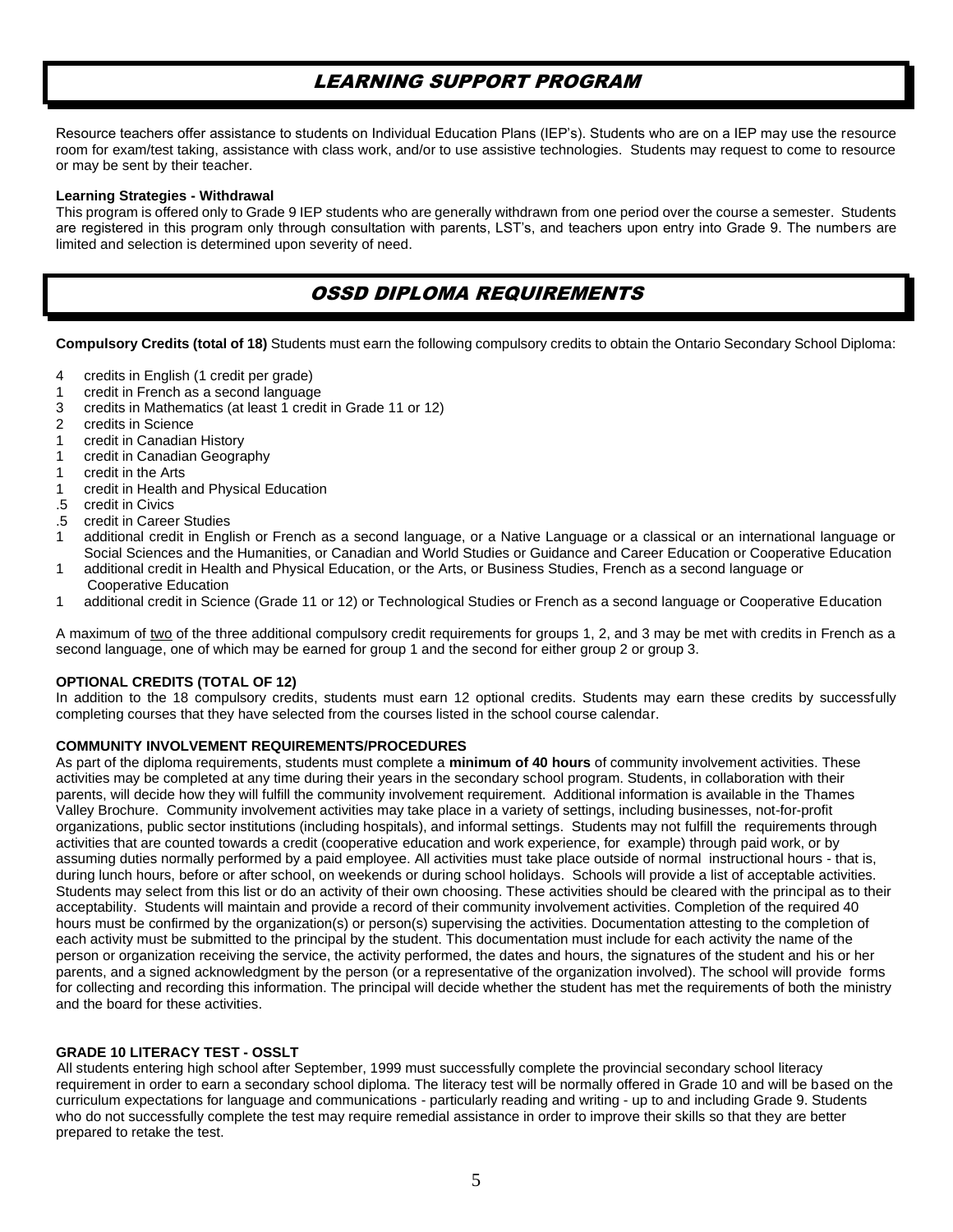# **OLC 4O1**

The Ontario Literacy Course is offered in grade 12 for students who have failed the literacy test more than once. Prerequisites: Successful completion of an English course in grade 9, 10 and 11 and two failed attempts at the literacy test.

# **OSSLT Accommodations, Deferrals and Exemptions may be available through the principal**.

# **OSSLT -** *Accommodations*

The necessary accommodations must be made to ensure that students who are receiving special education programs and services and who have an Individual Education Plan (IEP) have a fair and equal opportunity to successfully complete the secondary school literacy test. The accommodations made will be the same as are set out in the student's IEP and/or that are available to the student in the course of his or her regular work, including examinations and other forms of evaluations. The accommodations may not including any alteration of the content of the test.

# **OSSLT - Deferrals**

A deferral of the test may be granted to students who have been identified as exceptional or who are registered in English as a second language/English literacy development (ESL/ELD) courses, who have not yet acquired the level of proficiency in English required for successfully completing the test. Parents and adult students may request deferrals from the principal who will approve or not approve the deferral and for what period of time. The principal may also initiate consideration of a deferral. In the case of a disagreement with the decision of the principal, parents or adult students may ask the appropriate supervisory officer to review the matter.

## **OSSLT - Exemptions**

Students whose IEP indicates that the student is not working toward attaining a secondary school diploma may, with parental consent and the approval of the Principal, be exempted from participating in the secondary school literacy test. If plans should change for a student so exempted, he or she would be then expected to successfully complete the test in order to attain the secondary school diploma.

# CERTIFICATE REQUIREMENTS

# **REQUIREMENTS OF THE ONTARIO SECONDARY SCHOOL CERTIFICATE**

The Ontario Secondary School Certificate will be granted on request to students who leave school before earning the Ontario Secondary School Diploma, provided that they have earned a minimum of 14 credits, distributed as follows:

# **Compulsory Credits (total of 7)**

- 2 credits in English
- 1 credit in Canadian History or Canadian Geography
- 1 credit in Mathematics
- 1 credit in Science
- 1 credit in Health and Physical Education
- 1 credit in the Arts or Technological Education

#### **Optional Credits (total of 7)**

7 credits selected by the student from the available courses

# **CERTIFICATE OF ACCOMPLISHMENT**

Students who leave school before completing the requirements for the Ontario Secondary School Diploma or the Ontario Secondary School Certificate may be granted the Certificate of Accomplishment. This may be a useful means of recognizing achievement for students who plan to take certain vocational programs or other kinds of further training, or who plan to find employment after leaving school.

# ACADEMIC INFORMATION

# **TRANSFER COURSE:**

Students who wish to change from one course type to another between grades 10 and 11 and/.or grades 11 and 12 may take a transfer course to enable them to bridge the gap between courses. These courses **may** be offered by the Thames Valley District School Board at night or summer school or virtual academy. Partial credit transfer courses may also serve as appropriate prerequisites. For additional information, contact your guidance counsellor . Information on transfer courses is also available at http://www.edu.gov.on.ca/eng/document/curricul/transfer-e.pdf

# **SUBSTITUTION OF COMPULSORY CREDITS**

The Principal of a school, in order to meet individual students' needs, may, in unique circumstances, replace up to three of the compulsory credit requirements. Substitutions will be noted on the student's Ontario Student Transcript.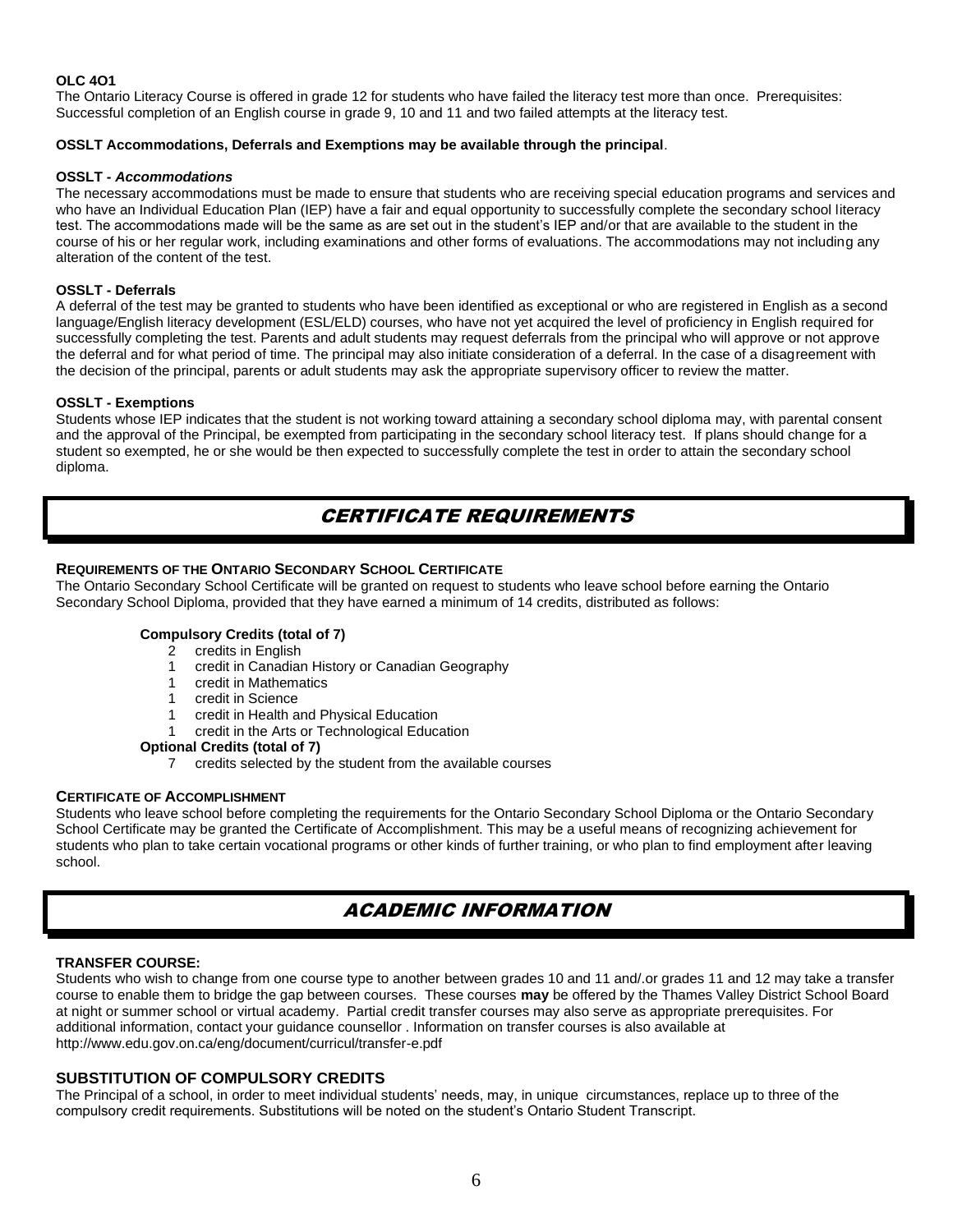# **ONTARIO STUDENT RECORD (OSR) AND ONTARIO STUDENT TRANSCRIPT (OST):**

The Ontario Student Record (OSR) is the official record for each student. Every Ontario school keeps an OSR for each student. The OSR contains the achievement results, credits earned and diploma requirements completed, and other information important to the education of the student. Students and their parents (if the student is not an adult) may examine the contents of the OSR. These records are protected by the Education Act and freedom of information legislation.

The Ontario Student Transcript (OST) provides a comprehensive record of a student's achievement in high school. All credits gained by any means are recorded in the OST. It will include the following information:

- the student's achievement in grades 9 and 10 with percentage grades earned and credits gained for successfully completed courses.
- a list of all grade 11 and 12 courses taken or attempted by the student, with the percentage grades earned and the credits gained.
- Note that failures and withdrawals will be reflected in the OST.
- identification of courses substituted for one that is a diploma requirement.
- confirmation that a student has completed the community involvement requirement
- the student's final result on the provincial secondary school literacy test.
- an indication of any extraordinary circumstances affecting the student's achievement in grade 11 or 12.

# **PLAR: Information**

Students may receive a credit for taking a course if they can demonstrate that they have the skills and knowledge from prior learning to meet the expectations for the course set out in the provincial curriculum. Students will be assessed through the new Prior Learning Assessment and Recognition (PLAR) process. Assessment instruments must include formal tests and other methods of evaluation appropriate to the subject. Students may obtain a maximum of four credits for grade 10, 11 and 12 courses through this process, with no more than two in one subject area. Through the PLAR process, students may also be granted equivalent credits for course work completed outside Ontario or in non-inspected private schools in Ontario. Please see your guidance counsellor for further information.

# **DEFINITION OF CREDIT**

A credit is a means of recognition of the successful completion of a course for which a minimum of 110 hours has been scheduled. It is granted to the student by the Principal of a secondary school on behalf of the Minister of Education.

# **DEFINITIONS - Grades 9 and 10**

**Academic Courses** - Academic courses emphasize theory and abstract problems. They provide the prerequisites for senior university courses.

**Applied Courses** - Applied courses focus on practical applications and concrete examples. They provide the prerequisites for most college courses.

**Locally Developed Courses** - Locally developed courses meet educational needs not met by provincial curriculum policy documents. Such courses may be developed to accommodate educational and/or career preparation needs of students in a particular school or region. These courses may also be developed for students receiving special education programs and services whose need for particular course content or for special preparation for further education or work cannot be met by a course based on provincial curriculum policy documents.

School boards will determine which courses will be developed locally and offered in their jurisdiction. Course content, the proposed range of teaching strategies, and assessment and evaluation procedures must be consistent with current ministry policy.

**Open Courses** - Open courses, offered in all secondary school grades, are designed to prepare students for further study in certain subjects and to enrich their education generally.

# **DEFINITIONS - Grades 11 and 12**

Courses at this level are destination courses which seek to prepare the student for life beyond secondary school.

**University Preparation Courses (U - Level)** - These courses seek to prepare the student for university. They emphasize theoretical and concrete aspects of the course content along with the development of independent research and learning skills.

**University/College (M - Level) Preparation Courses** - These courses include content that is relevant for both university and college programs.

**College Preparation Courses (C - Level)** - These courses are designed to equip students with the knowledge and skills they need to meet the entrance requirements for college.

**Workplace Preparation Skills (E- Level)** - These courses offer students the skills and knowledge they need for direct entry into the workplace or for admission to apprenticeship programs and other training programs offered in the community.

**Open Courses (O - Open Level)** - As in Grades 9 and 10, open courses are for enrichment and further study.

# **CROSS-OVER MATERIALS: INFORMATION**

When a student plans to change from an academic course in grade 9 to an applied course in grade 10 (or vice versa) in the same subject, the student will be strongly encouraged to successfully complete up to 30 hours of additional course work. This extra work will be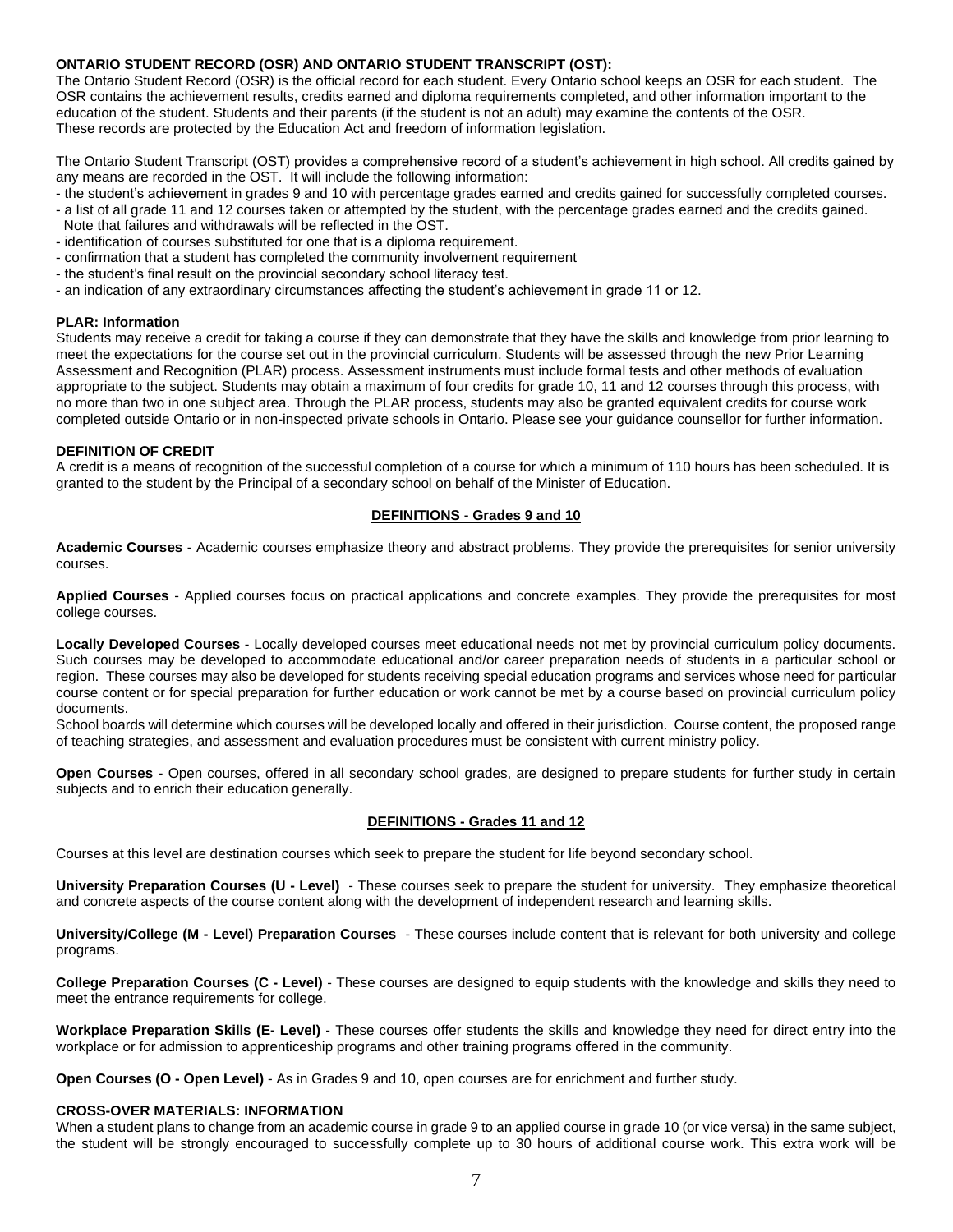necessary to make up for work included in the one grade 9 course but not the other. The work will be self-directed and may be completed in the summer or outside the regular school day.

# **ACCESS TO COURSE OUTLINES**

Parents and/or students who want to review course outlines may do so through student services or through the Principal.

## **ACCESS TO CURRICULUM POLICY DOCUMENTS**

Students and parents may find Ministry of Education Curriculum documents in the school library or at the Thames Valley District School Board office..

#### **REMEDIAL PROGRAMS**

Students experiencing difficulty in a course are recommended to see their teacher, the head of the department, their guidance counsellor and or the learning resource teacher. Students who do not succeed in getting a credit may be eligible for summer school. See your guidance counsellor for further information.

## **SPECIAL EDUCATION**

The Resource Guide for Special Education and information on the board's policies related to special education are available at [www.tvdsb.on.ca/special\\_ed/index.htm](file://///2080m01/users/office/TV13316/Howedata/GUIDANCE/www.tvdsb.on.ca/special_ed/index.htm) or by calling Program Services at (519) 452-2033.

#### **IINDEPENDENT LEARNING COURSES AND DISTANCE EDUCATION**

Information about eligibility, enrolment procedures and course offerings for Independent Learning Courses may be found at the ILC website[, http://ilc.edu.gov.on.ca/01/home.htm](http://ilc.edu.gov.on.ca/01/home.htm) or by contacting your guidance counsellor.

Distance education courses are credit courses that are offered through various technological means such as teleconferencing, the internet, and video-conferencing. Information on distance education is available through the guidance counsellor or the school board.

#### **eLEARNING**

Online learning, or eLearning, is the delivery of programs using the internet. It is a form of learning that is becoming more popular with secondary school students, post-secondary learning institutions and professional learning situations world-wide. Most students will encounter online learning at some point in their academic and/or career future.

Online learning provides a different learning experience for students. Online learning:

allows students to learn in a more independent environment

enables students to learn in a more flexible learning environment

supports inquiry and project-based learning

increases their technology skill set for future learning

assists students in developing the skills needed for the 21<sup>st</sup> Century

The Thames Valley District School Board has an expanded selection of eLearning courses available. Students take these courses as part of their regular schedule. They remain at their home school and access eLearning at a time most convenient to them and their learning style. For more information, please visit the eLearning website [http://www.elearningstudents.ca](http://www.tvdsb.on.ca/virtualacademy) or see your guidance counsellor.

# **SPECIAL EDUCATION ADVISORY COMMITTEE STATMENT**

Special education programs and services are available to address the needs of pupils. Most pupils with special needs are able to succeed in the regular classroom. Some pupils, however, need specialized support to achieve this goal. This is provided through a variety of means. For further information, please consult the Principal or the school learning support teacher.

# ADVANCED PLACEMENT COURSES

Certain courses provide the opportunity for students to prepare to write AP exams. These are university level courses that the students do in a self-study manner by engaging in tutorials offered at Clarke Road Secondary School and writing a final exam. Students who are successful in the exams will be granted credit in advanced placement at particular universities. If interested in more information on AP courses, check [www.ap.ca.](http://www.ap.ca/)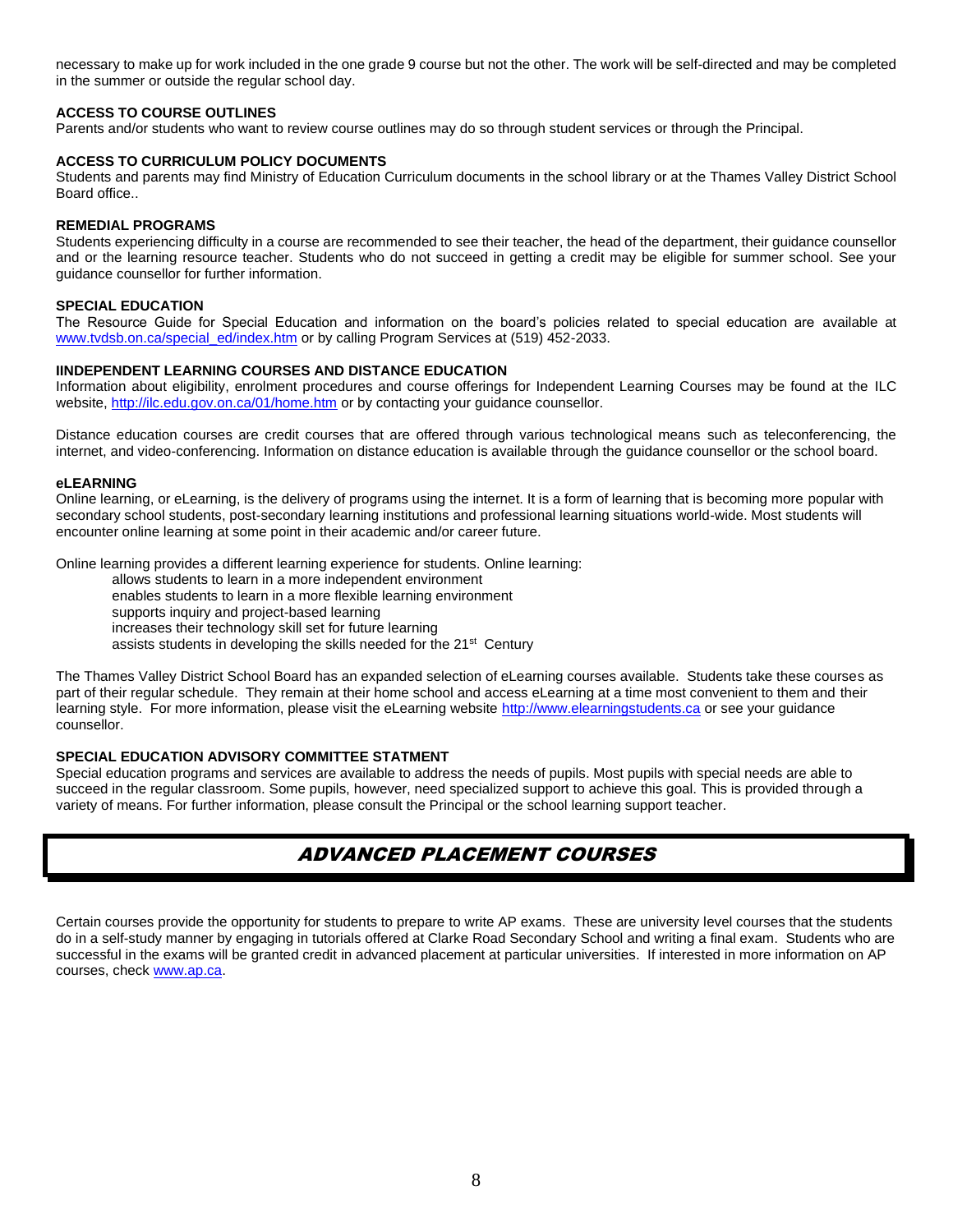# WORK INTERNSHIP PROGRAM

Through the Work Internship Program at Clarke Road, students have the opportunity to enter a program that will provide them with a comprehensive pathway from school to the world of work.

Students have the opportunity to earn either an Ontario Secondary School Diploma or an Ontario Secondary School Certificate. For more information, please see the page at the front of this booklet titled "What do you need to graduate?"

The program supports the completion of secondary school with credit accumulation through flexible programming; experiential learning; work experiences, and the completion of industry certificates.

This specialized program is designed for students who have significant gaps in their learning, who experience difficulty in school, and require additional supports and monitoring and should be selected through the guidance of the Learning Support Teacher.

The Grade 9 and 10 program runs in a two year cycle.

The Work Internship Program will vary based on course availability.

*Please see the back of this page for the Ministry of Education course descriptions for Grade 9 course selections.*

| Grade 9 (Year 1)  | Grade 10 (Year 2)   | Grade 11                | Grade 12                                  |
|-------------------|---------------------|-------------------------|-------------------------------------------|
| 6 credit package: | 5 credit package:   | Semester 1:<br>3 credit | 2 credit supported COOP<br><b>GLN 401</b> |
| <b>ENG 1LW</b>    | <b>ENG 2LW</b>      | package:                |                                           |
| <b>MAT1LW</b>     | <b>MAT 2LW</b>      |                         | 2 credit supported COOP                   |
| <b>SNC 1LW</b>    | <b>CHC 2PW</b>      | ENG3E1                  | <b>HIP 401</b>                            |
| <b>CGC 1PW</b>    | CHV 2OW (1/2)       | <b>BMX 3E1</b>          |                                           |
| <b>FSF 141</b>    | GLC 2OW (1/2)       | <b>GWL 301</b>          | <b>OLC 401</b>                            |
| <b>TIJ 101</b>    | <b>Technology</b>   |                         |                                           |
|                   |                     | <b>Semester 2:</b>      | +1 elective (optional if all              |
| 2 mandatory       | 1 mandatory credit: |                         | other credits have been                   |
| credits:          | <b>SNC 2L1</b>      | 2 credit                | achieved)                                 |
|                   |                     | supported               |                                           |
| AVI 101 or ADA    | +2 electives of the | <b>COOP</b>             |                                           |
| 101               | student's choice    |                         |                                           |
| PPL 1OF/M         |                     | 1 mandatory             |                                           |
|                   |                     | credit:                 |                                           |
|                   |                     |                         |                                           |
|                   |                     | <b>MEL 3E1</b>          |                                           |
|                   |                     | +2 electives            |                                           |

# **Work Internship Pathway**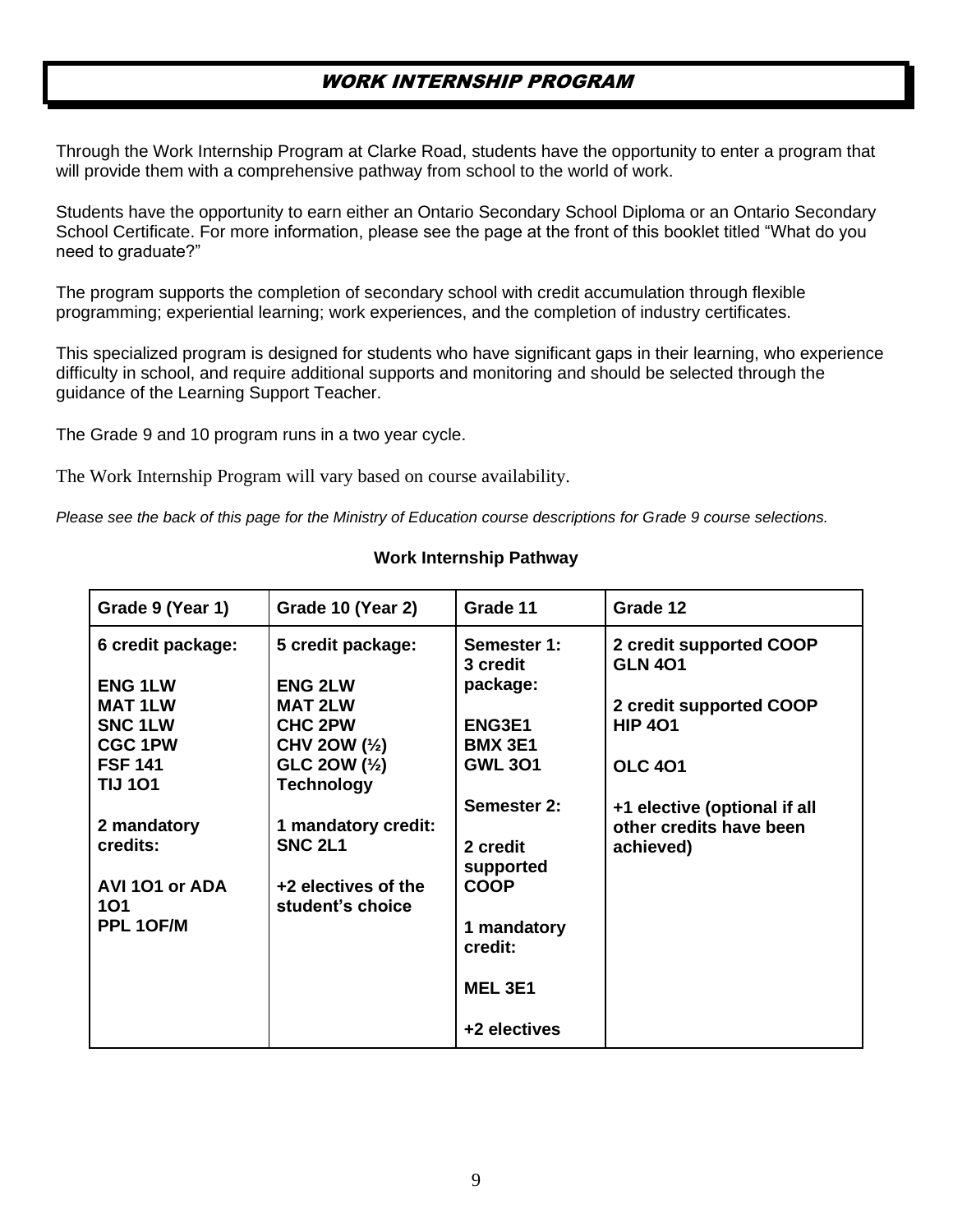# WORK INTERNSHIP COURSE DESCRIPTIONS

# **ENG 1LW - English**

# Grade 9 Work Internship

This course provides foundational literacy and communication skills to prepare students for success in their daily lives, in the workplace, and in the English Grade 11 Workplace Preparation course. This course is organized by strands that develop listening and talking skills, reading and viewing skills, and writing skills. In all strands, the focus is on developing foundational literacy skills and in using language clearly and accurately in a variety of authentic contexts. Students develop strategies and put into practice the processes involved in talking, listening, reading, viewing, writing, and thinking, and reflect regularly upon their growth in these areas.

# **MAT 1LW - Mathematics**

# Grade 9 Work Internship

This course emphasizes further development of mathematical knowledge and skills to prepare students for success in their everyday lives, in the workplace, in Grade 10 LDCC course, and in the Mathematics Grade 11 and Grade 12 Workplace Preparation courses. The course is organized by three strands related to money sense, measurement, and proportional reasoning. In all strands, the focus is on developing and consolidating key foundational mathematical concepts and skills to solving authentic, everyday problems. Students have opportunities to further their mathematical literacy and problem-solving skills and to continue developing their skills in reading, writing, and oral language through relevant and practical math activities. **Recommendation: Students who are working at or below a Grade 8 level. Students who achieved less than 50% in Grade 8 math.**

# **SNC1LW - Science**

# Grade 9 Work Internship

This course enables students to deepen their knowledge and understanding of the basic concepts in biology, chemistry, earth and space science, and physics; to develop practical skills in science investigation; and to apply their knowledge and skills to everyday situations. Students conduct investigations into practical problems and issues related to sustainable ecosystems and human activity, the structure and properties of elements and compounds, static and current electricity, and astronomy and space exploration. A variety of hands-on activities assist students to acquire concepts. Students will use different reporting strategies to facilitate the development of communications skills.

# **CGC 1P1 – Issues in Canadian Geography**

#### Grade 9 Applied

This course focuses on current geographic issues that affect Canadians. Students will draw on their personal and everyday experiences as they explore a range of issues, including food and water supplies, competing land uses, and interactions with the natural environment, developing their awareness that issues that will affect their lives are interconnected with issues in other parts of the world. Students will apply the concepts of geographic thinking and the geographic inquiry process, including spatial technologies, to investigate choices related to sustainable living in Canada.

# **FSF 141 - French**

# Grade 9 Locally Developed

This course builds on students' previous education and language knowledge to introduce French. Students will develop the ability to use oral and written French for daily needs, acquire basic conversation skills and vocabulary, and use simple sentence patterns orally and in writing. The thematic approach will focus on fundamental social skills.

# **TIJ 1O1 - Exploring Technologies**

# Grade 9 Open

In this course, students will be introduced to a variety of the technologies offered at Clarke Road Secondary School except for Hairstyling and Aesthetics. This course enables students to further explore and develop technological knowledge and skills introduced in the elementary science and technology program. Students will be given the opportunity to design and create products and/or provide services related to the various technological areas or industries, working with a variety of tools, equipment, and software commonly used in industry. Students will develop an awareness of environmental and societal issues, and will begin to explore secondary and postsecondary education and training pathways leading to careers in technology-related fields.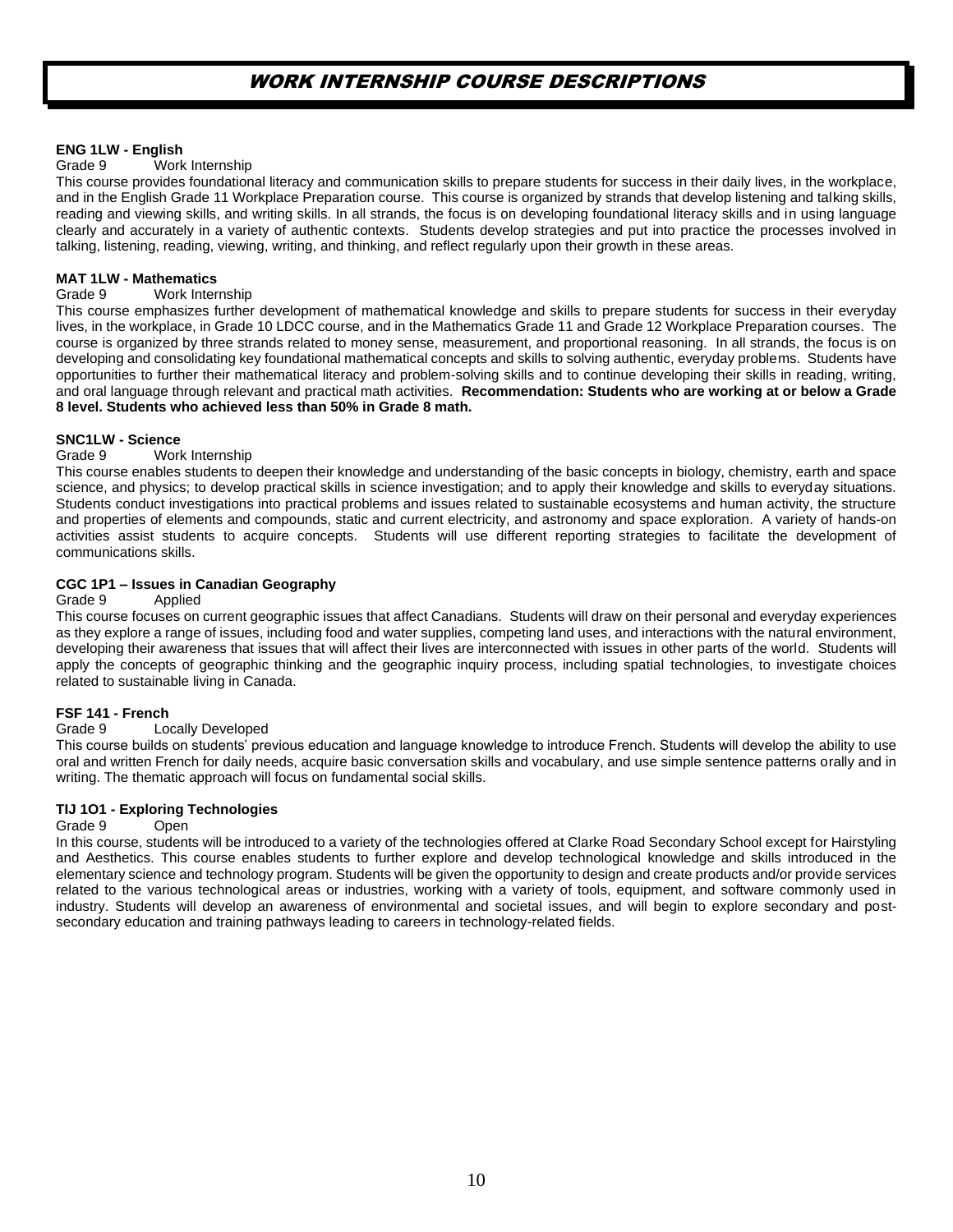# A GUIDE TO UNDERSTANDING THE COURSE CODE

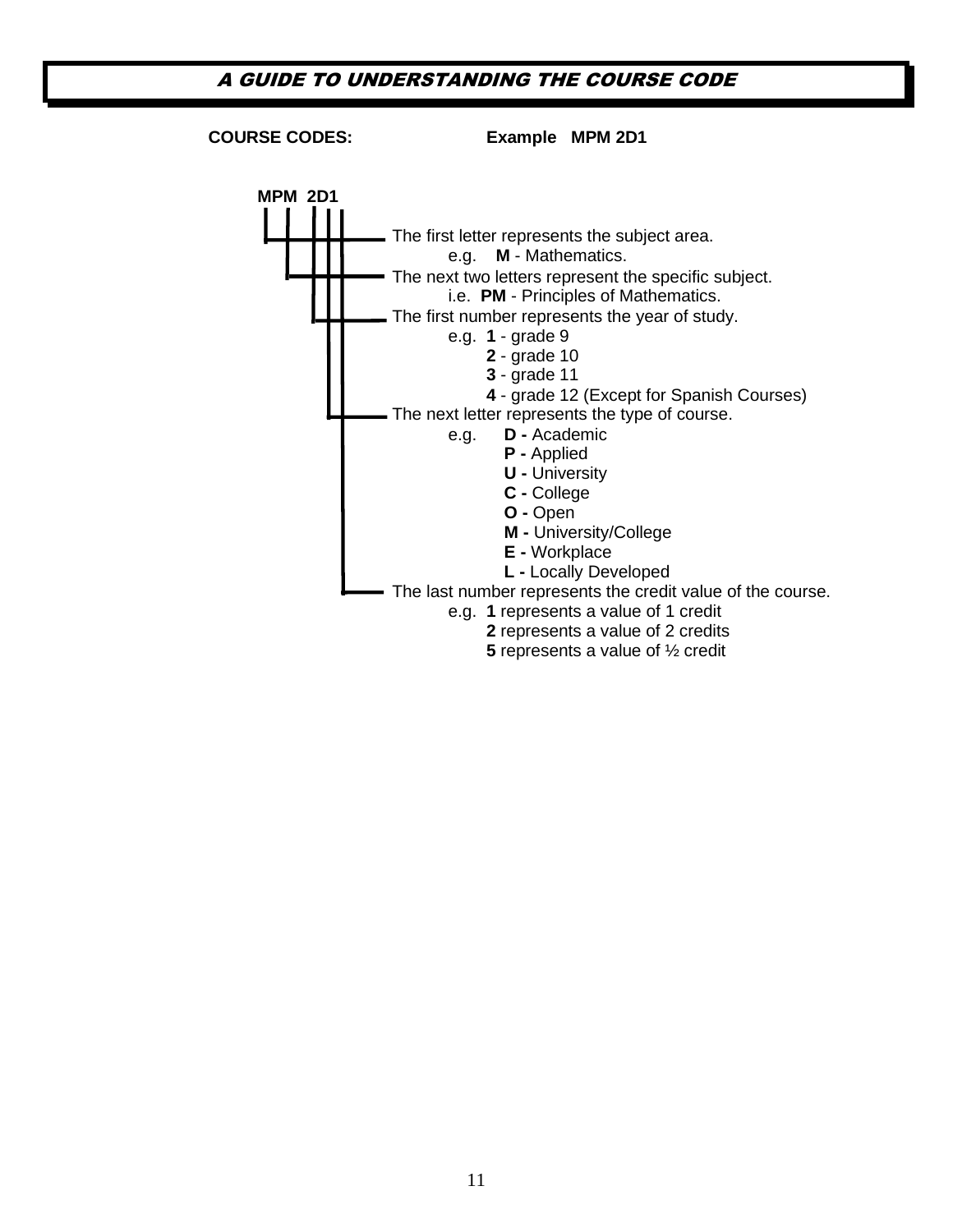

# **International Certificate Program**

The International Certificate Program is an exciting new program that provides high school students with the opportunity to become engaged global citizens, learn about the world, and develop intercultural competency skills to prepare for the future. There are 5 components to the program. Students earn the certificate by:

- studying an international language,
- participating in various intercultural workshops,
- exploring global issues in classes that have an international focus,
- participating in international engagement either locally or abroad, and
- presenting their reflection portfolio.

A teacher advisor at the school helps to support the ICP students and track their progress in their program as they engage in workshops, and international learning opportunities. Students will receive the TVDSB International Certificate Program certification in grade 12 upon successful completion of the required components.

Contact Student Services for more information and to register for 2022/2023.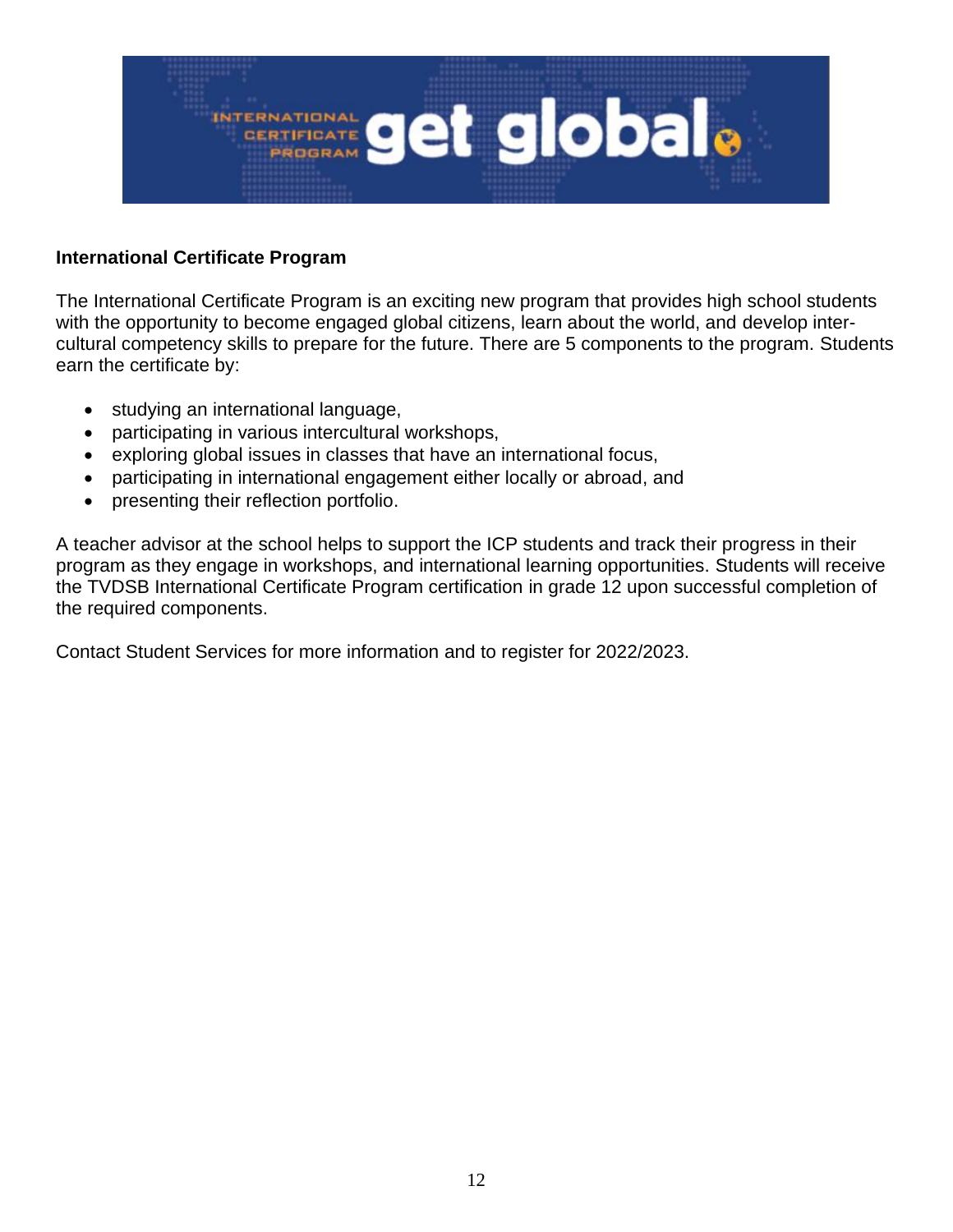# COURSE DESCRIPTIONS



# *MEDIA ARTS*

## **AWQ 2O1 – Photography**

#### Grade 10 Open

This course begins with the origins and historical development of photography leading to the evolution of photography as an art form. Students will receive instruction and practice in camera handling and photo editing. This course emphasizes digital manipulation and elements of design. Using digital SLR cameras, students will learn camera operation, composition, computer photo manipulation, and creative expression. Other units will focus on pinhole cameras and stop motion animation. Upon completion, students should be able to successfully shoot, digitally manipulate and print a well-conceived composition. **Prerequisite: None**

#### **ASM 3M1 - Media Arts**

Grade 11 University/College Preparation

This course focuses on the development of media arts skills through the production of art works involving traditional and emerging technologies, tools, and techniques such as new media, computer animation, and web environments. Students will explore the evolution of media arts as an extension of traditional art forms, use the creative process to produce effective media art works, and critically analyze the unique characteristics of this art form. Students will examine the role of media artists in shaping audience perceptions of identity, culture, and community values.

**Prerequisite: Any Grade 9 or 10 course in the Arts**

#### **ASM 4M1 - Media Arts**

#### Grade 12 University/College Preparation

This course emphasizes the refinement of media art skills through the creation of a thematic body of work by applying traditional and emerging technologies, tools and techniques such as multimedia, computer animation, installation art, and performance art. Students will develop works that express their views on contemporary issues and will create portfolios suitable for use in either career or postsecondary education applications. Students will critically analyze the role of media artists in shaping audience perceptions of identity, culture, and community values. **Prerequisite: ASM 3M1**

# *VISUAL ARTS*

#### **AVI 1O1 - Visual Arts**

#### Grade 9 Open

This course is exploratory in nature, offering an overview of visual arts as a foundation for further study. Students will become familiar with the elements and principles of design and the expressive qualities of various materials by using a range of media, process, techniques, and styles. Students will use the creative and critical analysis processes and will interpret art within a personal, contemporary, and historical context.

# *FNMI ART*

# **NAC 1O1 - Expressions of First Nations, Métis, and Inuit Cultures**

#### Grade 9 Open

This course explores various arts disciplines (dance, drama, installation and performance art, media arts, music, storytelling, utilitarian or functional art, visual arts), giving students the opportunity to create, present, and analyse art works, including integrated art works/productions, that explore or reflect First Nations, Métis, and Inuit perspectives and cultures. Students will examine the interconnected relationships between art forms and individual and cultural identities, histories, values, protocols, and ways of knowing and being. They will demonstrate innovation as they learn and apply art-related concepts, methods, and conventions, and acquire skills that are transferable beyond the classroom. Students will use the creative process and responsible practices to explore solutions to creative arts challenges.

#### **AVI 2O1 - Visual Arts**

Grade 10 Open

This course enables students to develop their skills in producing and presenting art by introducing them to new ideas, materials, and processes for artistic exploration and experimentation. Students will apply the elements and principles of design when exploring the creative process. Students will use the critical analysis process to reflect on and interpret art within a personal, contemporary, and historical context. **Prerequisite: None**

## **AVI 3O1 - Visual Arts**

#### Grade 11 Open

This course focuses on studio activities in one or more of the visual arts, including drawing, painting, sculpture, photography, printmaking, collage, and/or multimedia art. Students will use the creative process to create art works that reflect a wide range of subjects and will evaluate works using the critical analysis process. Students will also explore works of art within a personal, contemporary, historical, and cultural context. **Prerequisite: None**

#### **AVI 3M1 - Visual Arts**

Grade 11 University/College. Preparation

This course enables students to further develop their knowledge and skills in visual arts. Students will use the creative process to explore a wide range of themes through studio work that may include drawing, painting, sculpting, and printmaking, as well as the creation of collage, multimedia works, and works using emergent technologies. Students will use the critical analysis process when evaluating their own work and the work of others. The course may be delivered as a comprehensive program or through a program focused on a particular art form (e.g. photography, video, computer graphics, information design). **Prerequisite: AVI 1O1 or AVI 2O1**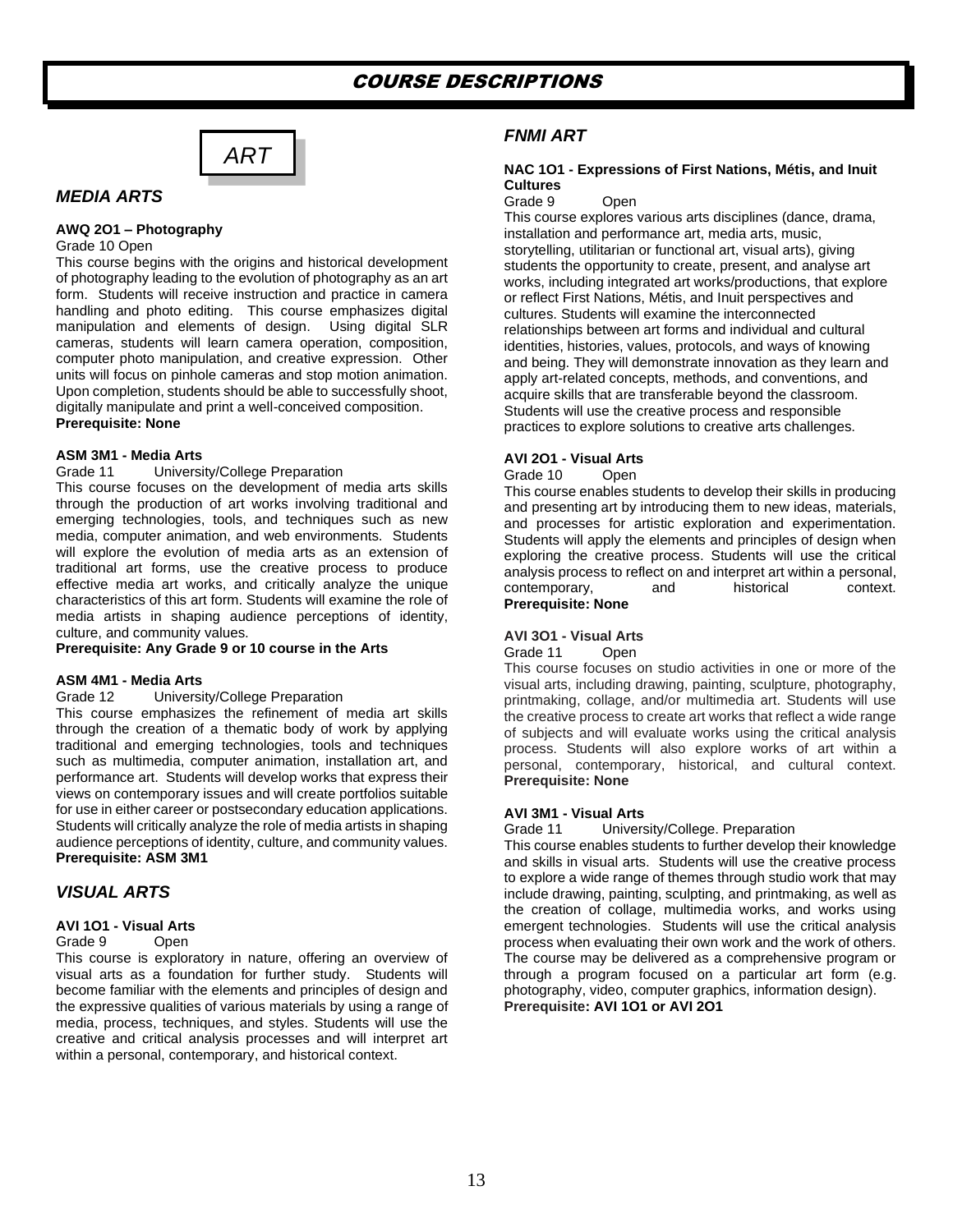# **AVI 4E1**

# Grade 12 Workplace Preparation

This course focuses on a practical approach to a variety of art and design projects related to the workplace. Students will use the creative process to produce a traditional and/or digital portfolio of their work in a variety of media. Students may focus on various aspects of visual arts, including advertising, ceramics, fashion design, graphic arts, jewelry design, and/or web design.

#### **Prerequisite: AVI 3O1**

## **AVI 4M1 - Visual Arts**

Grade 12 University/College Preparation

This course focuses on enabling students to refine their use of the creative process when creating and presenting two- and three- dimensional art works using a variety of traditional and emerging media and technologies. Students will use the critical analysis process to deconstruct art works and explore connections between art and society. The studio program enables a range of materials, processes, and techniques that can be applied in their own art production. Students will also make connections between various works of art in personal, contemporary, historical and cultural contexts.

**Prerequisite: AVI 3M1**



# *ACCOUNTING*

# **BAF 3M1 - Introduction to Financial Accounting**

Grade 11 University/College Preparation

This course introduces students to the fundamental principles and procedures of accounting, with emphasis on accounting procedures used in service and merchandising businesses. Students will develop an understanding of the connections between financial analysis, control, and decision making in the management of a business, as well as the effects of technology and globalization on accounting procedures and the role of the accountant.

#### **Recommended as preparation for university programs involving Accounting.**

# **BAT 4M1 - Principles of Financial Accounting**

Grade 12 University/College Preparation

This course emphasizes study of accounting principles related to financial statements. Students will learn about ways in which information in these statements is used in making business decisions, and about the effects on financial statements of using different methods of inventory valuation and adjusting and reversing entries. Students will also study various means of financing a business and ways in which the strength of a corporation can be determined through the reading of its annual report.

**Prerequisite: BAF 3M1**

# *BUSINESS STUDIES*

#### **BBI 1O1 - Introduction to Business**

#### Grade 9 Open

This course introduces students to the world of business. Students will develop an understanding of the functions of business, including accounting, marketing, information and communication technology, human resources, and production, and of the importance of ethics and social responsibility. This course builds a foundation for further studies in business and

helps students develop the business knowledge and skills they will need in their everyday life.

# **BMI 3C1 - Introduction to Marketing**

Grade 11 College Preparation

This course introduces the fundamental concepts of marketing, with an emphasis on in-depth analysis of the influence of changes in the economy and global marketplace, trends and issues, and the impact of technology. Students will analyze the buying patterns of various consumers and the effect of marketing strategies, and will engage in marketing research. Students will also develop and present a marketing plan for a product or event.

# **BBB 4M1 - Introduction to International Business**

Grade 12 University/College Preparation

This course provides an overview of the importance of international business and trade in the global economy and explores the factors that influence success in international markets. Students will learn about the techniques and strategies associated with marketing, distribution, and managing international business effectively.

**Prerequisite: Any University, University/College, or College Preparation course in Business Studies or Canadian and World Studies**

# **BOG 4E1 - Becoming a Manager of a Small Business**

Grade 12 Workplace Preparation

This course focuses on the core skills and concepts required to manage a small business. Students will deal with various aspects of operations management, such as inventory, marketing, financial issues, communication, and human resources. Students will also explore the challenges facing small businesses, including hiring and training, motivating employees, and complying with legal requirements. **Pre-requisite: None**

# *BUSINESS WITH INDIGENOUS FOCUS*

# **BDI 3CF/BDV 4CF – Aboriginal Entrepreneurship**

Grade 11 & 12 College Preparation

The Aboriginal Youth Entrepreneurship Program (AYEP) is designed to improve Aboriginal students' proficiency in academics and information and communications technology, while learning leadership and technology skills. Using innovative hands-on activities, guest speakers, and business mentors, Aboriginal students learn how to create a product or service-based business. The content includes teaching students about: selection of a business venture, awareness of legal requirements, development of a business plan, knowledge of accounting principles, managing a business, fundamentals of marketing and the importance of philanthropy **Prerequisite: None**

# *BUSINESS - COMPUTER SCIENCE*

#### **ICS 2O1 - Computer and Information Science** Grade 10

This course introduces students to computer programming. Students will plan and write simple computer programs by applying fundamental programming concepts, and learn to create clear and maintainable internal documentation. They will also learn to manage a computer by studying hardware configurations, software selection, operating system functions, networking, and safe computing practices. Students will also investigate the social impact of computer technologies, and develop an understanding of environmental and ethical issues related to the use of computers. **Prerequisite: None**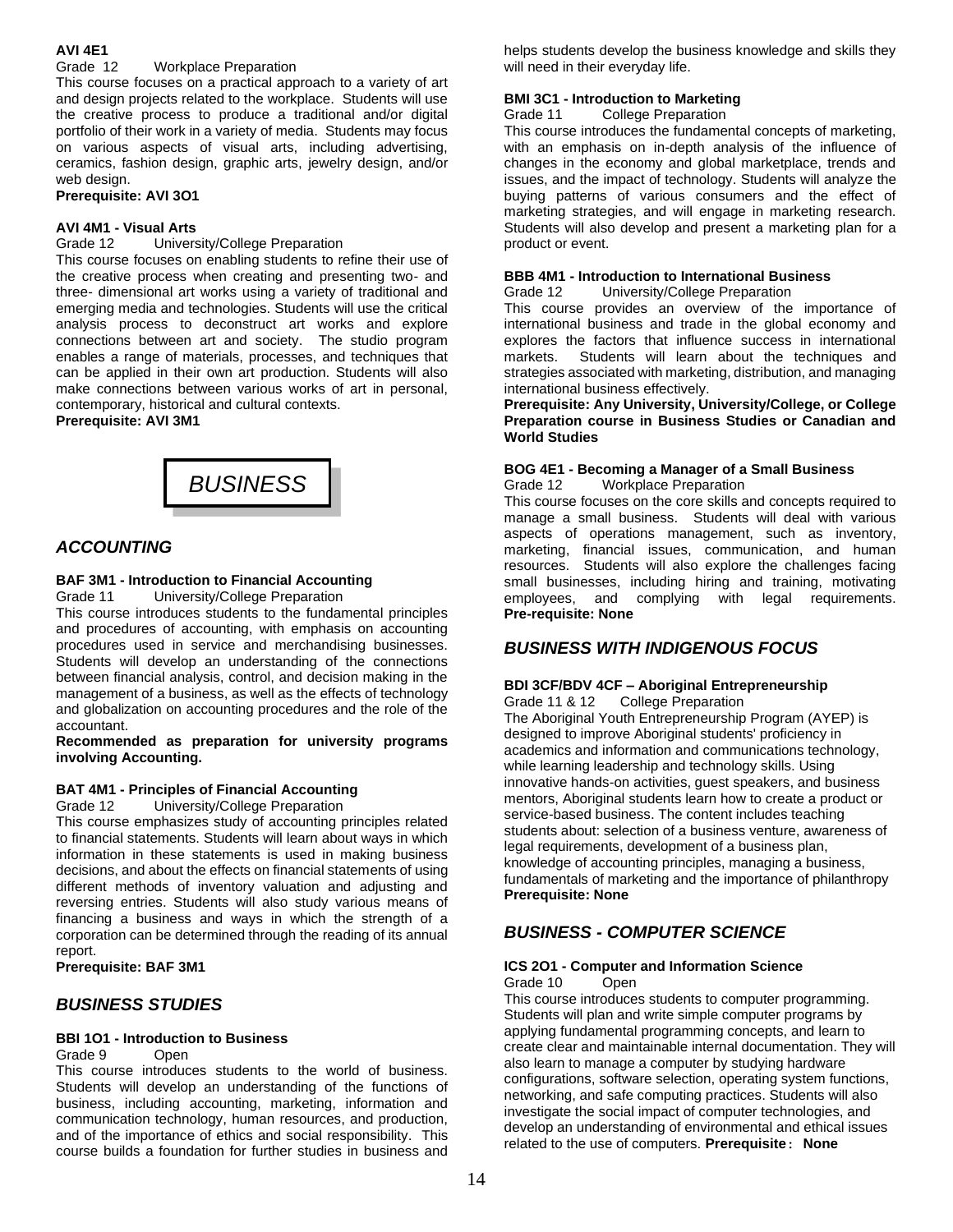# **ICS 3C1 - Computer and Information Science Grade 11 University/College Preparation**

This course introduces students to computer programming concepts and practices. Students will write and test computer programs, using various problem-solving strategies. They will learn the fundamentals of program design and apply a software development life-cycle model to a software development project. Students will also learn about computer environments and systems, and explore environmental issues related to computers, safe computing practices, emerging technologies, and post-secondary opportunities in computer-related fields. **Note: ICS 2O1 strongly recommended**

# *BUSINESS - COMPUTER STUDIES*

# **BTA 3O1 - Information Technology Applications in Business**

# Grade 11 Open

This course provides students with the opportunity to develop the information technology skills such as animation, movie making, web page design and computer skills required in a business. Students will learn about the information technology work environment, use industry-standard software, conduct electronic research, investigate electronic business, and explore occupations and post-secondary programs that require information technology skills. **Software used includes:; Flash, Dreamweaver, HTML, and Microsoft Office (Word, Excel, Access, PowerPoint).** 

# **BTX 4C1 - Information Technology in Business**

Grade 12 College Preparation

This course provides students with the opportunity to develop further the information technology knowledge and skills needed in the business world. Students will develop their understanding of electronic business environments, improve their skills in electronic research and in using business application software in the preparation of business documents, manage information, and apply project team management strategies.

**Prerequisite: BTA 3O1**

*COOPERATIVE EDUCATION* 

Through Thames Valley's community partnerships, students who become involved with cooperative education and experiential learning can earn 2 or 4 high school credits while sharpening their essential skills and gaining valuable work experience with local businesses.

# **COOP (The course code for Co-op is COOP)**. **Cooperative Education ½ day or all day**

A co-op placement can be completed in **almost any subject area**, and consists of both classroom and workplace activities. The course is designed to enhance a student's skills and knowledge, while developing a pathway to the workplace, college or university destination by offering a 2 credit (1/2 day) or 4 credit (all day) programming option. A maximum of 2 Coop credits in Cooperative Education can count as compulsory credits. Cooperative Education opportunities are available in a variety of areas. Students must apply for the program by filling out a **Student Application** form. Space in the program is limited, and acceptance is by **Student Application** and **Interview** only, either through the Guidance Department or Coop Department Head. Students may be asked to arrange and secure their own co-op placement prior to the beginning of the semester.

**Ontario Youth Apprenticeship Program (OYAP)** Ontario Youth Apprenticeship Program (OYAP) is a specialized program that will provide secondary school students the opportunity to train as an apprentice while still enrolled in high school. OYAP students accumulate hours and master skills towards a Certificate of Qualification in a skilled profession at the same time as they earn their Ontario Secondary School Diploma (OSSD). OYAP gives high school students a head start on becoming skilled professionals and making a smooth transition into their post-secondary education.

# **Students interested in OYAP must:**

- be 16 years of age and have successfully completed 16 credits
- be enrolled as a full time student
- demonstrate competency in the trade related subject(s)
- demonstrate a serious attitude and commitment to their apprenticeship goal
- plan their courses carefully so that all graduation requirements are met
- must have a social insurance number

Through the program, students can explore a variety of job sectors **including service, manufacturing, automotive, and construction**. OYAP ensures everyone involved reaps benefits.

# **Students benefit by:**

- receiving local training and local employment opportunities
- starting an apprenticeship at an earlier age
- developing both specialized and general employability skills
- understanding employer expectations in the work world
- earning high school credits while receiving on the job training
- acquiring valuable apprenticeship hours while still in school

# **Employers benefit by:**

● observing the student before making a permanent commitment

- training students in accordance with their company's policies and procedures
- providing employment opportunities to area youth
- developing apprentices to help meet the skilled trade shortage
- qualifying for wage subsidy programs (trade dependent)

#### **To enrol in any of the above noted programs, see your Guidance Counsellor or Co-operative Education Department Head.**



# **ADA 1O1 - Dramatic Arts**

Grade 9 Open

This course provides opportunities for students to explore dramatic forms and techniques, using material from a wide range of sources and cultures. Students will use the elements of drama to examine situations and issues that are relevant to their lives. Students will create, perform, discuss, and analyze drama, and then reflect on the experience to develop an understanding of themselves, the art form, and the world around them.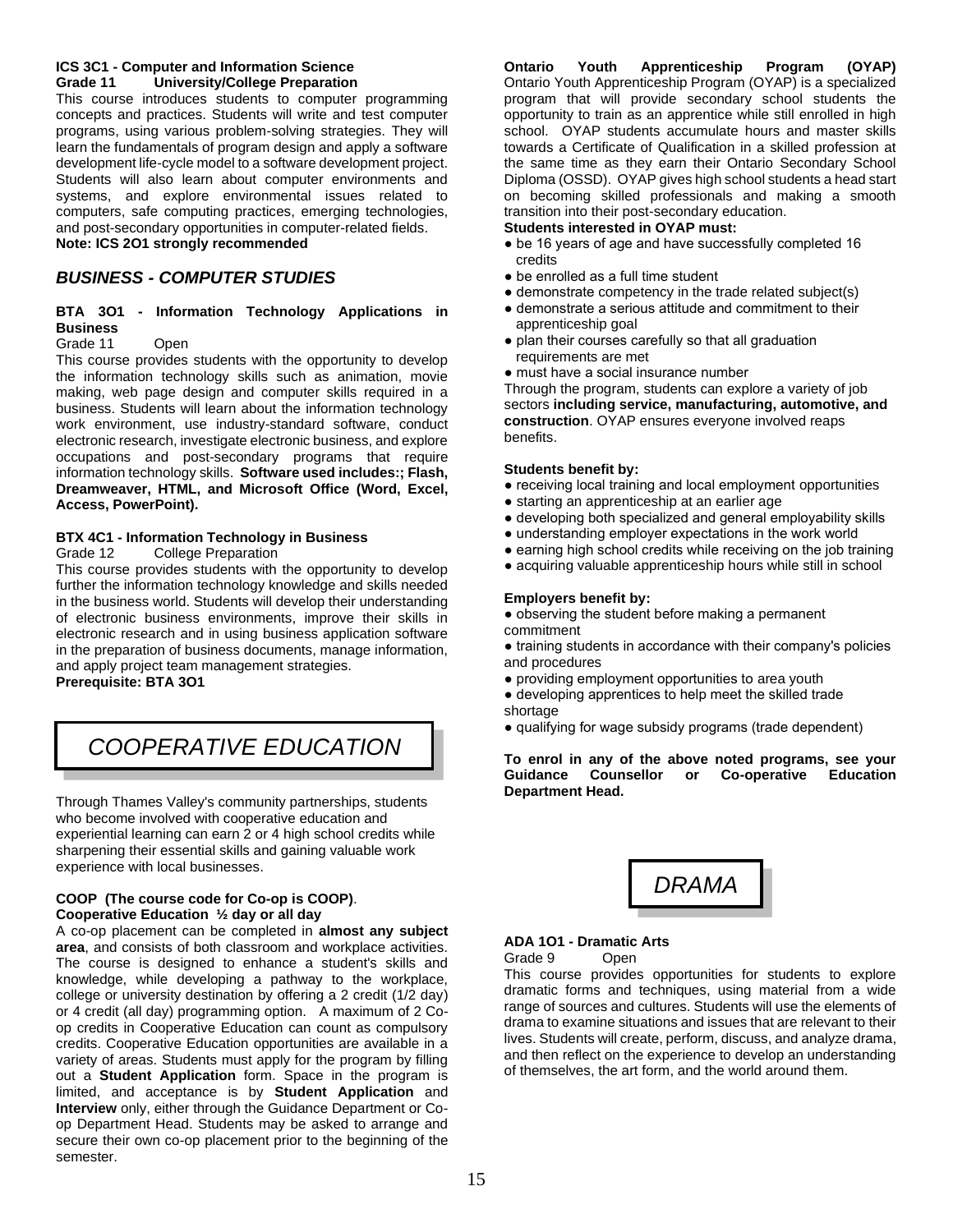# **ADA 2O1 - Dramatic Arts**

### Grade 10 Open

This course provides opportunities for students to explore dramatic forms, conventions and techniques. Students will explore a variety of dramatic sources from various cultures and representing a range of genres. Students will use the elements of drama in creating and communicating through dramatic works. Students will assume responsibility for decision made in the creative and collaborative processes and will reflect on their experiences.

# **ADA 3M1 - Dramatic Arts**

Grade 11, University/College Preparation

This course requires students to create and perform in dramatic presentations. Students will analyze, interpret and perform dramatic works from various cultures and time periods. Students will research various acting styles and conventions that could be used in their presentations, and analyze the functions of playwrights, directors, actors, designers, technicians, and audiences.

# **Prerequisite: ADA 1O1 or ADA 2O1**

# **ADA 4M1 - Dramatic Arts**

Grade 12, University/College Preparation

This course requires students to experiment individually and collaboratively with forms and conventions of both drama and theatre from various cultures and time periods. Students will interpret dramatic literature and other text and media sources while learning about various theories of directing and acting. Students will examine the significance of dramatic arts in theories of directing and acting. Students will examine the significance of dramatic arts in various cultures, and will analyze how the knowledge and skills developed in drama are related to their personal skills, social awareness, and goals beyond secondary school

**Prerequisite: ADA 3M1**



# **ENG 1D1 - English**

#### Grade 9 De-streamed

This course emphasizes analytic reading, writing, oral communication, and thinking skills that students need for success in secondary school programs and their daily lives. Students will study and interpret texts from contemporary and historical periods, including plays, short stories, and short essays, and will investigate and create media works. An important focus will be the correct and effective use of spoken and written language.

# **ENG 1L1 - English**

# Grade 9 Locally Developed

This course provides foundational literacy and communication skills to prepare students for success in their daily lives, in the workplace, and in the English Grade 11 Workplace Preparation course. This course is organized by strands that develop listening and talking skills, reading and viewing skills, and writing skills. In all strands, the focus is on developing foundational literacy skills and in using language clearly and accurately in a variety of authentic contexts. Students develop strategies and put into practice the processes involved in talking, listening, reading, viewing, writing, and thinking, and reflect regularly upon their growth in these areas.

# **ENG 2D1 - English**

Grade 10 Academic

This course extends the range of analytic, reading, writing, oral communication, and thinking skills that students need for success in secondary school academic programs. Students will study and interpret challenging texts from contemporary and historical periods, including novels, poems, plays, and opinion pieces, and will analyze and create effective media works. An important focus will be the thoughtful use of spoken and written language.

**Prerequisite: ENG 1D1**

# **ENG 2P1 - English**

Grade 10 Applied

This course extends the range of key reading, writing, oral communication, and thinking skills that students need for success in all areas of the curriculum. Students will study novels, poems**,** magazines, and reports, and will describe, design, and produce effective media works. An important focus will be the clear and coherent use of spoken and written language. **Prerequisite: ENG 1D1 or ENG 2D1**

# **ENG 2L1 - English**

Grade 10 Locally Developed

In this course, students focus on extending their literacy and communication skills to prepare for success in their daily lives, in the workplace, in the English grade 11 Workplace Preparation course. The course is organized by strands that extend listening and talking skills, reading and viewing skills, and writing skills. In all strands, the focus is on refining foundational literacy skills and in using language clearly and accurately in a variety of authentic contexts. Students build on their strategies and engage in the processes involved in talking, listening, reading, viewing, writing, and thinking, and reflect regularly upon their growth in these areas.

**Prerequisite: Any Grade 9 English credit**

# **ENG 3U1 - English**

Grade 11 University Preparation

This course emphasizes the development of literacy, critical thinking, and communication skills. Students will analyze challenging texts from various periods; conduct research and analyze the information gathered; write persuasive and literary essays; and analyze the relationship among media forms, audiences, and media industry practices. An important focus will be on understanding the development of the English language. **Prerequisite: ENG 2D1**

# **ENG 3C1 - English**

Grade 11 College Preparation

This course emphasizes the development of literacy, critical thinking, and communication skills. Students will study the content, form, and style of informational texts and literary works from Canada and other countries; write reports, correspondence, and persuasive essays; and analyze media forms, audiences, and media industry practices. An important focus will be on establishing appropriate voice and using business and technical language with precision and clarity. **Prerequisite: ENG 2D1 or ENG 2P1**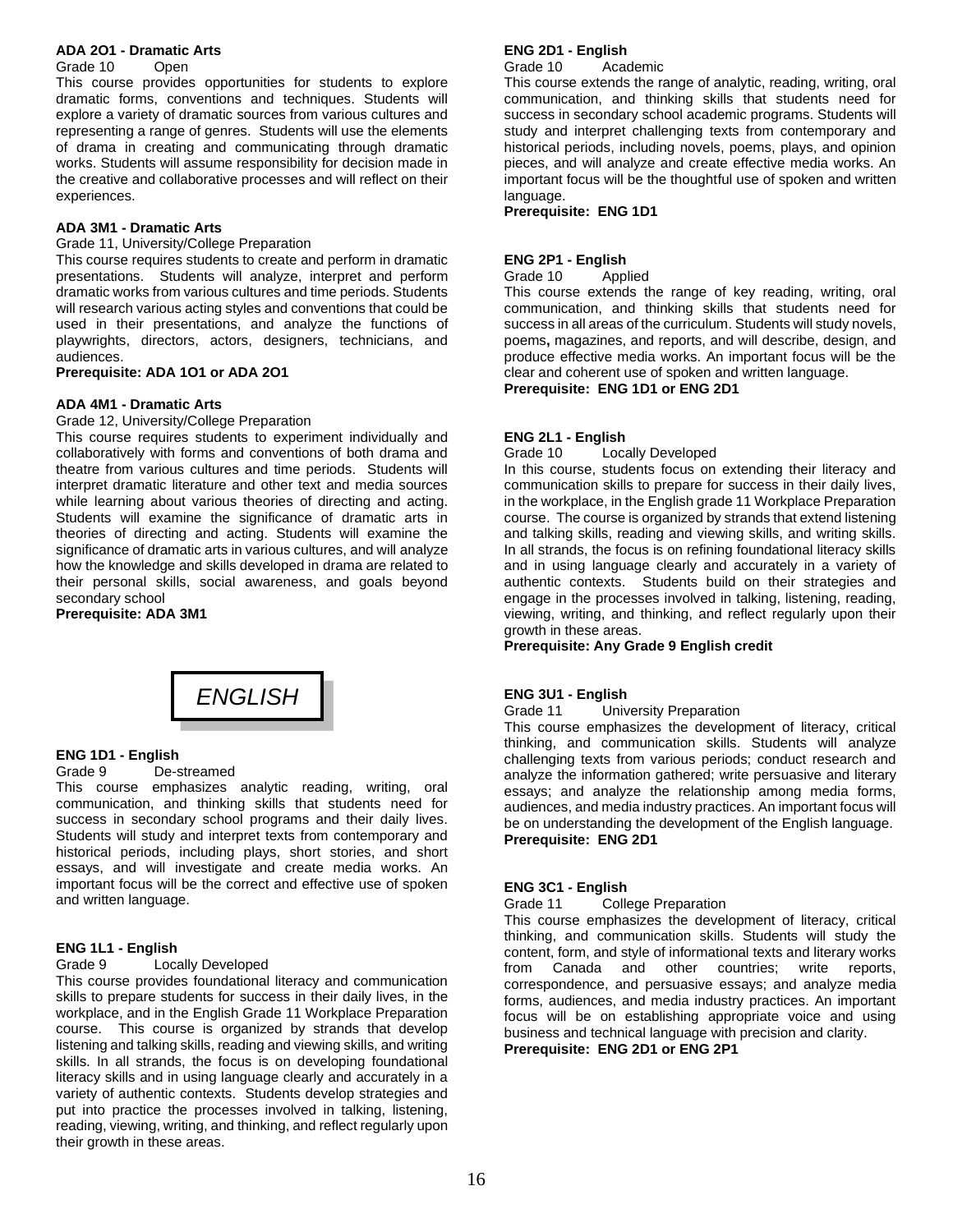# **ENG 3E1 - English**

Grade 11 Workplace Preparation

This course emphasizes the development of literacy, critical thinking, and communication skills. Students will study the content, form, and style of informational texts and literary works; write explanations, letters, and reports; and investigate the connections among media forms, audiences, and media industry practices. An important focus will be on using language clearly, accurately, and effectively in a variety of contexts. **Prerequisite: ENG 2P1 or ENG 2L1**

#### **ENG 4U1 - English**

Grade 12 University Preparation

This course emphasizes consolidation of literacy, critical thinking, and communication skills. Students will analyze a range of challenging texts from various time periods, countries, and cultures; write analytical and argumentative essays and a major paper for an independent literary research project; and apply key concepts to analyze media works. An important focus will be on understanding academic language and using it coherently and confidently in discussion and argument. **Prerequisite: ENG 3U1**

#### **ENG 4C1 - English**

Grade 12 College Preparation

This course emphasizes consolidation of literacy, critical thinking, and communication skills. Students will analyze informational texts and literary works from various time periods, countries, and cultures; write research reports, summaries, and short analytical essays; complete an independent study project; and analyze the interactions among media forms, audiences, and media industry practices. An important focus will be on establishing appropriate style and using business and technical language effectively.

**Prerequisite: ENG 3U1 or ENG 3C1**

# **EWC 4U1 - The Writer's Craft**

Grade 12 University Preparation

This course emphasizes knowledge and skills related to the craft of writing. Students will analyze models of effective writing; use a workshop approach to produce a range of works; identify and use techniques required for specialized forms of writing; and identify effective ways to improve the quality of their writing. They will also complete a major paper as part of a creative or analytical independent study project and investigate opportunities for publication and for writing career **Prerequisite: ENG 3U1**

#### **EWC 4C1 - The Writer's Craft**

Grade 12 College Preparation

This course emphasizes knowledge and skills related to the craft of writing. Students will analyze models of effective writing; use a workshop approach to produce a range of works; identify and use techniques required for specialized forms of writing; and identify effective ways to improve the quality of their writing. They will also complete a major paper as part of a creative or analytical independent study project and investigate opportunities for publication and for writing career **Prerequisite: ENG 3C1 or ENG 3U1**

#### **ENG 4E1 - English**

Grade 12 Workplace Preparation

This course emphasizes consolidation of literacy, critical thinking, and communication skills. Students will study informational texts and literature from various countries and

cultures; write summaries, reports, resumes, and short essays; complete an independent research project; and explain the connections among media forms, audiences, and media industry practices. An important focus will be on using specialized language related to the workplace accurately and coherently in appropriate contexts.

# **Prerequisite: ENG 3E1**

#### **OLC 4O1 - Ontario Secondary School Literacy Course** Grade 12 Open

This course is designed to help students acquire and demonstrate the cross-curricular literacy skills that are evaluated by the Ontario Secondary School Literacy Test. Students who complete the course successfully will meet the provincial literacy requirement for graduation. Students will read a variety of informational, narrative, and graphic texts and will produce a variety of forms of writing, including summaries, information paragraphs, opinion pieces, and news reports. Students will also maintain and manage a literacy portfolio containing a record of their reading experiences and samples of their writing.

**Eligibility**: Students who have been eligible to write the Ontario Secondary School Literacy Test (OSSLT) at least twice, and have been unsuccessful at least once, are eligible to take this course to achieve both a Grade 12 credit and their literacy credential for graduation.

**Prerequisite: Principal's permission.**

*GEOGRAPHY*

#### **CGC 1D1 – Issues in Canadian Geography** Grade 9 De-streamed

This course draws on a variety of frameworks, such as the ecozone framework, and principles of physical, human, and economic geography, to explore Canada's distinct and evolving character. Students will investigate the interconnections among the landforms, climate, soils, plants, animals, and human activities in Canadian ecozones to develop geographic knowledge and skills that contribute to an understanding of Canada's diversity and its role in the world.

#### **CGF 3M1 - Forces of Nature: Physical Processes & Disasters**

Grade 11 University/College Preparation This course examines Earth's physical patterns and processes and how they create natural disasters and can contribute to human disasters. Students will explore how physical processes related to Earth's water, land, and air, as well as interactions between these systems, can affect the planet and its people. Students will apply the concepts of geographic thinking and the geographic inquiry process, including spatial technologies, to investigate Earth's natural processes, to make predictions related to natural disasters, and to create plans to prepare for and/or respond to them.

**Prerequisite: CGC 1D1 or CGC 1P1**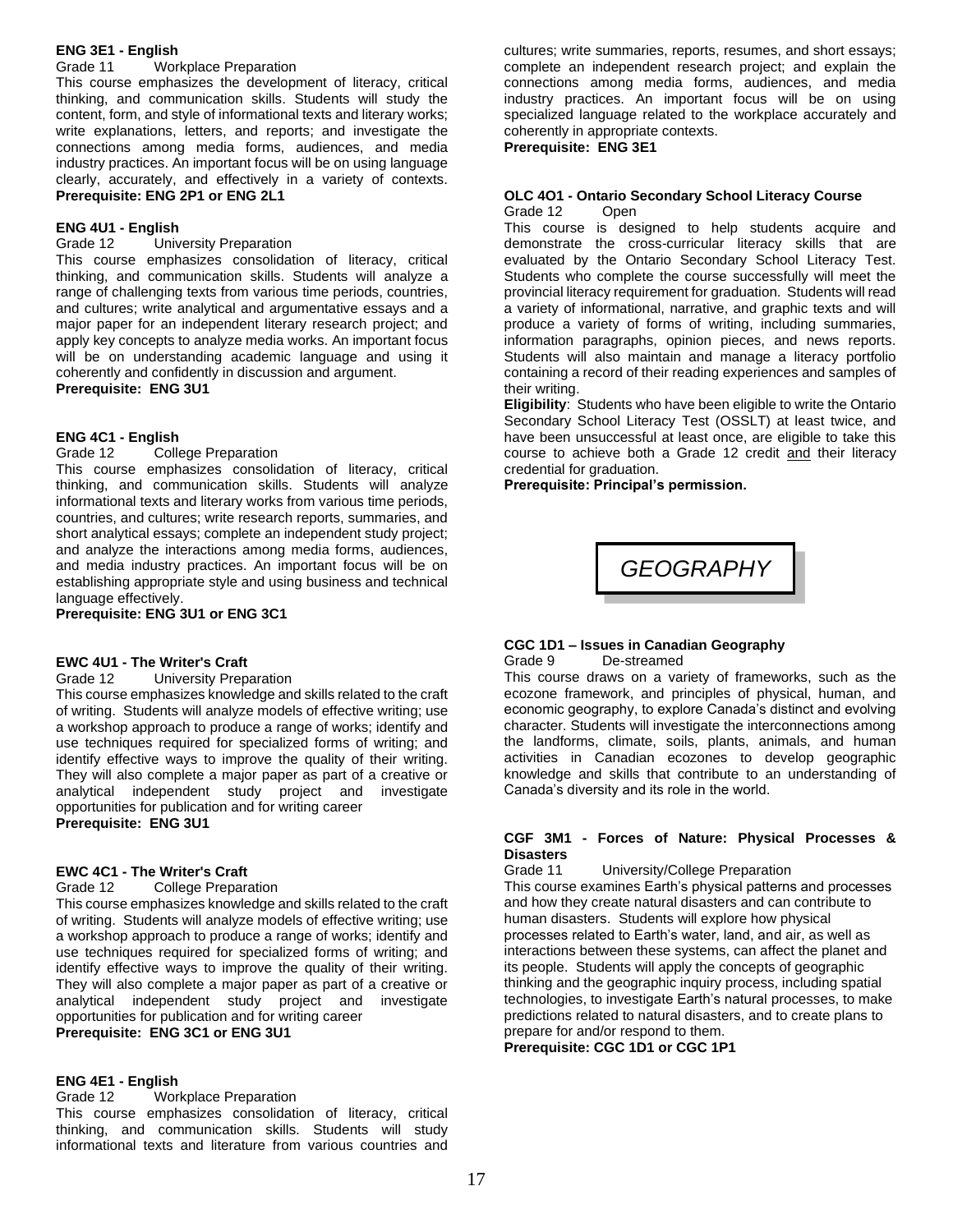#### **CGG 3O1 - Travel and Tourism: A Geographic Perspective** Grade 11 Open

This course focuses on issues related to travel and tourism within and between various regions of the world. Students will investigate unique environmental, sociocultural, economic, and political characteristics of selected world regions. They will explore travel patterns and trends as well as tensions related to tourism, and will predict future tourism destinations. Students will apply the concepts of geographic thinking and the geographic inquiry process, including spatial technologies, to investigate the impact of the travel industry on natural environments and human communities.

**Prerequisite: CGC 1D1 or CGC 1P1**

# **CGW 4C1 – World Issues: A Geographic Analysis**

# Grade 12 College Preparation

This course explores many difficult challenges facing Canada and the world today – challenges such as unequal access to food, water, and energy; urbanization; globalization; and meeting the needs of a growing world population while ensuring the sustainability of the natural environment. Students will explore these and other world issues from environmental, social, economic, and political perspectives, while applying the concepts of geographic thinking, the geographic enquiry process, and spatial technologies to guide and support their investigations.

**Prerequisite: CGC 1D1 or CGC 1P1**

# **CGW 4U1 - World Issues: A Geographic Analysis**

Grade 12 University Preparation

This course looks at the global challenge of creating a more sustainable and equitable world. Students will explore a range of issues involving environmental, economic, social, and geopolitical interrelationships, and will examine governmental policies related to these issues. Students will apply the concepts of geographic thinking and the geographic inquiry process, including spatial technologies, to investigate these complex issues, including their impact on natural and human communities around the world.

**Prerequisite: Any University or University/College Preparation course in Canadian and World Studies, English, or Social Sciences and Humanities**

#### **CGU 4M1 - World Geography: Urban Patterns and Population Issues**

Grade 12 University/College Preparation

This course explores global population distribution, why people live where they do, and variations in their quality of life. Students will examine current population patterns and trends related to urbanization and their impact on human and natural systems. Students will apply the concepts of geographic thinking and the geographic inquiry process, including spatial technologies, to investigate issues related to urban life and will propose courses of action aimed at enhancing the sustainability of cities around the world.

**Prerequisite: Any University, University/College, or College Preparation course in Canadian and World Studies, English, or Social Sciences and Humanities**

*GUIDANCE*

# **GLC2O5 - Career Studies (½ Credit)**

Grade 10 Open

This course teaches students how to develop and achieve personal goals in education and work and contribute to their communities. Student learning will include assessing their own

knowledge, skills, and characteristics and investigating economic trends, workplace organization, work opportunities, and ways to search for work. The course explores postsecondary learning options, prepares students for community-based learning, and helps them build the capabilities needed for managing work and life transitions. Students will design action plans for pursuing their goals through career profiles, occupational research and resume writing.

# **GLE1O/GLE2O - Learning Strategies 1: Skills for Success in Secondary School**

#### Grade 9/10 Open

This course explores learning strategies and helps students become better, more independent learners while increasing their personal management skills, both in school and in other contexts. Students will learn how to develop and apply a range of strategies to improve their learning and achievement, particularly their literacy, numeracy, communication, and planning skills. This course will increase students' confidence, motivation, and ability to learn.

#### **Prerequisite: Recommendation by School Team, Resource or Guidance.**

# **GPP 3O1 - Leadership Development**

Grade 10/11 Open

This course prepares students to act in leadership and peer support roles. They will design and implement a plan for contributing to their school and/or community; develop skill in communication, interpersonal relations, teamwork, and conflict management; and apply those skills in leadership and/or peer support roles - for example, as a student council member of a peer tutor. Students will examine group dynamics and learn the value of diversity within groups and communities. Acceptance into course is by interview.



#### **CHC 2D1 - Canadian History since World War I** Grade 10 Academic

This course explores social, economic, and political developments and events and their impact on the lives of different groups in Canada since 1914. Students will examine the role of conflict and cooperation in Canadian society, Canada's evolving role within the global community, and the impact of various individuals, organizations, and events on Canadian identity, citizenship, and heritage. They will develop their ability to apply the concepts of historical thinking and the historical inquiry process, including the interpretation and analysis of evidence, when investigating key issues and events in Canadian history since 1914.

**Prerequisite: None**

# **CHC 2P1 - Canadian History since World War I**

# Grade 10 Applied

This course focuses on the social context of historical developments and events and how they have affected the lives of people in Canada since 1914. Students will explore interactions between various communities in Canada as well as contributions of individuals and groups to Canadian heritage and identity. Students will develop their ability to apply the concepts of historical thinking and the historical inquiry process, including the interpretation and analysis of evidence, when investigating the continuing relevance of historical developments and how they have helped shape communities in present-day Canada. **Prerequisite: None**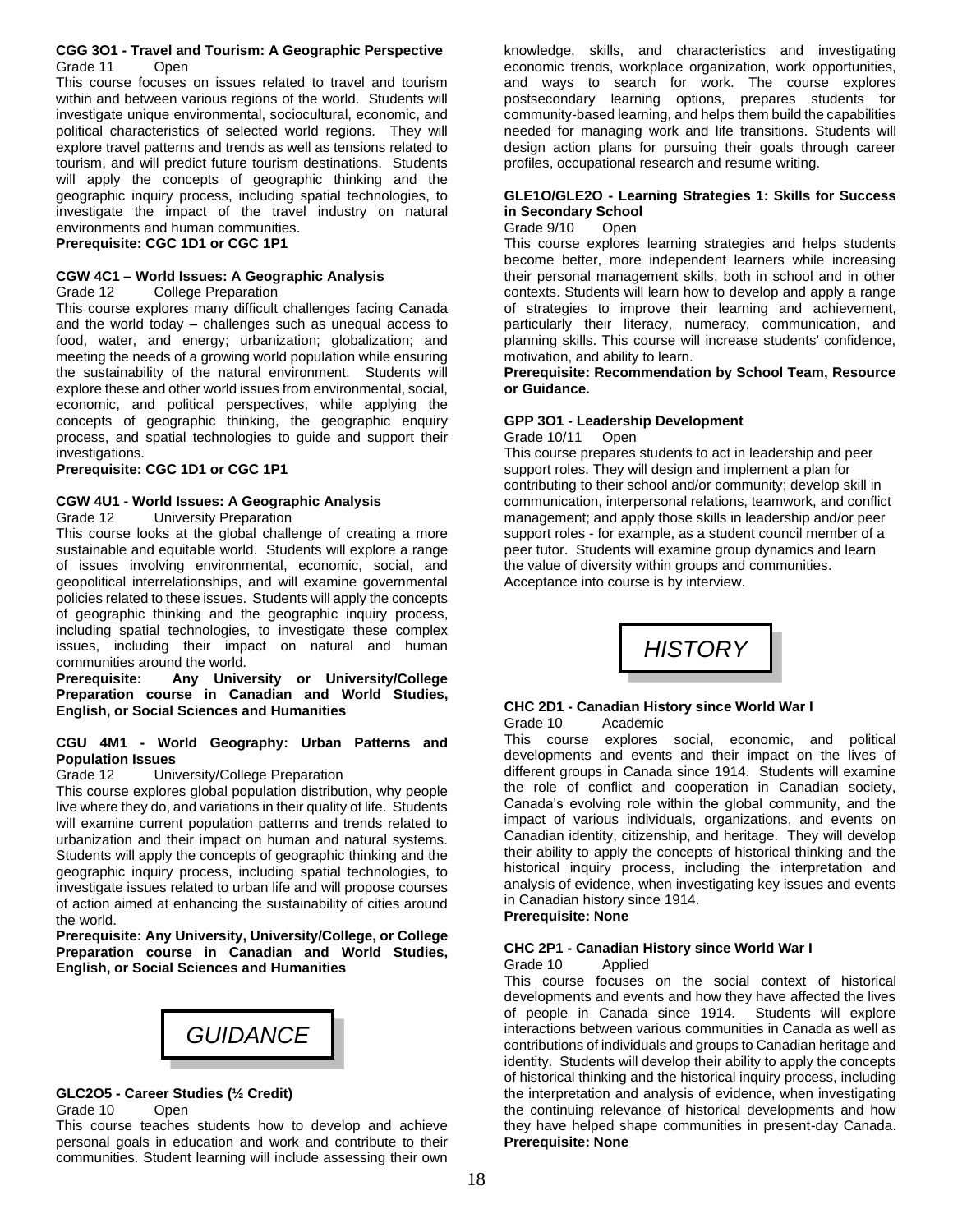#### **CHC 2L1 - Canadian History since World War I**

Grade 10 Locally Developed

This course explores some of the events and experiences that have influenced the development of Canada's identity as a nation from World War I to the present. By examining how the country has responded to economic, social and technological changes and how individuals and groups have contributed to Canadian culture and society during this period, students will develop their ability to make connections between historical and current events. Students will have opportunities to formulate questions, locate information, develop informed opinions, and present ideas about the central issues and events of the period. **Prerequisite: None**

## **CHV2O5 - Civics and Citizenship (½ credit**)

#### Grade 10 Open

This course explores rights and responsibilities associated with being an active citizen in a democratic society. Students will explore issues of civic importance such as healthy schools, community planning, environmental responsibility, and the influence of social media, while developing their understanding of the role of civic engagement and of political processes in the local, national, and/or global community. Students will apply the concepts of political thinking and the political inquiry process to investigate, and express informed opinions about, a range of political issues and developments that are both of significance in today's world and of personal interest to them.

**Prerequisite: None**

#### **CHT 3O1 - World History, Since 1900: Global and Regional Interactions**

#### Grade 11 Open

This course focuses on the major developments in world history from 1900 to the present. Students will explore the causes and consequences of global and regional conflicts as well as responses to social, economic, and political developments in various countries and regions. Students will extend their ability to apply the concepts of historical thinking and the historical inquiry process, including the interpretation and analysis of evidence, when investigating historical developments and events, including those that continue to affect people in various parts of the world.

**Prerequisite: any Grade 10 History**

# **CHW3M1 - World History to the End of the Fifteenth Century (Ancient Civilizations)**

University/College Preparation

This course explores the history of various societies around the world, from earliest times to around 1500 CE. Students will examine life in and the legacy of various ancient and pre-modern societies throughout the world, including those in Africa, Asia, Europe, and the Americas. Students will extend their ability to apply the concepts of historical thinking and the historical inquiry process, including the interpretation and analysis of evidence, when investigating social, political, and economic structures and historical forces at work in various societies and in different historical eras.

**Prerequisite: CHC 2D1 or CHC 2P1**

# **CLU 3M1 - Understanding Canadian Law**

# Grade 11 University/College Preparation

This course explores Canadian law, with a focus on legal issues that are relevant to the lives of people in Canada. Students will gain an understanding of rights and freedoms in Canada, our legal system, and family, contract, employment, tort, and criminal law. Students will use case studies and apply the concepts of legal thinking and the legal inquiry process to develop legal reasoning skills and to formulate and communicate informed interpretations of legal issues, and they will develop the ability to advocate for new laws.

**Prerequisite: CHC 2D1 or CHC 2P1**

# **CHM 4E1 - Adventures in World History**

Grade 12 Workplace Preparation

This course examines significant developments and events in world history from earliest times to the present. Students will explore social, economic, and political forces in different times and places, and how technology, art, and religion have helped shape people's lives and identities. Students will apply the concepts of historical thinking and the historical inquiry process, including the interpretation and analysis of evidence, when investigating a variety of human experiences in world history. **Prerequisites: Any Grade 10 History**

#### **CHY4C1 - World History since the Fifteenth Century** College Preparation

This course explores key developments and events in world history since 1450, with a focus on interactions within and between various regions. Students will examine social, economic, and political developments and how they have affected different peoples. Students will extend their ability to apply the concepts of historical thinking and the historical inquiry process, including the interpretation and analysis of evidence, when investigating key turning points in world history and historical forces that have shaped our world.

**Prerequisite: Any University, University/College, or College Preparation course in Canadian and World Studies, English, or Social Sciences and Humanities**

# **CHY 4U1 - World History since the Fifteenth Century**

Grade 12 University Preparation

This course traces major developments and events in world history since approximately 1450. Students will explore social, economic, and political changes, the historical roots of contemporary issues, and the role of conflict and cooperation in global interrelationships. They will extend their ability to apply the concepts of historical thinking and the historical inquiry process, including the interpretation and analysis of evidence, as they investigate key issues and assess societal progress or decline in world history.

**Prerequisite: Any University or University/College Preparation course in Canadian and World Studies, English, or Social Sciences and Humanities**.

# **CLN4C1 – Legal Studies**

Grade 12 College Preparation

This course provides a foundation for students who wish to pursue a career that requires an understanding of law. Students will explore the importance of law, analyzing contemporary legal issues and their relevance to daily life. They will investigate the requirements for various law-related careers as well as legal responsibilities in the workplace. Students will apply the concepts of legal thinking and the legal studies inquiry process to investigate their rights and responsibilities, legal processes and structures, and the role of law in a changing society.

**Prerequisite: Civics and Citizenship, Grade 10, Open**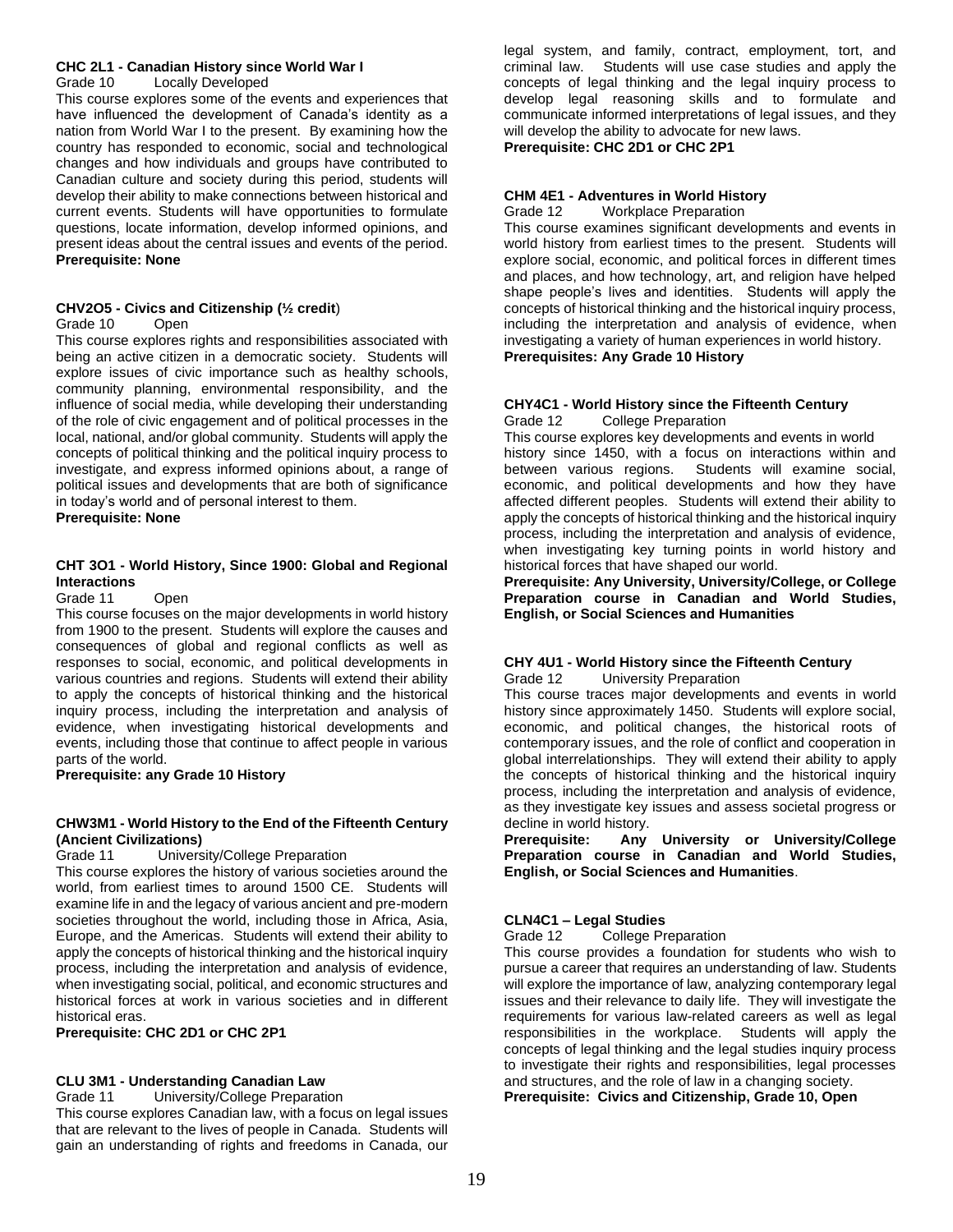#### **CLN 4U1 - Canadian and International Law** Grade 12 University Preparation

This course explores a range of contemporary legal issues and how they are addressed in both Canadian and international law. Students will develop their understanding of the principles of Canadian and international law when exploring rights and freedoms within the context of topics such as religion, security, cyberspace, immigration, crimes against humanity, and environmental protection. Students will apply the concepts of legal thinking and the legal inquiry process when investigating these issues in both Canadian and international contexts, and they will develop legal reasoning skills and an understanding of conflict resolution in the area of international law.

**Prerequisite: Any University or University/College Preparation course in Canadian and World Studies, English, or Social Sciences and Humanities**

# **HZT 4U1 - Philosophy: Questions & Theories**

Grade 12 University Preparation

This course enables students to acquire an understanding of the nature of philosophy and philosophical reasoning skills and to develop and apply their knowledge and skills while exploring specialized branches of philosophy (the course will cover at least three of the following branches: metaphysics, ethics, epistemology, philosophy of science, social and political philosophy, aesthetics). Students will develop critical thinking and philosophical reasoning skills as they formulate and evaluate arguments related to a variety of philosophical questions and theories. They will also develop research and inquiry skills related to the study and practice of philosophy.

**Prerequisite: Any University or University/College Preparation course in Social Science and Humanities, English, or Canadian and the World Studies**



# **NAC 1O1 - Expressions of First Nations, Métis, and Inuit Cultures**

# Grade 9 Open

This course explores various arts disciplines (dance, drama, installation and performance art, media arts, music, storytelling, utilitarian or functional art, visual arts), giving students the opportunity to create, present, and analyse art works, including integrated art works/productions, that explore or reflect First Nations, Métis, and Inuit perspectives and cultures. Students will examine the interconnected relationships between art forms and individual and cultural identities, histories, values, protocols, and ways of knowing and being. They will demonstrate innovation as they learn and apply art-related concepts, methods, and conventions, and acquire skills that are transferable beyond the classroom. Students will use the creative process and responsible practices to explore solutions to creative arts challenges. **Prerequisite: None**

# **Note: NAC 1O1 fulfills the requirement for a compulsory Grade 9 Arts credit**

#### **NAC 2O1 – Aboriginal Peoples in Canada** Grade 10 Open

This course emphasizes historical and contemporary issues that affect the relationship between Aboriginal peoples and Canadian governments. Students will examine legal, political, social, and economic issues; key aspects of the Indian Act and its revisions that have an impact on the daily lives of Aboriginal persons; the different types of relationships that Aboriginal peoples have established with other nations throughout history; and the methodology of historical inquiry.

**Prerequisite: None**

# **NBV 3E1 – World Views & Aspirations of First Nations, Métis, and Inuit Communities in Canada**

Grade 11 Workplace Preparation This course focuses on the beliefs, values, and aspirations of Aboriginal peoples in Canada. Students will examine issues of identity facing Indigenous, Métis, and Inuit peoples, and their relationships to land and nature, as well as to one another within their communities and working environments. Students will also learn how traditional and contemporary beliefs and values influence the present day aspirations and actions of Aboriginal peoples.

**Prerequisite: NAC 2O1, CHC 2D1 or CHC 2P1**

# **NBV 3C1 - World Views & Aspirations of First Nations, Métis, and Inuit Communities in Canada**

Grade 11 College Preparation This course focuses on the beliefs, values, and aspirations of Aboriginal peoples in Canada. Students will examine world views of Aboriginal peoples and the political, economic, cultural, and social challenges facing individuals and communities. Students will also learn how traditional and contemporary beliefs and values influence the aspirations and actions of Aboriginal peoples.

**Prerequisite: NAC 2O1, CHC 2D1 or CHC 2P1**

# **NDA 3M1 – Current Aboriginal Issues in Canada**

Grade 11 University/College Preparation This course focuses on existing and emerging issues of importance to Aboriginal peoples in Canada. Students will investigate issues related to identity, relationships among Aboriginal peoples and between Aboriginal peoples and other Canadians, sovereignty principles as presented by Aboriginal peoples, and the contemporary challenges posed by these issues. Students will also examine such topics as language preservation, the responsibilities of Aboriginal women and men, and the need for dialogue between Aboriginal and non-Aboriginal peoples.

# **Prerequisite: NAC 2O1, CHC 2D1 or CHC 2P1**

# **NDW 4M1 – Issues of Indigenous Peoples in a Global Context**

Grade 12 University Preparation This course provides students with an overview of the issues and challenges that confront indigenous peoples worldwide. Students will develop an understanding of the concerns and aspirations of the world's indigenous population, plan and conduct research on global issues that have an impact on indigenous peoples, and use information technology to consult materials related to the views of indigenous peoples throughout the world.

**Prerequisite: Any Grade 11 university, university/college, or college preparation course in Native Studies.**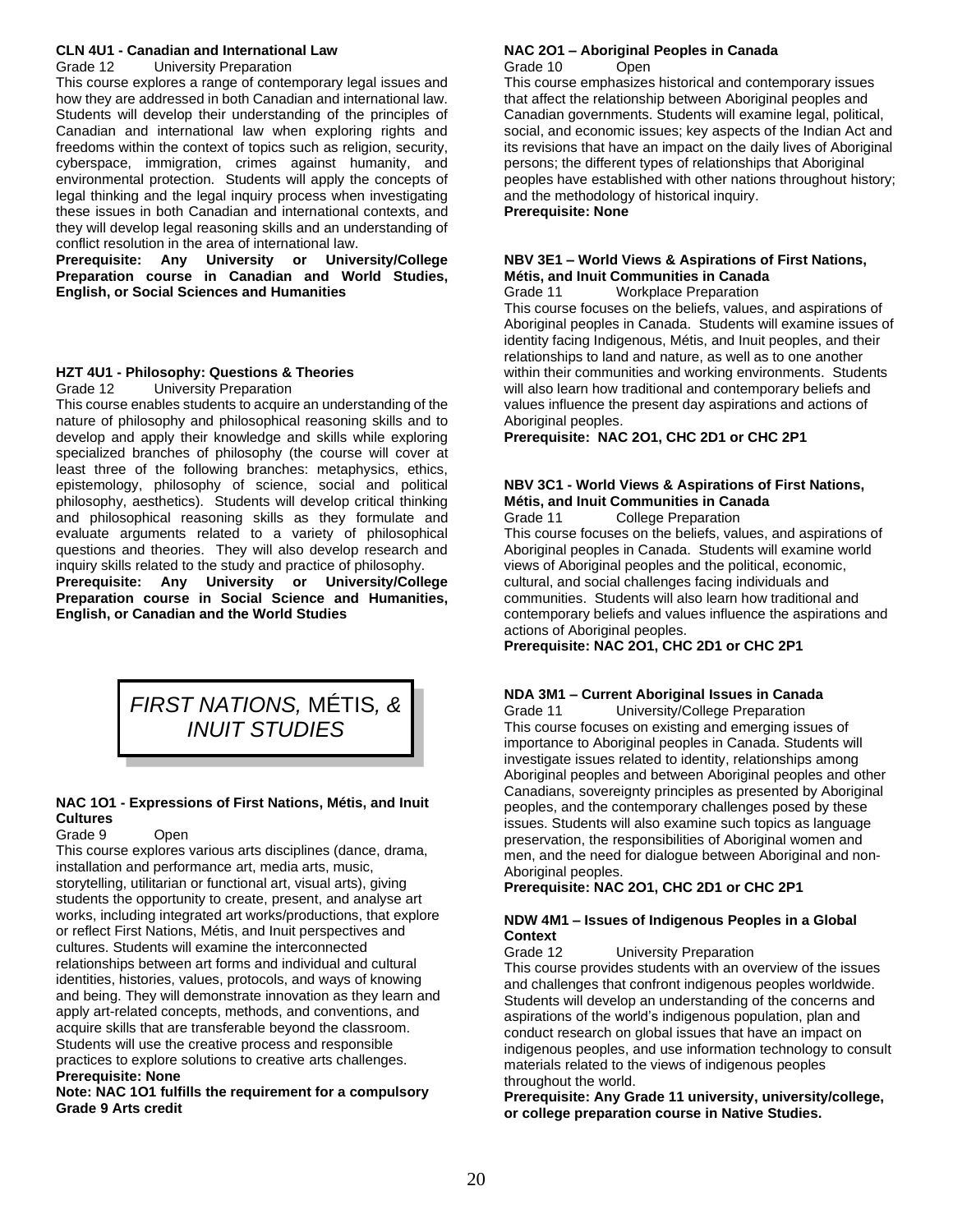# *MATHEMATICS*

**In Mathematics, it is critical that the student is in the appropriate course. A student's likelihood of failure is dramatically increased and there is little a teacher can do to bring that student along, if he or she is in a course that is clearly too difficult for them. Before choosing next year's math course, students and parents need to do three things:**

- **1. Look at last year's math mark. If the mark is less than 60%, there is a good chance that the student will not be successful in the same level of the next grade.**
- **2. Take the recommendations for course placement, that were in the math comment on the students' report card, very seriously. Call the teacher, if you are unsure.**
- **3. Have a clear idea of what math courses are required for the student's post-secondary goals.**

# **MTH 1W1**

#### Grade 9 – De-streamed

This course enables students to consolidate, and continue to develop, an understanding of mathematical concepts related to number sense and operations, algebra, measurement, geometry, data, probability, and financial literacy. Students will use mathematical processes, mathematical modelling, and coding to make sense of the mathematics they are learning and to apply their understanding to culturally responsive and relevant real-world situations. Students will continue to enhance their mathematical reasoning skills, including proportional reasoning, and algebraic reasoning, as they solve problems and communicate their thinking.

#### **MAT 1L1 - Mathematics**

Grade 9 Locally Developed

This course emphasizes further development of mathematical knowledge and skills to prepare students for success in their everyday lives, in the workplace, in Grade 10 LDCC course, and in the Mathematics Grade 11 and Grade 12 Workplace Preparation courses. The course is organized by three strands related to money sense, measurement, and proportional reasoning. In all strands, the focus is on developing and consolidating key foundational mathematical concepts and skills to solving authentic, everyday problems. Students have opportunities to further their mathematical literacy and problemsolving skills and to continue developing their skills in reading, writing, and oral language through relevant and practical math activities. **Recommendation: Students who are working at or below a Grade 8 level. Students who achieved less than 50% in Grade 8 math.**

#### **MPM 2D1 - Principles of Mathematics**

#### Grade 10 Academic

This course enables students to broaden their understanding of relations, extend their skills in multi-step problem solving, and continue to develop their abilities in abstract reasoning. Students will pursue investigations of quadratic functions and their applications; solve and apply linear systems; solve multistep problems in analytic geometry to verify properties of geometric figures; investigate the trigonometry of right and acute triangles; and develop supporting algebraic skills.

**Prerequisite: MPM 1D1**

# **MFM 2P1 - Foundations of Mathematics**

Grade 10 Applied

This course enables students to consolidate their understanding of key mathematical concepts through hands-on activities and to extend their problem-solving experiences in a variety of applications. Students will solve problems involving proportional reasoning and the trigonometry of right triangles; investigate applications of piecewise linear functions; and solve problems involving quadratic functions. The effective use of technology in learning and in solving problems will be a focus of the course. **Prerequisite: MPM 1D1 or MFM 1P1**

#### **MAT 2L1 - Mathematics**

Grade 10 Locally Developed

This course emphasizes the extension of mathematical knowledge and skills to prepare students for success in their everyday lives, in the workplace, and in the Mathematics Grade 11 and Grade 12 Workplace Preparation courses. The course is organized by three strands related to money sense, measurement, and proportional reasoning. In all strands, the focus is on strengthening and extending key foundational mathematical concepts and skills by solving authentic, everyday problems. Students have opportunities to extend their mathematical literacy and problem-solving skills and to continue developing their skills in reading, writing, and oral language through relevant and practical math activities.

#### **Prerequisite: A Grade 9 Mathematics credit**

#### **MCR 3U1 - Functions**

Grade 11 University Preparation

This course introduces the mathematical concept of the function by extending students/ experiences with linear and quadratic relations. Students will investigate properties of discrete and continuous functions, including trigonometric and exponential functions; represent functions numerically, algebraically, and graphically; solve problems involving applications of functions; and develop facility in simplifying polynomial and rational expressions. Students will reason mathematically and communicate their thinking as they solve multi-step problems. **Prerequisite: MPM 2D1**

#### **MCF 3M1 - Functions and Applications**

Grade 11 University/College Preparation This course introduces basic features of the function by extending students' experiences with quadratic relations. It focuses on quadratic, trigonometric, and exponential functions and their use in modeling real-world situations. Students will represent functions numerically, graphically, and algebraically; simplify expressions; solve equations; and solve problems relating to financial and trigonometric applications. Students will reason mathematically and communicate their thinking as they solve multi-step problems.

**Prerequisite: MPM 2D1 or MFM 2P1**

# **MBF 3C1 - Foundations for College Mathematics**

Grade 11 College Preparation

This course enables students to broaden their understanding of mathematics as a problem-solving tool in the real world. Students will extend their understanding of quadratic relations, as well as of measurement and geometry; investigate situations involving exponential growth; solve problems involving compound interest; solve financial problems connected with vehicle ownership; and develop their ability to reason by collecting, analyzing, and evaluating data involving one and two variables. Students will consolidate their mathematical skills as they solve problems and communicate their thinking.

**Prerequisite: MPM 2D1 or MFM 2P1**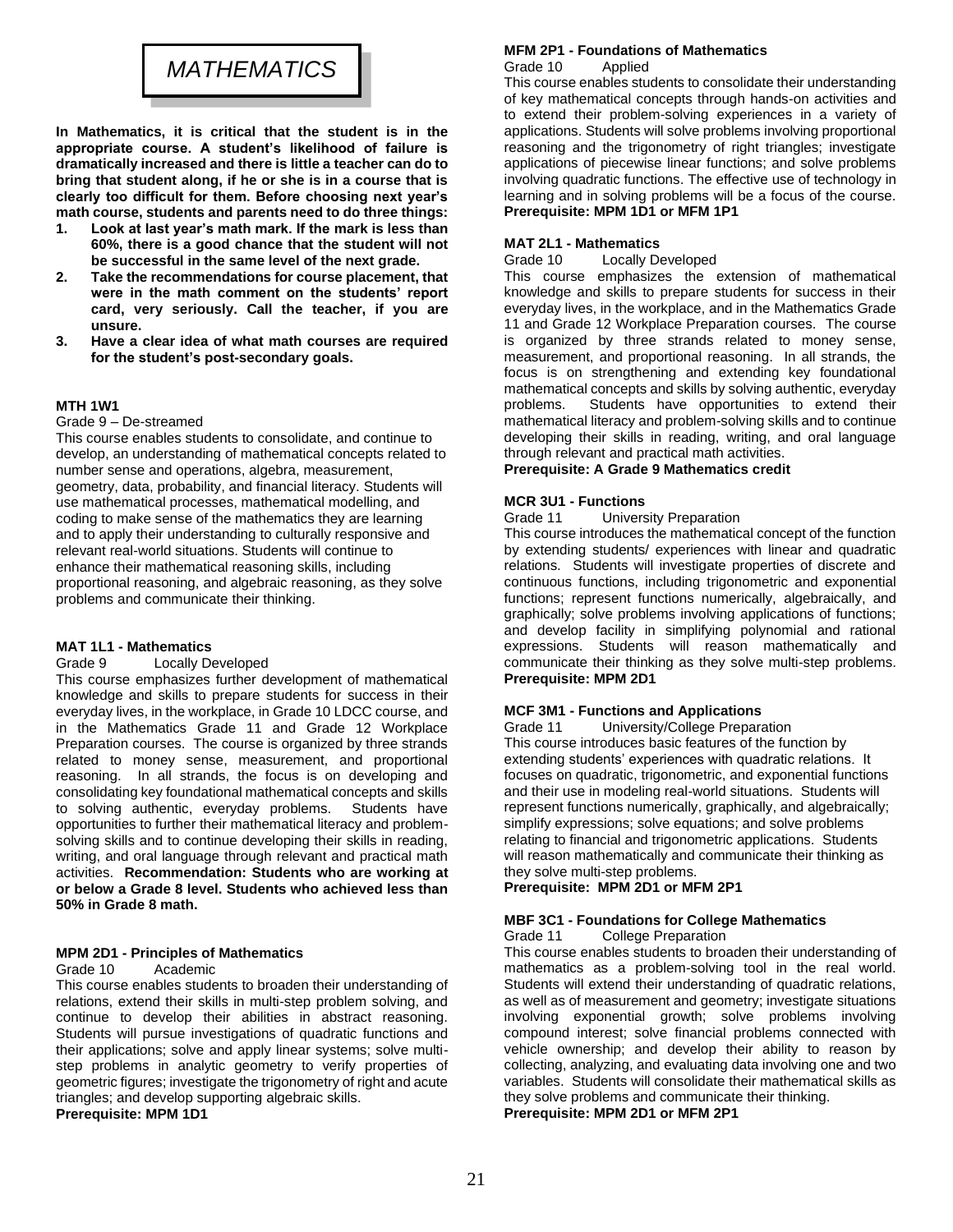#### **MEL3E1 - Mathematics for Everyday Life** Grade 11 Workplace Preparation

This course enables students to broaden their understanding of mathematics as it is applied in the workplace and daily life. Students will solve problems associated with earning money, paying taxes, and making purchases; apply calculations of simple and compound interest in saving investing, and borrowing; and calculate the costs of transportation and travel in<br>a variety of situations. Students will consolidate their Students will consolidate their mathematical skills as they solve problems and communicate their thinking.

## **Prerequisite: MPM 2D1, MFM 2P1, or MAT 2L1**

# **MCV 4U1 - Calculus and Vectors**

Grade 12 University Preparation

This course builds on students' previous experience with functions and their developing understanding of rates of change. Students will solve problems involving geometric and algebraic representations of lines and planes in three-dimensional space; broaden their understanding of rates of change to include the derivatives of polynomial, rational, exponential, and sinusoidal functions; and apply these concepts and skills to the modeling of real-world relationships. Students will also refine their use of the mathematical processes necessary for success in senior mathematics. This course is intended for students who plan to study mathematics in university and who may choose to pursue careers in fields such as physics and engineering.

**Prerequisite: MCV 4U1 can be taken at the same time as MHF 4U1 or after completing MHF 4U1. Students may not take MCV 4U1 before MHF 4U1**

# **MDM 4U1 - Mathematics of Data Management**

Grade 12 University Preparation

This course broadens students' understanding of mathematics as it relates to managing data. Students will apply methods for organizing large amounts of information; solve problems involving probability, and statistics; and carry out a culminating project that integrates statistical concepts and skills. Students will also refine their use of the mathematical processes necessary for success in senior mathematics. Students planning to enter university programs in business, the social sciences, and the humanities will find this course of particular interest.

**Prerequisite: MCF 3M1 or MCR 3U1**

#### **MHF 4U1 - Advanced Functions**

Grade 12 University Preparation

This course extends students' experience with functions. Students will investigate the properties of polynomial, rational, logarithmic, and trigonometric functions; broaden their understanding of rates of change; and develop facility in applying these concepts and skills. Students will also refine their use of the mathematical processes necessary for success in senior mathematics. This course is intended both for students who plan to study mathematics in university and for those wishing to consolidate their understanding of mathematics before proceeding to any one of a variety of university programs. **Prerequisite: MCR 3U1 or MCT 4C1**

# **MAP 4C1 - Foundations for College Mathematics**

Grade 12 College Preparation

This course enables students to broaden their understanding of real-world applications of mathematics. Students will analyze data using statistical methods; solve problems involving applications of geometry and trigonometry; simplify expressions; and solve equations. Students will reason mathematically and communicate their thinking as they solve multi-step problems. This course prepares students for college programs in areas such as business, health sciences, and human services, and for certain skilled trades.

**Prerequisite: MBF 3C1**

### **MCT 4C1 - Mathematics for College Technology**

Grade 12 College Preparation

This course enables students to extend their knowledge of functions. Students will investigate and apply properties of polynomial, exponential, and trigonometric functions; continue to represent functions numerically, graphically, and algebraically; develop facility in simplifying expressions and solving equations; and solve problems that address applications of algebra, trigonometry, vectors and geometry. Students will reason mathematically and communicate their thinking as they solve multi-step problems. This course prepares students for a variety of college technology programs.

**Prerequisite: MCF 3M1**

# **MEL 4E1 - Mathematics for Work & Everyday Life**

Grade 12 Workplace Preparation

This course enables students to broaden their understanding of mathematics as it is applied in the workplace and daily life. Students will investigate questions involving the use of statistics; apply the concept of probability to solve problems involving familiar situations; investigate accommodation costs and create household budgets; use proportional reasoning; estimate and measure; and apply geometric concepts to create designs. Students will consolidate their mathematical skills as they solve problems and communicate their thinking. **Prerequisite: MEL 3E1**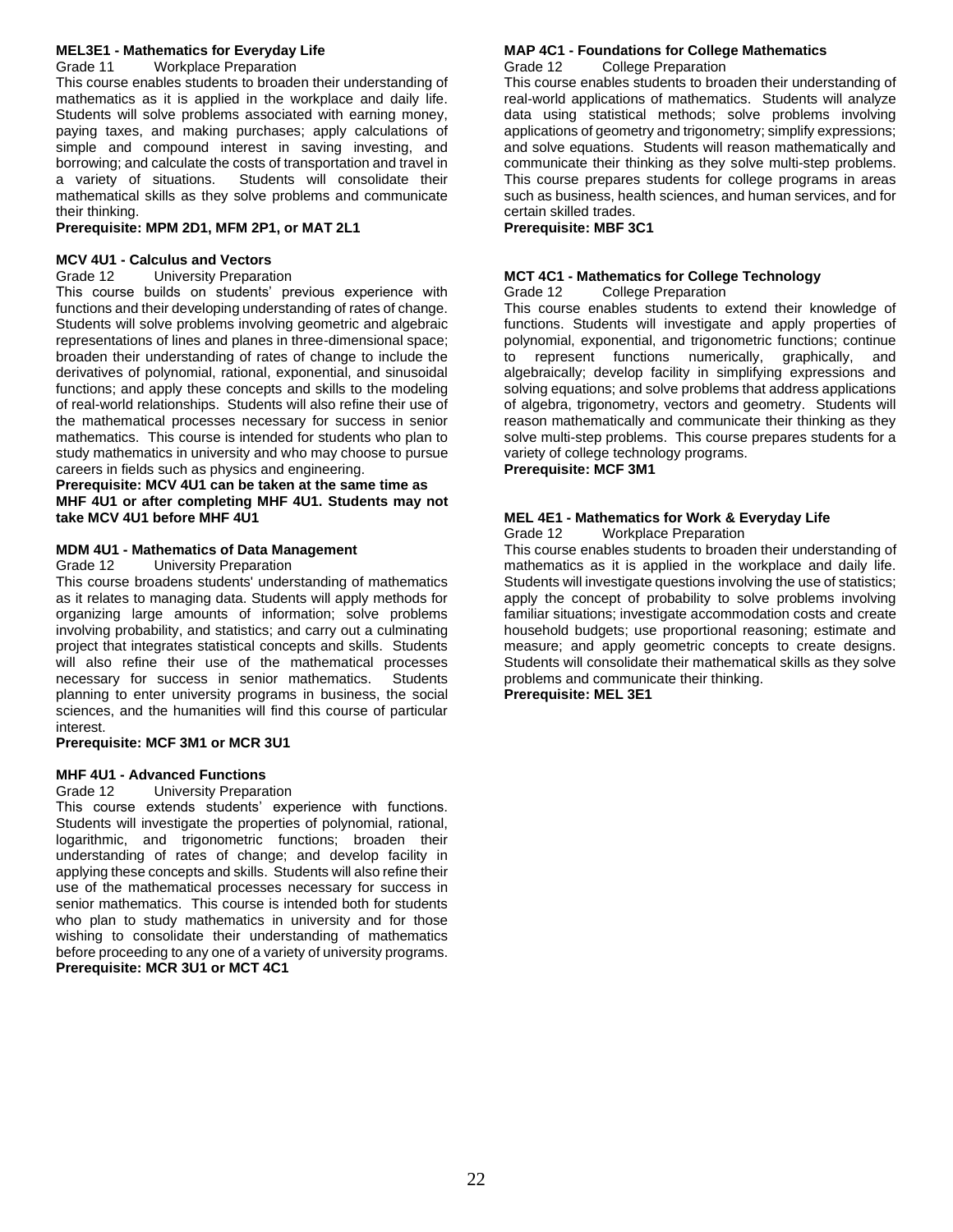# *MODERN LANGUAGES*

# **FRENCH**

## **FSF 141 - French**

Grade 9 Local - Beginner

This course builds on students' previous education and language knowledge to introduce French. Students will develop the ability to use oral and written French for daily needs, acquire basic conversation skills and vocabulary, and use simple sentence patterns orally and in writing. The thematic approach will focus on fundamental social skills.

**Enrolment by recommendation ONLY. This course is intended for students with little or no previous French instruction, or those who struggle significantly with French.** 

# **FSF 1D1 - French**

Grade 9 De-streamed

This course emphasizes the further development of oral communication, reading, and writing skills. Students will build on and apply their knowledge of French while exploring a variety of themes, such as relationships, social trends, and careers. Thematic readings, which include a selection of short stories, articles, and poems, will serve as stepping stones to oral and written activities.

# **FSF 2D1 - French**

#### Grade 10 Academic

This course provides opportunities for students to communicate in French about personally relevant, familiar, and academic topics in real-life situations with increasing independence. Students will exchange information, ideas, and opinions with others in guided and increasingly spontaneous spoken interactions. Students will continue to develop their language knowledge and skills through the selective use of strategies that contribute to effective communication. They will also increase their understanding and appreciation of diverse Frenchspeaking communities, and will continue to develop the skills necessary to become life-long language learners.

**Prerequisite: FSF 1D1 or FSF 1P1**

# **FSF 2P1 - French**

Grade 10 Applied

This course provides opportunities for students to communicate in French about everyday matters and topics of personal interest in real-life situations. Students will exchange information, ideas, and opinions with others in structured, guided, and increasingly spontaneous spoken interactions. Students will continue to develop their language knowledge and skills through the consolidation of language-learning strategies for interpreting texts and communicating clearly. They will also increase their understanding and appreciation of diverse French-speaking communities, and will continue to develop the skills necessary to become life-long language learners. **Prerequisite: FSF 1D1 or FSF 1P1**

#### **FSF 3U1 - French** Grade 11 University Preparation

This course offers students extended opportunities to speak and interact in real-life situations in French with greater independence. Students will develop their creative and critical thinking skills through responding to and exploring a variety of oral and written texts. They will continue to broaden their understanding and appreciation of diverse French-speaking communities and to develop the skills necessary for life-long language learning. **Prerequisite: FSF 2D1**

# **FSF 4U1 - French**

Grade 12 University Preparation

This course provides extensive opportunities for students to speak and interact in French independently. Students will apply language-learning strategies in a wide variety of real-life situations, and will continue to develop their creative and critical thinking skills through responding to and interacting with a variety of oral and written texts. Students will also continue to enrich their understanding and appreciation of diverse Frenchspeaking communities and to develop the skills necessary for life-long language learning.

**Prerequisite: FSF 3U1**

# **SPANISH**

#### **LWS BD1- Spanish**

Grade 10 Academic

This course provides students with the language learning experiences that will enable them to communicate in Spanish. Students will continue to develop and apply their speaking skills in a variety of contexts, and will participate in activities that will improve their reading comprehension and writing skills. They will also continue to explore aspects of the culture of countries where Spanish is spoken by taking part in communitysponsored events and activities involving both print and technological resources. Although students will continue to expand their vocabulary and repertoire of language structures, the language they will use at this level will still be simple.

# **LWS CU1- Spanish**

Grade 11 University Preparation

This course offers students opportunities to further develop their knowledge of Spanish and to enhance their communication skills. Students will use increasingly sophisticated language in a variety of activities that will enable them to speak and write with clarity and accuracy. Students will also enhance their thinking skills through the critical study of literature, and continue to explore aspects of the culture of countries where Spanish is spoken through a variety of print and technological resources. **Prerequisite: LWS BD1**

#### **LWS DU1- Spanish**

Grade 12 University Preparation

This course prepares students for university studies in Spanish. Students will enhance their ability to use the language with clarity and precision, and will develop the language skills needed to engage in sustained conversations and discussions, understand and evaluate information, read diverse materials for both study and pleasure, and write clearly and effectively. Students will also have opportunities to add to their knowledge of the culture of countries where Spanish is spoken through the use of community resources and computer technology.

**Prerequisite: LWS CU1**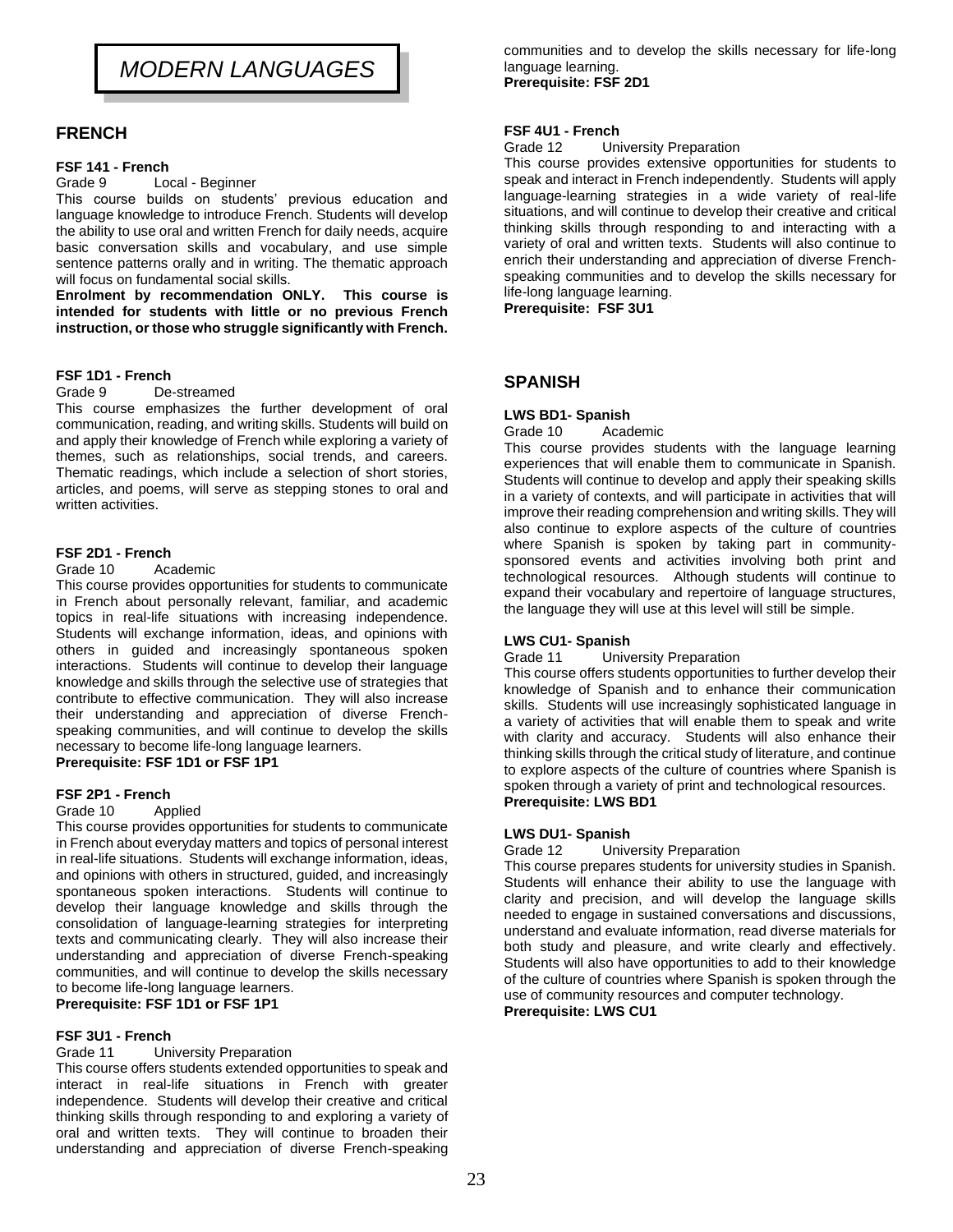# *MUSIC*

# **GUITAR**

# **AMG 1O1 - Guitar - Classical**

Grade 9 Open This is an introductory course to guitar. (See AMU1O1 description).

# **AMG 2O1 - Guitar - Classical**

Grade 10 Open

This is a second year guitar course. (See AMU 2O1 description). **Prerequisite: AMG 1O1**

# **AMG 3M1 - Guitar - Classical**

#### Grade 11 University/College Preparation

This course emphasizes the performance, analysis and appreciation of various kinds of music, for the guitar. Students will perform technical exercises and appropriate repertoire, complete creative activities and analyze both live and recorded performances. They will continue to develop their understanding of the elements of music, through the study of baroque and classical music, while developing their technical and imaginative abilities.

# **Prerequisite: AMG 2O1**

#### **AMG 4M1 - Guitar - Classical**

#### Grade 12 University/College Preparation

This course continues from grade 11 and emphasizes performance of music at the senior level. Along with participation in creative activities and listening perceptively, students will be required to develop an understanding of the language of music. This course emphasizes the appreciation, analysis and performance of music from the romantic period and the twentieth century, including art music, jazz, popular music, and Canadian and non-Western music. Students will concentrate on developing interpretive skills and the ability to work independently. They will also complete complex creative projects.

**Prerequisite: AMG 3M1**

# **AME 4M1 – Guitar - Rock**

#### Grade 12 College Preparation

This course will have several clear and relevant areas of focus; rock guitar technique improvisation, ensemble playing, ear training, analysis, modern music theory and an understanding of the relationship between the guitar fret board, notation, and tablature. In addition, the course would offer a specific skill set for music writing, producing and recording. Taught through a medium and musical genre different from the traditional "band instrument" or "classical approach", this course will invite students who have demonstrated an interest in the many facets of music-industry arts programs.

**Prerequisite: AMG 1O1 and AMG 2O1 and AMG 3M1**

# **VOCAL**

# **AMV 1O1 – Vocal**

Grade 9 Open This is an introductory course to vocal music (See AMU 1O1 description).

# **AMV 2O1 – Vocal**

Grade 10 Open

This is a second year vocal course (see AMU 2O1 description)

# **AMV 3M1 – Vocal**

Grade 11 College/University Preparation This course emphasizes the performance, analysis and appreciation of various kinds of music for the voice. Students will perform technical exercises and appropriate repertoire, complete creative activities, and analyze both live and recorded performances. They will continue to develop their understanding of the elements of music through the study of baroque and classical music, while developing their technical and imaginative abilities**.**

**Prerequisite: AMV 2O1**

## **AMV 4M1 – Vocal**

Grade 12 College/University Preparation This course continues from Grade 11. This course emphasizes the performance, analysis, and appreciation of various kinds of music for the voice. Students will demonstrate foundational techniques, perform technical exercises and appropriate repertoire, complete creative activities, and analyze both live and recorded performances. Students will continue to develop their understanding of the elements of music through the study of contemporary music, while developing their technical and imaginative abilities. **Prerequisite: AMV 3M1**

# **INSTRUMENTAL**

#### **AMU 1O1 - Music - Instrumental/Winds & Percussion** Grade 9 Open

This course emphasizes the creation and performance of music at a level consistent with previous experience and is aimed at developing technique, sensitivity, and imagination. Students will develop musical literacy skills by using the creative and critical analysis process in composition, performance and a range of reflective and analytical activities. Students will develop an understanding of the conventions and elements of music and of safe practices related to music, and will develop a variety of skills transferable to other areas of their life.

## **AMU 2O1 - Music - Instrumental/Winds & Percussion** Grade 10 Open

This course emphasizes the creation and performance of music at a level consistent with previous experience. Students will develop musical literacy skills by using the creative and critical analysis processes in composition, performance, and a range of reflective and analytical activities. Students will develop their understanding of musical conventions, practices, and terminology and apply the elements of music in a range of activities. They will also explore the function of music in society with reference to the self, communities and cultures.

# **AMU 3M1 - Music - Instrumental/Winds and Percussion**

Grade 11 University/College Preparation

This course provides students with opportunities to develop their musical literacy through the creation, appreciation, analysis, and performance of music, including traditional commercial, and art music. Students will apply the creative process when performing appropriate technical exercised and repertoire and will employ the critical analysis processes when reflecting on , responding to, and analysing live and recorded performances. Students will consider the function of music in society and the impact of music on individuals and communities. They will explore how to apply skills developed in music to their life and careers.

#### **Prerequisite: AMU 1O1 or AMU 2O1**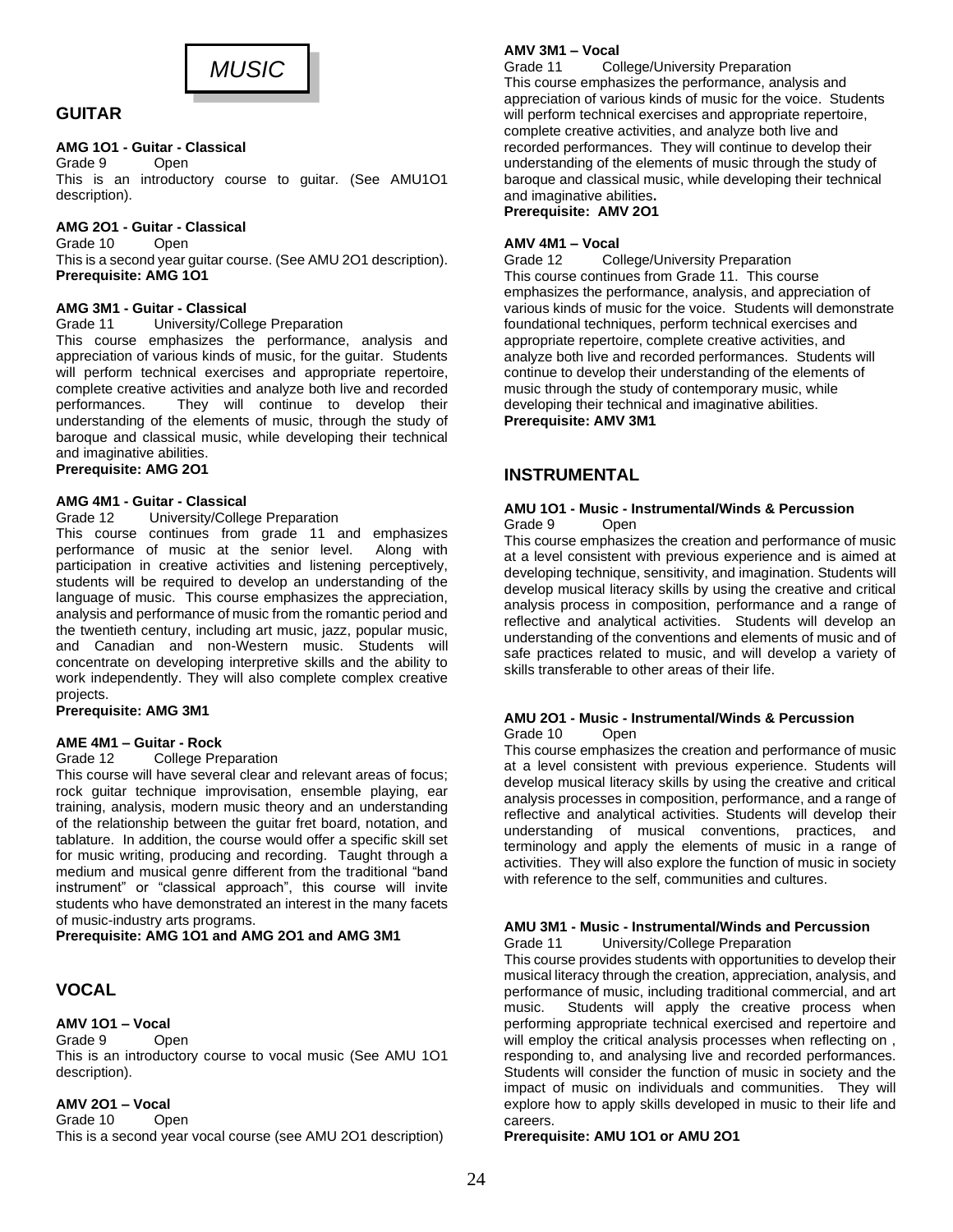#### **AMU 4M1 - Music - Instrumental/Winds & Percussion**

Grade 12 University/College Preparation

This course enables students to enhance their musical literacy through the creation, appreciation, analysis, and performance of music. Students will perform traditional, commercial, and art music, and will respond with insight to live and recorded performances. Students will enhance their understanding of the function of music in society and the impact of music on themselves and various communities and cultures. Students will analyze how to apply skills developed in music to their life and careers

#### **Prerequisite: AMU 3M1**

#### **AMT 3M1 Clarke Road Musical Theatre – Musical Revue** Grade 11 University/College Preparation

This course provides students with opportunities to develop their musical skills through the creation, rehearsal and performance of a major musical revue in early May for the London Community. Students will also be involved in musical outreach tours and complete independent & group work involving the planning, marketing and producing of a show. Students will explore all facets of putting together a production but will focus on at least one of the following: instrumental performance (member of the pit band), vocal performance, sound and lighting design, or musical arranging. Extra-curricular rehearsals are a requirement for the course and become crucial as the show date approaches.

Students who select this course on their registration form will need to complete an application package, audition and interview for admission before being accepted to the program.

#### **AMT 4M1 Clarke Road Musical Theatre – Musical Revue**

Grade 12 University/College Preparation

This course provides students with opportunities to develop their musical skills through the creation, rehearsal and performance of a major musical revue in early May for the London Community. Students will also be involved in musical outreach tours and complete independent & group work involving the planning, marketing and producing of a show. Students will explore all facets of putting together a production but will focus on at least one of the following: instrumental performance (member of the pit band), vocal performance, sound and lighting design, or musical arranging. Extra-curricular rehearsals are a requirement for the course and become crucial as the show date approaches.

**Prerequisite: AMT 3M1**

# *BAND*

# **AMR 2OB - Music Repertoire/Band (Part I) AMR 3OB (Part II**)

Grade 10/11 Open

These ½ credit courses utilize the study of band repertoire, at an advanced level, to enrich and expand the experience of the students in instrumental classes. Many different techniques, including recording, public performance and clinics will be utilized to develop a more thorough appreciation of the many roles of music within the Canadian cultural landscape.

# *CHOIR*

**AMR 2OC – Repertoire/Choir (Part I) AMR 3OC (Part II) Grade 10 Open** These ½ credit courses utilize the study of choral repertoire, at an advanced level, to enrich and expand the experience of the students already enrolled in AMV. Many different techniques, including recording, public performance and clinics will be utilized to develop a more thorough appreciation of the many roles of music within the Canadian cultural landscape.

**Prerequisite: Must be also registered in a vocal course. Sign up in the Music Department**

# *GUITAR ENSEMBLE/ROCK BAND*

#### **AMR 2OG - Music Repertoire/Guitar Ensemble/Rock Band (Part I)**

# **AMR 3OG (Part II)**

Grade 10/11 Open

These ½ credit courses utilize the study of guitar repertoire, at an advanced level, to enrich and expand the experience of the students in guitar classes. Many different techniques, including recording, public performance and clinics will be utilized to develop a more thorough appreciation of the many roles of music within the Canadian cultural landscape.



#### **PPL 1OF - Healthy Active Living Education (Female) PPL 1OM - Healthy Active Living Education (Male)** Grade 9 Open

This course equips students with the knowledge and skills they need to make healthy choices now and lead healthy, active lives in the future. Through participation in a wide range of physical activities, students develop knowledge and skills related to movement competence and personal fitness that provide a foundation for active living. Students also acquire an understanding of the factors and skills that contribute to healthy development and learn how their own well-being is affected by, and affects, the world around them. Students build their sense of self, learn to interact positively with others, and develop their ability to think critically and creatively. Students will investigate; connections to holistic health: physical, mental, emotional, and spiritual; the benefits, risks and safe use of technology; pregnancy and STI prevention and thinking ahead about issues surrounding sexual health.

#### **PPL 2OF - Healthy Active Living Education (Female) PPL 2OM - Healthy Active Living Education (Male)** Grade 10 Open

This course enables students to further develop the knowledge and skills they need to make healthy choices now and lead healthy, active lives in the future. Through participation in a wide range of physical activities, students develop knowledge and skills related to movement competence and personal fitness that provide a foundation for active living. Students also acquire an understanding of the factors and skills that contribute to healthy development and learn how their own well-being is affected by, and affects, the world around them. Students build their sense of self, learn to interact positively with others, and develop their ability to think critically and creatively. Students will investigate; nutritional implications of dietary choices and trends; factors that enhance mental health and emotional and spiritual well-being; the consequences of substance use and addiction and the effect on health and well-being; healthy sexuality and misconceptions related to sexuality.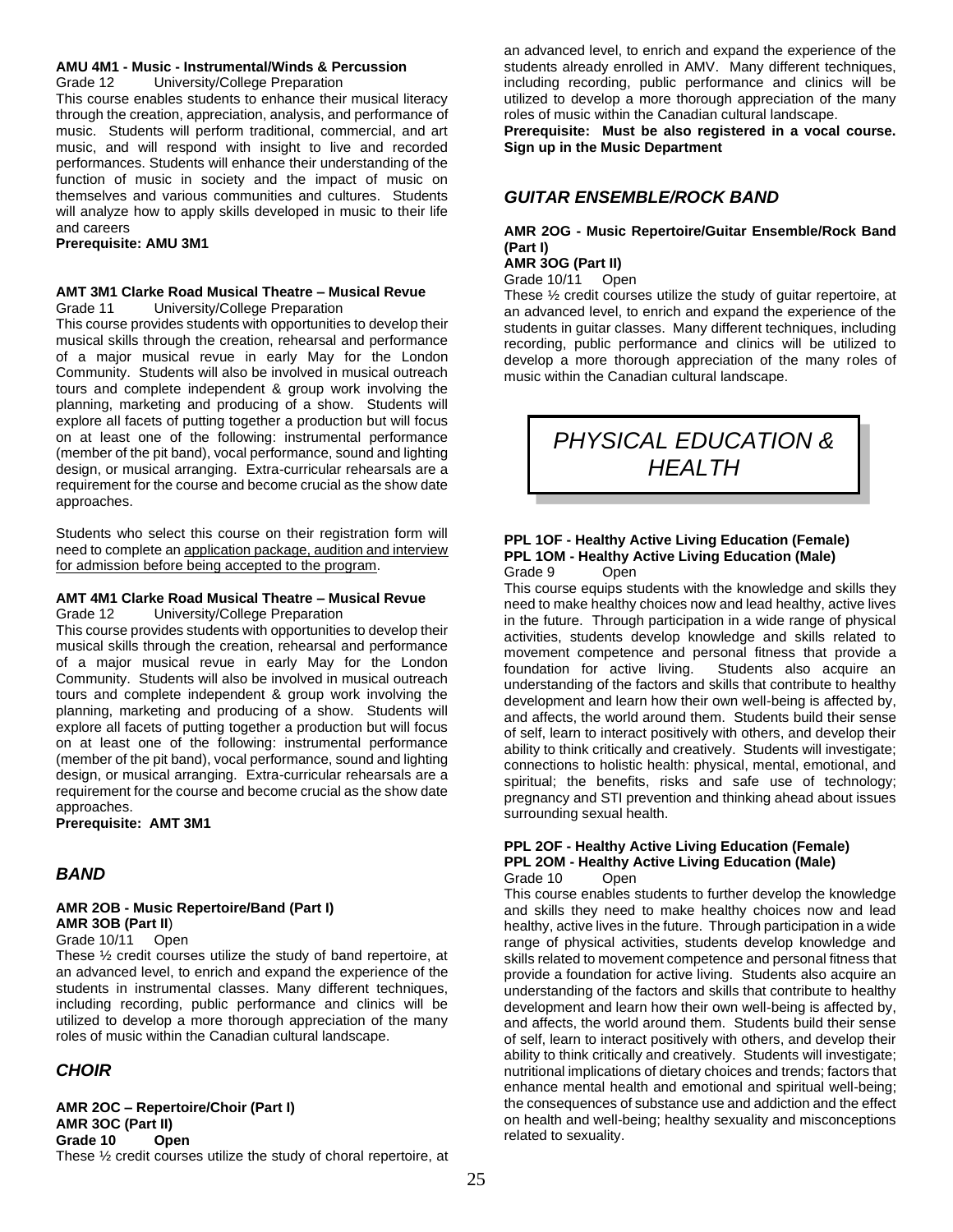#### **PPL 3OF - Healthy Active Living Education (Female) PPL 3OM - Healthy Active Living Education (Male)** Grade 11 Open

This course enables students to further develop the knowledge and skills they need to make healthy choices now and lead healthy, active lives in the future. Through participation in a wide range of physical activities and a broader range of activity settings, students enhance their movement competence, personal fitness and confidence. Students also acquire an understanding of the factors and skills that contribute to healthy development and learn how their own well-being is affected by, and affects, the world around them. Students build their sense of self, learn to interact positively with others, and develop their ability to think critically and creatively. Students will investigate; mental illness, addictions – causes, manifestations, and effects on personal health and well-being; suicide warning signs and prevention strategies; reproductive and sexual health proactive health measures.

# **PAF 3OF - Physical and Health Education (Female) PAF 3OM - Physical and Health Education (Male)**

Grade 11 Open

This course focuses on the development of a healthy lifestyle and participation in a variety of fitness training activities that have the potential to engage students' interest throughout their lives. Students will be encouraged to develop competence in a variety of movement skills, and will be given opportunities to practice goal-setting, decision-making, coping, social, and interpersonal skills. Significant emphasis will be placed on developing and maintaining a personal fitness program. Students will explore a variety of training methods with an emphasis on training with weights and cardiovascular fitness.

Course content: Strength training theory, training techniques, strength training program application, fitness components, circuit training, medicine ball, plyometrics, anatomy sport injury, nutrition/healthy eating, mental health, decision making, healthy growth/sexuality, careers.

#### **Registration based on interview.**

**Cost involved: A nominal fee may be incurred by students for field trips and guest instructors.**

# **PAF 4O1 - Healthy Active Living Education (co-ed)**

Grade 12 Open

This course will introduce female/male students to the concept of personal responsibility for one's own health and fitness through a variety of vigorous activities and appraisal technique's. Vitality will maximize opportunities for personalized fitness improvement and will include the following activities: Aerobics-Step-Body Sculpt classes, weight training, ice skating, running programs, rollerblading, yoga, spin classes water aerobics and other current fitness trends

# *Prerequisite:* **None**

# **PSK 4U1- Kinesiology**

Grade 12 University Preparation

This course focuses on the study of human movement and of systems, factors, and principles involved in human development. Students will learn about the effects of physical activity on health and performance, the evolution of physical activity and sports, and the factors that influence an individual's participation in physical activity. The course prepares students for university programs in physical education, kinesiology, recreation, and sports administration.

**Prerequisite: Any Grade 11 University or University/College Preparation course in Science, or any Grade 11 or 12 open course in Health and Physical Education.**

#### **PLF 4M1 - Recreation and Fitness Leadership (co-ed)** Grade 12 University/College Preparation

This course focuses on the development of leadership and coordination skills related to recreational activities. Students will acquire the knowledge and skills required to plan, organize, and implement recreational events. They will also learn how to promote the value of physical fitness, personal well-being, and personal safety to others through mentoring. The course will prepare students for college and university programs in recreational, leisure, and fitness leadership.

#### **Prerequisite: Any Grade 11 or 12 open course in Health and Physical Education**

#### **PPL 4O1- Healthy Active Living Education (co-ed)** Grade 12 Open

This course enables students to further develop the knowledge and skills they need to make healthy choices. It places special emphasis on how students can maintain the habits of healthy, active living throughout their lives as they make the transition to adulthood and independent living. Through participation in a wide range of physical activities in a variety of settings, students can enhance their movement competence, personal fitness and confidence. Students also acquire an understanding of the factors and skills that contribute to healthy development and learn how their own well-being is affected by, and affects, the world around them. Students build their sense of self, learn to interact positively with others, and develop their ability to think critically and creatively. Students will investigate; healthy eating decisions in different contexts; skills and strategies for evolving relationships; strategies to maintain health and well-being when independent; harassment, violence effects and legal implications, and responses; consequences of substance misuse – short term and long term; developing resilience and making healthy choices.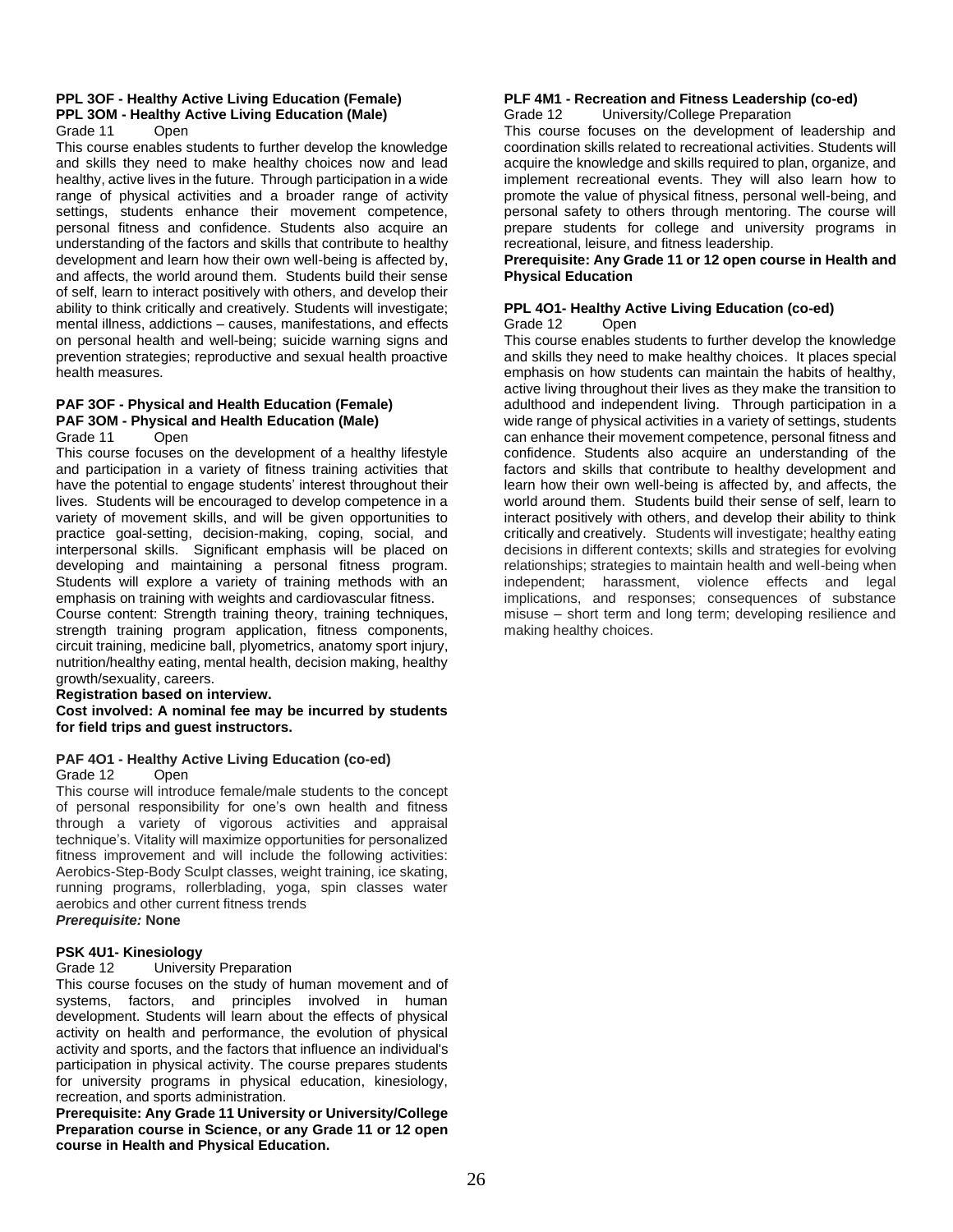

# **SNC 1D1 - Science**

#### Grade 9 De-streamed

This course enables students to develop their understanding of basic concepts in biology, chemistry, earth and space science, and physics, and to relate science to technology, society, and the environment. Throughout the course, students will develop their STEM skills as they use scientific research, scientific experimentation, and engineering design processes to investigate concepts and apply their knowledge in situations that are relevant to their lives and communities. Students will continue to develop transferable skills as they become scientifically literate global citizens. **Prerequisite: None**

# **SNC1L1 - Science**

#### Grade 9 Locally Developed

This course enables students to deepen their knowledge and understanding of the basic concepts in biology, chemistry, earth and space science, and physics; to develop practical skills in science investigation; and to apply their knowledge and skills to everyday situations. Students conduct investigations into practical problems and issues related to sustainable ecosystems and human activity, the structure and properties of elements and compounds, static and current electricity, and astronomy and space exploration. A variety of hands-on activities assist students to acquire concepts. Students will use different reporting strategies to facilitate the development of communications skills.

#### **SNC 2D1 - Science**

#### Grade 10 Academic

This course enables students to enhance their understanding of concepts in biology, chemistry, earth and space science, and physics, and of the interrelationships between science, technology, society, and the environment. Students are also given opportunities to further develop their scientific investigation skills. Students will plan and conduct investigations and develop their understanding of scientific theories related to the connections between cells and systems in animals and plants; chemical reactions, with a particular focus on acid-base reactions; forces that affect climate and climate change; and the interaction of light and matter.

**Prerequisite: SNC 1D1**

# **SNC 2P1 - Science**

#### Grade 10 Applied

This course enables students to develop a deeper understanding of concepts in biology, chemistry, earth and space science, and physics, and to apply their knowledge of science in real-world situations. Students are given opportunities to develop further practical skills in scientific investigation. Students will plan and conduct investigations into everyday problems and issues related to human cells and body systems; chemical reactions; factors affecting climate change; and the interaction of light and matter.

# **Prerequisite: SNC 1D1 or SNC 1P1**

# **SNC 2L1 - Science**

# Grade 10 Locally Developed

This course enables students to deepen understanding of basic concepts in biology, chemistry, earth and space science, and physics; to develop their practical skills in scientific investigation; and to apply their knowledge of science to everyday situations. A variety of hands-on activities assist students to acquire concepts. Students will use different reporting strategies to facilitate the development of communications skills related to tissues, organs and systems; chemical reactions, climate change and optics.

## **Prerequisite: SNC 1P1, SNC 1D1 or SNC 1L1**

#### **SBI 3U1 - Biology**

Grade 11 University Preparation

This course furthers students' understanding of the processes that occur in biological systems. Students will study theory and conduct investigations in the areas of biodiversity; evolution; genetic processes; the structure and function of animals; and the anatomy, growth, and function of plants. The course focuses on the theoretical aspects of the topics under study, and helps students refine skills related to scientific investigation. **Prerequisite: SNC 2D1**

# **SBI 3C1 - Biology**

#### Grade 11 College Preparation

This course focuses on the processes that occur in biological systems. Students will learn concepts and theories as they conduct investigations in the areas of cellular biology, microbiology, genetics, the anatomy of mammals, and the structure of plants and their role in the natural environment. Emphasis will be placed on the practical application of concepts, and on the skills needed for further study in various branches of the life sciences and related fields.

# **Prerequisite: SNC 2D1 or SNC 2P1**

#### **SCH 3U1 - Chemistry**

Grade 11 University Preparation

This course enables students to deepen their understanding of chemistry through the study of the properties of chemicals and chemical bonds; chemical reactions and quantitative relationships in those reactions; solutions and solubility; and atmospheric chemistry and the behaviour of gases. Students will further develop their analytical skills and investigate the qualitative and quantitative properties of matter, as well as the impact of some common chemical reactions on society and the environment.

#### **Prerequisite: SNC 2D1**

#### **SPH 3U1 - Physics**

#### Grade 11 University Preparation

This course develops students' understanding of the basic concepts of physics. Students will explore kinematics, with an emphasis on linear motion; different kinds of forces; energy transformations; the properties of mechanical waves and sound; and electricity and magnetism. They will enhance their scientific investigation skills as they test laws of physics. In addition, they will analyze the interrelationships between physics and technology, and consider the impact of technological applications of physics on society and the environment. **Prerequisite: SNC 2D1**

# **SBI 4U1 - Biology**

#### Grade 12 University Preparation

This course provides students with the opportunity for in-depth study of the concepts and processes that occur in biological systems. Students will study theory and conduct investigations in the areas of biochemistry, metabolic processes, molecular genetics, homeostasis, and population dynamics. Emphasis will be placed on the achievement of detailed knowledge and the refinement of skills needed for further study in various branches of the life sciences and related fields.

**Prerequisite: SBI 3U1**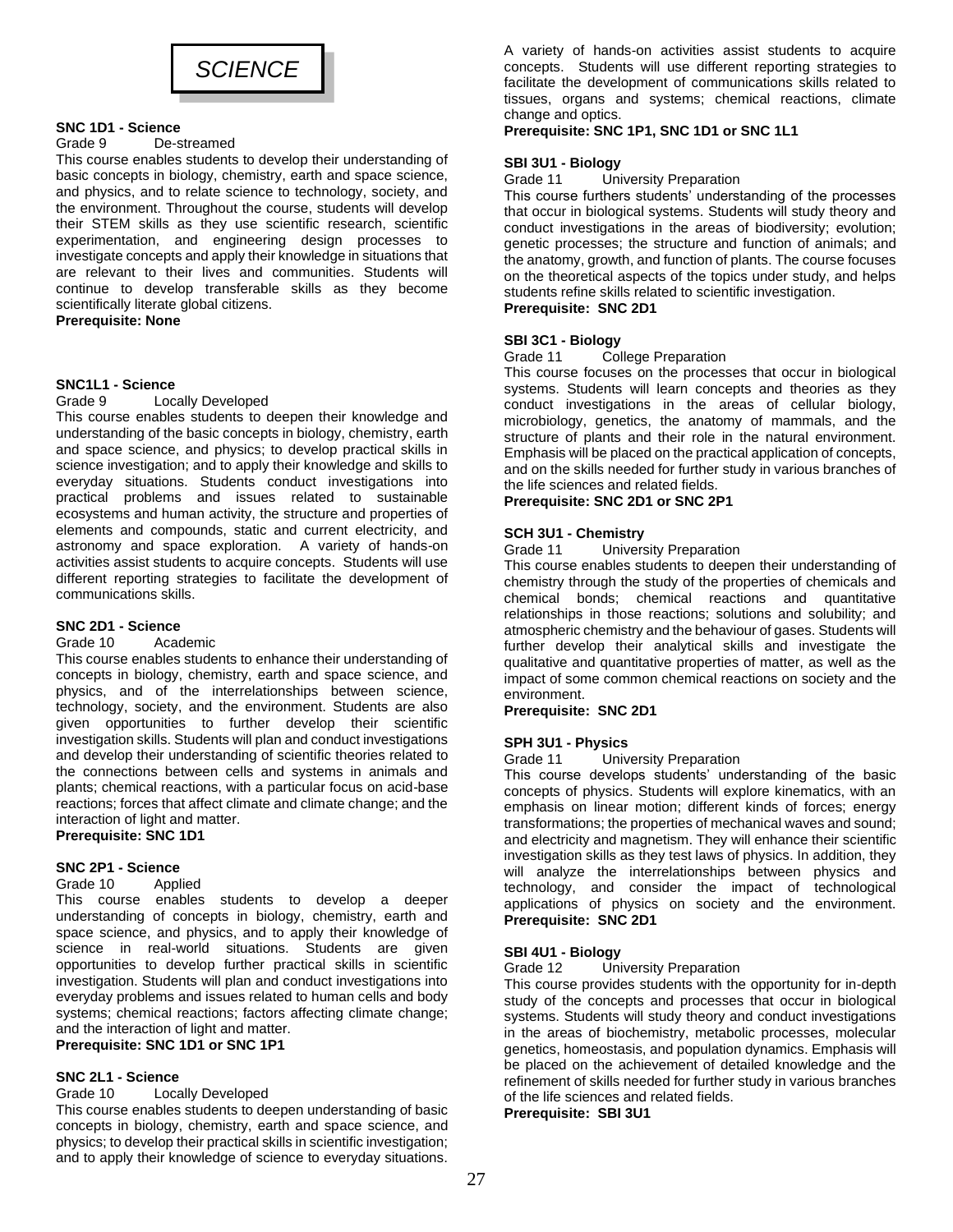# **SCH 4U1- Chemistry**

Grade 12 University Preparation

This course enables students to deepen their understanding of chemistry through the study of organic chemistry, the structure and properties of matter, energy changes and rates of reaction, equilibrium in chemical systems, and electrochemistry. Students will further develop their problem-solving and investigation skills as they investigate chemical processes, and will refine their ability to communicate scientific information. Emphasis will be placed on the importance of chemistry in everyday life and on evaluating the impact of chemical technology on the environment.

**Prerequisite: SCH 3U1**

#### **SPH 4U1 - Physics**

#### Grade 12 University Preparation

This course enables students to deepen their understanding of physics concepts and theories. Students will continue their exploration of energy transformations and the forces that affect motion, and will investigate electrical, gravitational, and magnetic fields and electromagnetic radiation. Students will also explore the wave nature of light, quantum mechanics, and special relativity. They will further develop their scientific investigation skills, learning, for example, how to analyze, qualitatively and quantitatively, data relating to a variety of physics concepts and principles. Students will also consider the impact of technological applications of physics on society and the environment.

**Prerequisite: SPH 3U1**

# **SCH 4C1 - Chemistry**

#### Grade 12 College Preparation

This course enables students to develop an understanding of chemistry through the study of matter and qualitative analysis, organic chemistry, electrochemistry, chemical calculations, and chemistry as it relates to the quality of the environment. Students will use a variety of laboratory techniques, develop skills in data collection and scientific analysis, and communicate scientific information using appropriate terminology. Emphasis will be placed on the role of chemistry in daily life and the effects of technological applications and processes on society and the environment. **Prerequisite: SNC 2D1 or SNC 2P1**

# **SPH 4C1 - Physics**

#### Grade 12 College Preparation

This course develops students' understanding of the basic concepts of physics. Students will explore these concepts as they relate to mechanical, electrical, fluid (hydraulic and pneumatic), and communications systems, as well as to the operation of commonly used tools and equipment. They will develop scientific-inquiry skills as they verify accepted laws of physics and solve both assigned problems and those emerging from their investigations. Students will also consider the impact of technological applications of physics on society and the environment.

**Prerequisite: SNC 2D1 or SNC 2P1**

#### **SES 4U1 - Earth and Space Science**

#### Grade 12 University Preparation

This course develops students' understanding of Earth and its place in the universe. Students will investigate the properties of and forces in the universe and solar system and analyze techniques scientists use to generate knowledge about them. Students will closely examine the materials of Earth, its internal and surficial processes, and its geological history, and will learn how Earth's systems interact and how they have changed over time. Throughout the course, students will learn how these forces, processes, and material affect their daily lives. The course draws on biology, chemistry, physics, and mathematics in its consideration of geological and astronomical processes that can be observed directly or inferred from other evidence. **Prerequisite: SNC 2D1**

# **SNC4M1 - Science**

Grade 12 University/College Preparation This course enables students, including those pursuing postsecondary programs outside the sciences, to increase their understanding of science and contemporary social and environmental issues in health-related fields. Students will explore a variety of medical technologies, pathogens and disease, nutritional science, public health issues, and biotechnology. The course focuses on the theoretical aspects of the topics under study and helps refine students' scientific investigation skills.

**Prerequisite: SND 2D1, or any Grade 11 university, university/college, or college preparation course in science**

#### **SNC 4E1 – Science**

Grade 12 Workplace Preparation

This course provides students with fundamental science knowledge and workplace skills needed to prepare them for success beyond secondary school. Students will explore hazards in the workplace, chemicals in consumer products, disease and its prevention, electricity at home and at work, and nutritional science. Emphasis is placed on current topics in science and relevant, practical activities that develop students'

literacy and mathematical literacy skills and enhance their scientific literacy.

**Prerequisite: SNC 2P1, or a Grade 10 locally developed compulsory credit (LDCC) course in science**



# **HFN 1O1 – Food and Nutrition**

#### Grade 9 Open

This course focuses on guidelines for making nutritious food choices. Students will investigate factors that influence food choices, including beliefs, attitudes, current trends, traditional eating patterns, food-marketing strategies, and individual needs. Students will also explore the environmental impact of a variety of food choices at the local and global level. The course provides students with opportunities to develop food-preparation skills and introduces them to the use of social science research methods in the area of food and nutrition. Students will prepare and share food at least once in a two week period. **Prerequisite: None**

# **HIF 2O1 – Exploring Family Studies**

## Grade 10 Open

This course explores, within the context of families, some of the fundamental challenges people face: how to meet basic needs, how to relate to others, how to manage resources, and how to become responsible members of society. Students will explore adolescent development and will have opportunities to develop interpersonal, decision-making, and practical skills related to daily life. They will learn about the diverse ways in which families function in Canada and will use research skills as they explore topics related to individual and family needs and resources. **Prerequisite: None**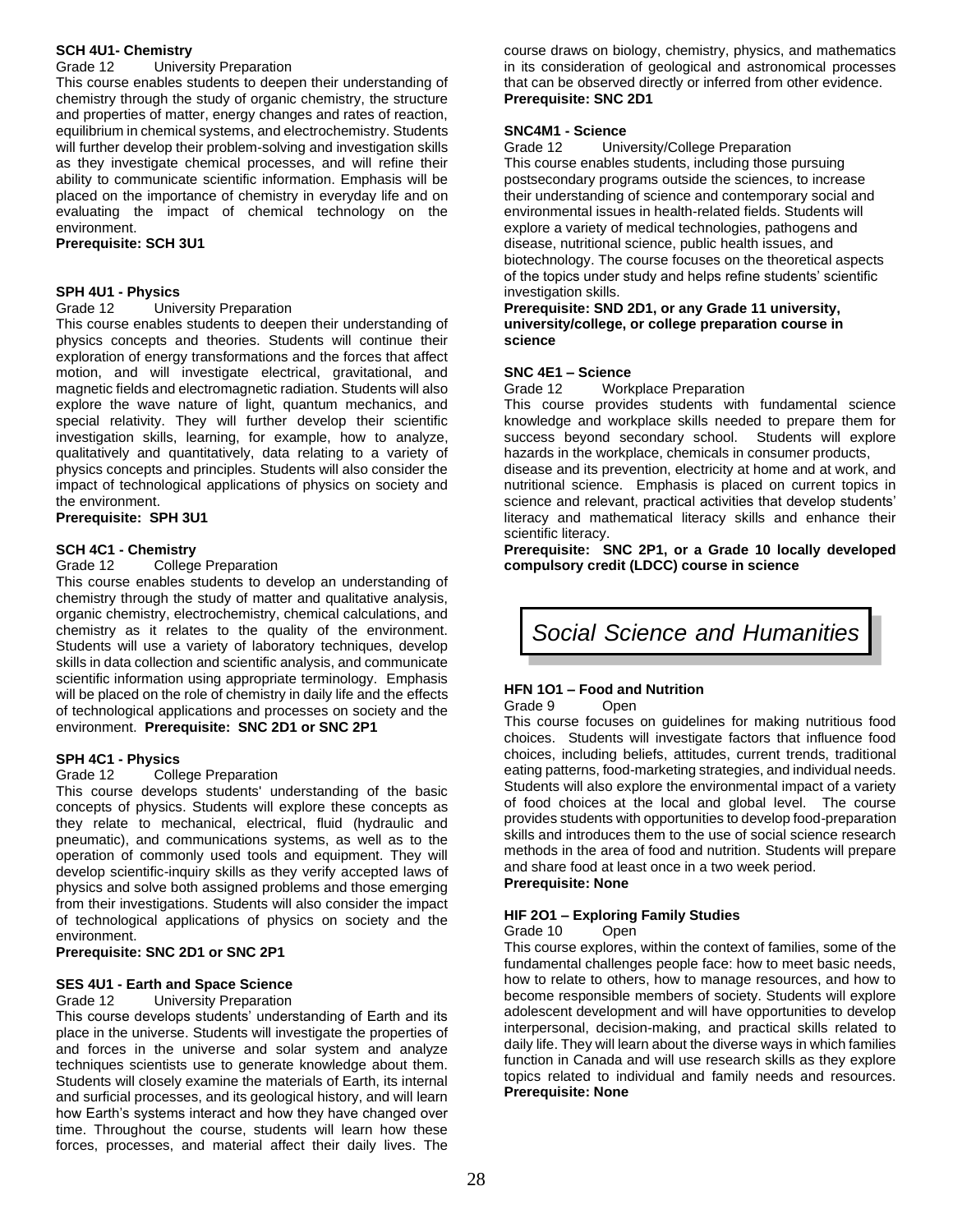# **HFC 3E1 - Food and Culture**

Grade 11 Workplace Preparation

This course focuses on the flavours, aromas, cooking techniques, foods, and cultural traditions of world cuisines. Students will explore the origins of and developments in diverse food traditions. They will demonstrate the ability to cook with ingredients and equipment from a variety of cultures, compare food-related etiquette in many countries and cultures, and explain how Canadian food choices and traditions have been influenced by other cultures. Students will develop practical skills and apply social science research methods while investigating foods and food practices from around the world. Students will be preparing at least two recipes for each country that is studied.

**Prerequisite: None**

#### **HPC 3O1 – Raising Healthy Children**

Grade 11 Open

This course focuses on the skills and knowledge parents, guardians, and caregivers need, with particular emphasis on maternal health, pregnancy, birth and the early years of human development (birth to six years old). Through study and practical experience, students will learn how to meet the developmental needs of young children, communicate with them, and effectively guide their early behavior. Students will develop their research skills through investigations related to caregiving and child rearing. **Prerequisite: None**

# **HPW 3C1 – Working with Infants and Young Children**

Grade 11 College Preparation

This course prepares students for occupations involving children from birth to six years of age. Students will study theories about child behavior and development, and will have opportunities for research and observation and for practical experiences with young children. Students will become familiar with occupational opportunities and requirements related to working with infants and young children. They will also have opportunities to develop research and critical-thinking skills as they investigate and evaluate current research about early childhood education. **Prerequisite: None**

#### **HNC 3C1 – Understanding Fashion**

Grade 11 College Preparation

This course introduces students to the world of fashion. Students will gain an understanding of theories related to fashion trends and of how culture, media, fashion cycles, retailing, and social and environmental factors influence fashion trends and consumer behavior. Students will use various tools, technologies, and techniques safely and correctly to create fashion items. They will apply knowledge of fibres, fabrics, and the elements and principles of design when creating and assessing fashion-related products. Students will develop research skills as they investigate topics related to fashion. **Prerequisite: None**

## **HFC 3M1 Food and Culture**

Grade 11 University/College Preparation

This course focuses on the flavours, aromas, cooking techniques, foods, and cultural traditions of world cuisines. Students will explore the origins of and developments in diverse food traditions. They will demonstrate the ability to cook with ingredients and equipment from a variety of cultures, compare food-related etiquette in many countries and cultures, and explain how Canadian food choices and traditions have been influenced by other cultures. Students will develop practical

skills and apply social science research methods while investigating foods and food practices from around the world. Students will be preparing at least two recipes for each country that is studied.

**Prerequisite: None**

#### **HSP 3U1 - Introduction to Anthropology, Psychology and Sociology**

Grade 11 University

This course provides students with opportunities to think critically about theories, questions, and issues related to anthropology, psychology, and sociology. Students will develop an understanding of the approaches and research methods used by social scientists. They will be give opportunities to explore theories from a variety of perspectives, to conduct social science, and to become familiar with current thinking on a range of issues within the three disciplines.

**Prerequisite: the Grade 10 academic course in English or the Grade 10 academic History course (Canadian and world studies).**

# **HFL4E1 – Food and Healthy Living**

Grade 12 – Workplace Preparation

This course focuses on the fundamental food needs of young adults. Students will learn how to stock a kitchen, make nutritious food choices, and accommodate the food needs of others. Through a range of practical experiences, they will develop skills needed in food preparation for personal use and for employment in the food industry. They will also learn about dining etiquette in different contexts and about responsible consumer practices. Students will use social science research methods to investigate issues related to food preparation and nutrition.

**Prerequisite: None**

#### **HIP 4O1 – Personal Life Management**

Grade 12 Open

This course focuses on preparing students for living independently and working successfully with others. Students will learn to manage their personal resources to meet their basic needs for food, clothing, and housing. They will also learn about their personal, legal, and financial responsibilities and develop and apply interpersonal skills in order to make wise and responsible personal and occupational choices. Students will apply research and inquiry skills while investigating topics related to personal life management. The course emphasizes the achievement of expectations through practical experiences. **Prerequisite: None**

# **HSB 4U1 - Challenge and Change in Society**

Grade 12 University Preparation

This course focuses on the use of social science theories, perspectives, and methodologies to investigate and explain shifts in knowledge, attitudes, beliefs, and behavior and their impact on society. Students will critically analyze how and why cultural, social, and behavioural patterns change over time. They will explore the ideas of social theorists and use those ideas to analyze causes of and responses to challenges such as technological change, deviance, and global inequalities. Students will explore ways in which social science research methods can be used to study social change.

**Prerequisite: Any University, University/College, course in Social Sciences and Humanities, English, or Canadian and World Studies**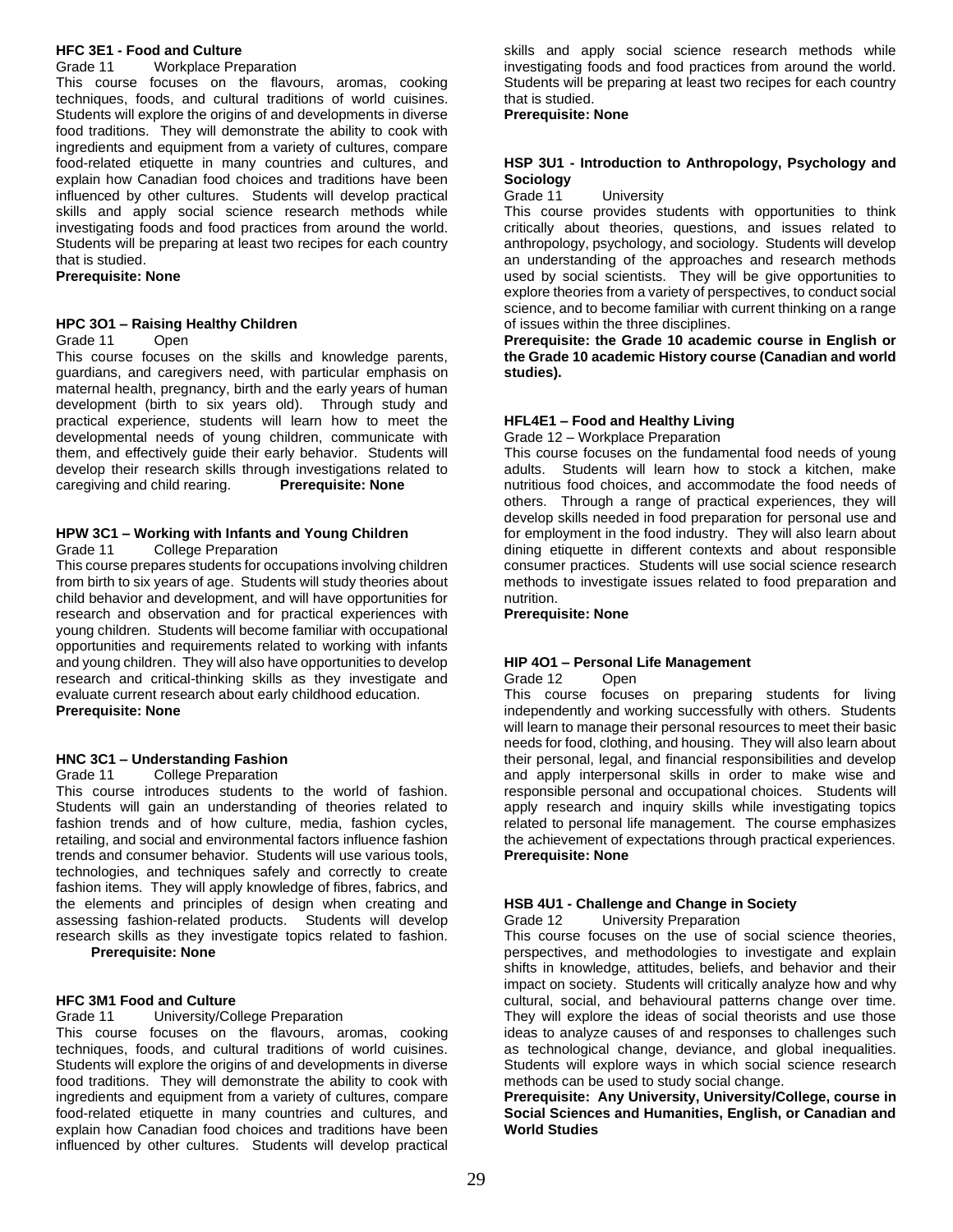# **HFA 4U1 Nutrition and Health**

Grade 12 University Preparation

This course examines the relationships between food, energy, balance, and nutritional status; the nutritional needs of individuals at different stages of life; and the role of nutrition in health and disease. Students will evaluate nutrition-related trends and will determine how food choices can promote food security and environmental responsibility. Students will learn about healthy eating, expand their repertoire of food-preparation techniques, and develop their social science research skills by investigating issues related to nutrition and health.

**Prerequisite: Any University, University/College, in Social Sciences and Humanities, English, or Canadian and World Studies**

#### **IDC 4U1 Deconstructing Anti-Black Racism in the Canadian and North American Context**

#### Grade 12 University Preparation

This course will examine and deconstruct the complex nature of anti-Black Racism in Canada, and within the broader North American context, through the study of historical oppression, as well as the political and social theories around Blackness. Students will develop their ability to identify, name, and effectively address anti-Black racism and discrimination in its various forms. Furthermore, the course will examine the concept of allyship in partnering in the fight for racial equality. Ultimately, this course will enable students to understand the intergenerational trauma that has been inflicted upon Black people and to develop their critical consciousness in understanding issues of equity in a broader context. Students will be equipped with the tools necessary to create and carry out social action initiatives designed to enhance and empower the local community.

**Prerequisite: Any university (U) or university/college (M) preparation course in Canadian and world studies, English, or social sciences and humanities.**

# *TECHNOLOGY*

Students interested in pursuing studies in technology are advised to begin that process at the Grade 9 level (TIJ 101). This course will introduce students to four of the technologies offered at Clarke Road; (Communications, Construction, Manufacturing, and Transportation). Gr. 10 courses in each technical area are broad based in character, in that students are exposed to different areas within the broader trade. Upon completing courses at the Grade 9 and 10 level, students usually have a strong indication which of the technical areas they find most rewarding and challenging. Many students continue to take courses in more than one technical area. Gr. 11 and 12 courses are more specialized in nature but continue to explore various aspects within the technology. Upon completing Gr. 11 courses and while concurrently taking Gr. 12 courses, students may also enroll in the Co-op program, worth two credits, and an excellent opportunity to gain first hand trade experience, often leading to further employment. Students enrolled in the Co-op program are also automatically registered in the Ontario Youth Apprenticeship Program (OYAP), which reduces the number of hours required to earn trade certification. Speak to your Guidance Counsellor, or technical teachers for further information on this program. Students are strongly encouraged to follow the correct grade order in choosing courses. If this has not been possible, speak with a technical teacher first before registering for new courses. **Please note that double credit courses are offered at the senior level.**

# *GRADE 9 TECHNOLOGIES*

#### **TIJ 1O1 - Exploring Technologies** Grade 9 Open

In this course, students will be introduced to a variety of the technologies offered at Clarke Road Secondary School except for Hairstyling and Aesthetics. This course enables students to further explore and develop technological knowledge and skills introduced in the elementary science and technology program. Students will be given the opportunity to design and create products and/or provide services related to the various technological areas or industries, working with a variety of tools, equipment, and software commonly used in industry. Students will develop an awareness of environmental and societal issues, and will begin to explore secondary and post-secondary education and training pathways leading to careers in technology-related fields.

# *COMMUNICATION TECHNOLOGY*

#### **TGJ 2O1 - Communications Technology** Grade 10 Open

This course introduces students to communications technology from a media perspective. Students will work in the areas of TV/video and movie production, radio and audio production, print and graphic communications, photography, and animation. Student projects may include computer-based activities such as creating videos, editing photos, working with audio, cartooning, developing animations, and designing web pages. Students will also develop an awareness of environmental and societal issues related to communications technology and explore secondary and postsecondary education and training pathways and career opportunities in the various communications technology fields. **Prerequisite: None**

# **TGJ 3M1 - Communications Technology – Mixed Media and Film**

Grade 11 Open

This course enables students to develop knowledge and skills in the areas of graphic communication, printing and publishing, audio and video production, and broadcast journalism. Students will work both independently and as part of a production team to design and produce media products in a project-driven environment. Practical projects may include the making of signs, yearbooks, video and/or audio productions, newscasts, and documentaries. Students will also develop an awareness of related environmental and societal issues and explore secondary and postsecondary education and training pathways and career opportunities in the various communications technology fields.

**Prerequisite: None**

# **TGJ 4M1 - Communications Technology - Mixed Media and Film**

# Grade 12 Open

This course enables students to develop knowledge and skills in the areas of photography, digital imaging, animation, 3D modeling, and web design. Students will work both independently and as part of a production team to design and produce media products in a project-driven environment. Practical projects may include photo galleries, digital images, animations, 3D models, and websites. Students will also expand their awareness of environmental and societal issues related to communications technology and explore postsecondary education, training, and career opportunities. **Prerequisite: TGJ 3M1**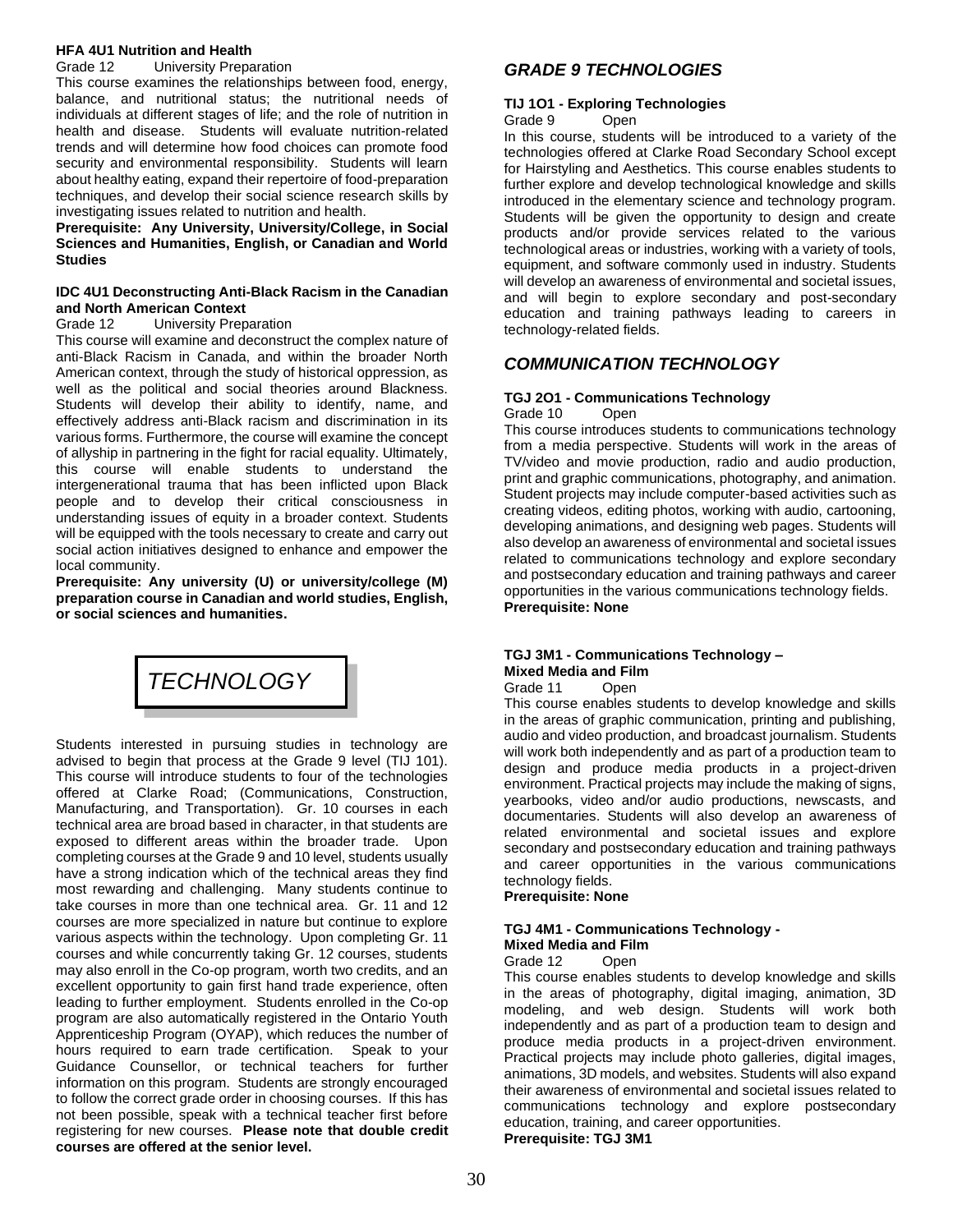# **TGP 3M1 – Communications Technology – Photography and Digital Imaging**

Grade 11 University/College Preparation

This course focuses on digital photography and emphasizes developing your technical and aesthetic skills. This course will expand on the Photography unit units explored in TGJ 20. In this class you will learn the technical side of photography including how cameras work and techniques to create better images. As well, you will manipulate photos using a variety of computer programs. Projects will include photography and producing a assortment of digital and print media products. **Prerequisite: None**

# **TGV 3M1 - Communications Technology – TV Broadcasting Focus**

Grade 11 University/College Preparation

This course examines communications technology from a media perspective. Students will develop knowledge and skills as they design and produce media projects in the areas of live, recorded, and graphic communications. These areas may include TV, video, and movie production; radio and audio production; print and graphic communications; photography; digital imaging; broadcast journalism; and interactive new media. Students will also develop an awareness of related environmental and societal issues and explore college and university programs and career opportunities in the various communications technology fields. Students will be involved in the production of TNT, Clarke Road's daily TV show. **Prerequisite: None**

# **TGV 4M1 - Communications Technology – Broadcasting Focus**

Grade 12 University/College Preparation

This course enables students to further develop media knowledge and skills while designing and producing projects in the areas of live, recorded, and graphic communications. Students may work in the areas of TV, video, and movie production; radio and audio production; print and graphic communications; photography; digital imaging; broadcast journalism; and interactive new media. Students will also expand their awareness of environmental and societal issues related to communications technology and will investigate career opportunities and challenges in a rapidly changing technological environment. Students will be involved in the production of TNT, Clarke Road's daily TV show. **Prerequisite: TGV 3M1**

# *CONSTRUCTION TECHNOLOGY*

# **TCJ 2O1 - Construction Technology**

Grade 10 Open

This course introduces students to building materials and processes through opportunities to design and build various construction projects. Students will learn to create and read working drawings; become familiar with common construction materials, components, and processes; and perform a variety of fabrication, assembly, and finishing operations. They will use a variety of hand and power tools and apply knowledge of imperial and metric systems of measurement, as appropriate. Students will develop an awareness of environmental and societal issues related to construction technology, and will explore secondary and postsecondary pathways leading to careers in the industry. The focus of this course will be the production of a small cabinet, and residential electrical systems. **Prerequisite: None**

# **TCJ 3C1 - Construction Engineering Technology**

(Building Construction Focus) Grade 11 College Preparation

This course focuses on the development of knowledge and skills related to residential construction. Students will gain hands on experience using a variety of construction materials, processes, tools, and equipment; learn about building design and planning construction projects; create and interpret working drawings and sections; and learn how the Ontario Building Code and other regulations and standards apply to construction projects. Students will also develop an awareness of environmental and societal issues related to construction technology, and explore career opportunities in the field.

**Prerequisite: None**

# **TCJ 4C1 - Construction Engineering Technology - Building Construction Focus**

Grade 12 College Preparation

This course enables students to further develop knowledge and skills related to residential construction and to explore light commercial construction. Students will gain hands on experience using a variety of materials, processes, tools, and equipment and will learn more about building design and project planning. They will continue to create and interpret construction drawings and will extend their knowledge of construction terminology and of relevant building codes and regulations, as well as health and safety standards and practices. Students will also focus on environmental and societal issues related to construction engineering technology, and explore career opportunities in the field.

**Prerequisite: TCJ 3C1**

#### **TCJ 4C2 - Construction Technology - Double Credit** Grade 12 College Preparation

This course includes the description for TCJ 4CB, in addition to focussing on modules in Residential Electrical, Plumbing, Housing Design, Drywall application, and Concrete work. The course is designed for students who are considering a career in the general field of construction and who wish to study construction practices in more detail and depth than the single credit course.

**Prerequisite: TCJ 3C1**

# **TWJ 3E1 - Construction Technology – Custom Woodworking**

Grade 11 Workplace Preparation

This course enables students to develop knowledge and skills related to cabinet making and furniture making. Students will gain practical experience using a variety of the materials, tools, equipment, and joinery techniques associated with custom woodworking. Students will learn to create and interpret technical drawings and will plan, design, and fabricate projects. They will also develop an awareness of environmental and societal issues related to the woodworking industry, and explore apprenticeships, postsecondary training, and career opportunities in the field that may be pursued directly after graduation.

**Prerequisite: None**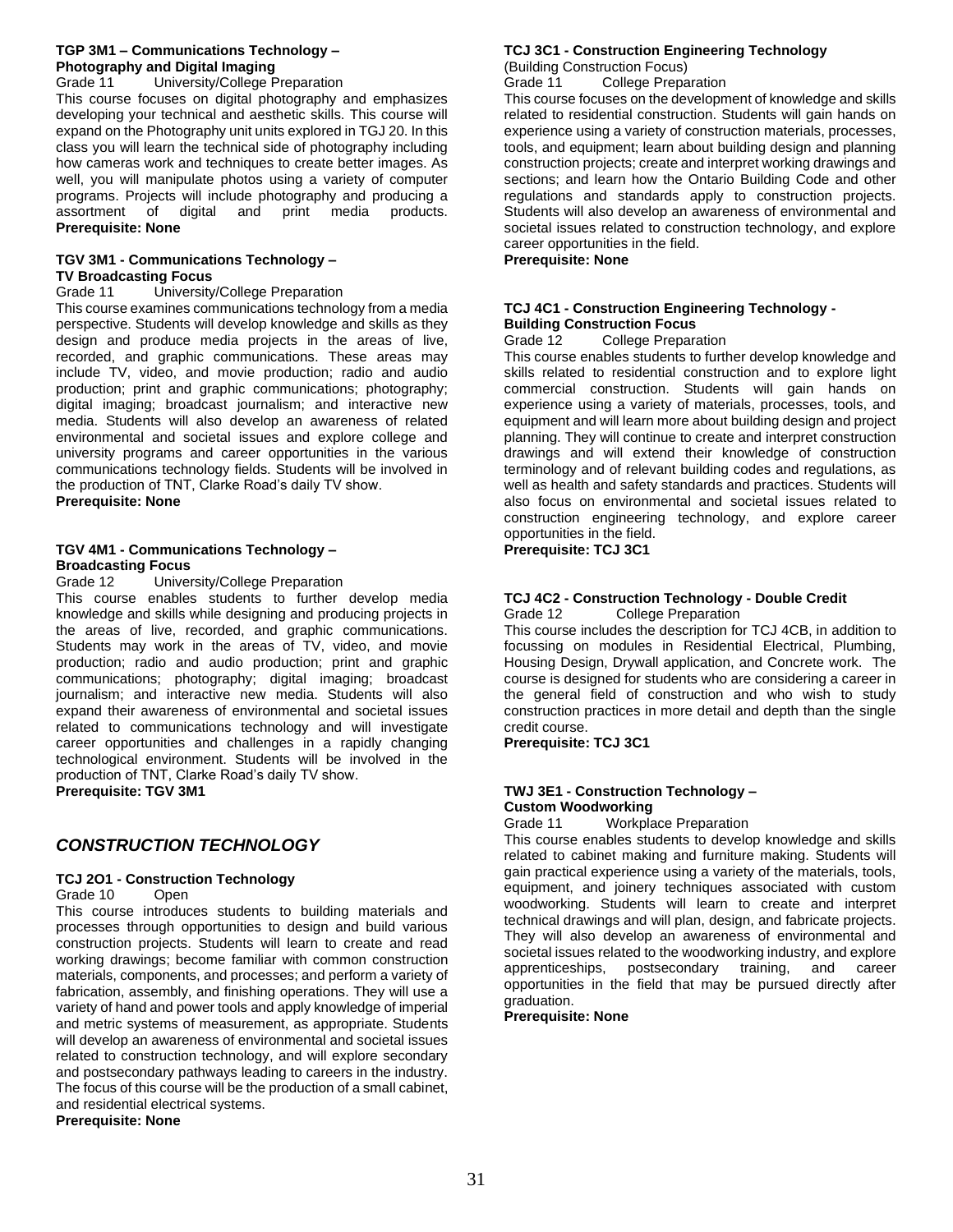#### **TWJ 4E1 - Construction Technology – Custom Woodworking**

Grade 12 Workplace Preparation

This course enables students to further develop knowledge and skills related to the planning, design, and construction of cabinets and furniture for residential and/or commercial projects. Students will gain further experience in the safe use of common woodworking materials, tools, equipment, finishes, and hardware, and will learn about the entrepreneurial skills needed to establish and operate a custom woodworking business. Students will also expand their awareness of health and safety issues and environmental and societal issues related to woodworking, and will explore career opportunities that may be pursued directly after graduation.

**Prerequisite: TWJ 3E1**

## **TCE 3E1**

#### **Construction Technology - Electrical Focus**

Grade 11 Workplace Preparation

This course enables students to develop technical knowledge and skills related to carpentry, masonry, electrical systems, heating and cooling, and plumbing for residential construction. Students will gain hands on experience using a variety of materials, processes, tools, and equipment to design, lay out, and build projects. They will create and read technical drawings, learn construction terminology, interpret building codes and regulations, and apply mathematical skills as they develop construction projects. Students will also develop an awareness of environmental and societal issues related to construction technology, and explore post-secondary and career opportunities in the field. This course focuses on residential electrical systems.

**Prerequisite: None**

#### **TCE 4E1 - Construction Technology - Electrical Focus** Grade 12 Workplace Preparation

This course enables students to further develop technical knowledge and skills related to residential construction and to explore light commercial construction. Students will continue to gain hands on experience using a variety of materials, processes, tools, and equipment; create and interpret construction drawings; and learn more about building design and project planning. They will expand their knowledge of terminology, codes and regulations, and health and safety standards related to residential and light commercial construction. Students will also expand their awareness of environmental and societal issues related to construction technology and explore entrepreneurship and career opportunities in the industry that may be pursued directly after graduation. This course will have a greater emphasis on commercial and industrial electrical systems.

**Prerequisite: TCE 3E1**

# *GREEN INDUSTRIES*

# **THJ 2O1 - Green Industries**

Grade 10 Open

This course introduces students to the various sectors of the green industries – agriculture, forestry, horticulture, floristry, and landscaping. Using materials, processes, and techniques commonly employed in these industries, students will participate in a number of hands-on projects that may include plant or animal propagation; production, maintenance, and harvesting activities; the development of floral or landscaping designs; and/or related construction activities. Students will also develop an awareness of environmental and societal issues related to green industry activities, learn about safe and healthy working practices, and explore secondary and post-secondary education and training pathways and career opportunities in the various industry sector.

#### **Prerequisite: None**

**THJ 3E1 - Green Industries**

Workplace Preparation

This course enables students to develop knowledge and skills related to agriculture, floristry, forestry, horticulture, and landscaping. Students will learn to identify a broad range of plant and animal species; examine factors that affect the growth of plants and animals and the quality of products derived from them; and develop process, design, and maintenance skills required in the green industries. Students will also learn about safe and healthy working practices, develop an awareness of environmental and societal issues related to green industry activities, and learn about apprenticeships and other postsecondary education and training opportunities, as well as employment opportunities that may be pursued directly after graduation.

#### **Prerequisite: None**

# **THJ 4E1 - Green Industries**

Workplace Preparation

This course enables students to gain further experience with a variety of industry procedures and operations and to acquire additional industry-specific skills. Students will study more complex processes, develop more advanced design and maintenance skills and explore ways of enhancing environmental sustainability. They will also examine social and economic issues related to the green industries, learn about safe and healthy working practices, study industry standards and codes, and explore career opportunities in the various industries. The knowledge and skills acquired in this course will prepare students for the workplace and apprenticeship training. **Prerequisite: THJ 3E1**

# **THF3/4E1 – Floristry**

This course explores and provides the opportunity to develop a knowledge base and practical skills related to the area of floriculture or working with flowers. Students will apply the design process and practice different techniques to visualize, describe, build and present various projects. Students will develop a knowledge of plant identification, plant biology and plant care. Students will practice the safe and correct use of tools. Students will also explore the vast career opportunities and related post-secondary education.

**Prerequisite: None**

# *HAIRSTYLING & AESTHETICS*

#### **TXJ 2O1 - Hairstyling and Aesthetics** Grade 10 Open

This course presents hairstyling, make-up, and nail care techniques from a salon/spa perspective. Through a variety of school and community-based activities, students learn fundamental skills in hairstyling, giving manicures and facials and providing hair/scalp analyzes, and treatments. Students also consider related environmental and societal issues and explore secondary and postsecondary pathways leading to careers in the field of hairstyling and aesthetics. **Prerequisite: None**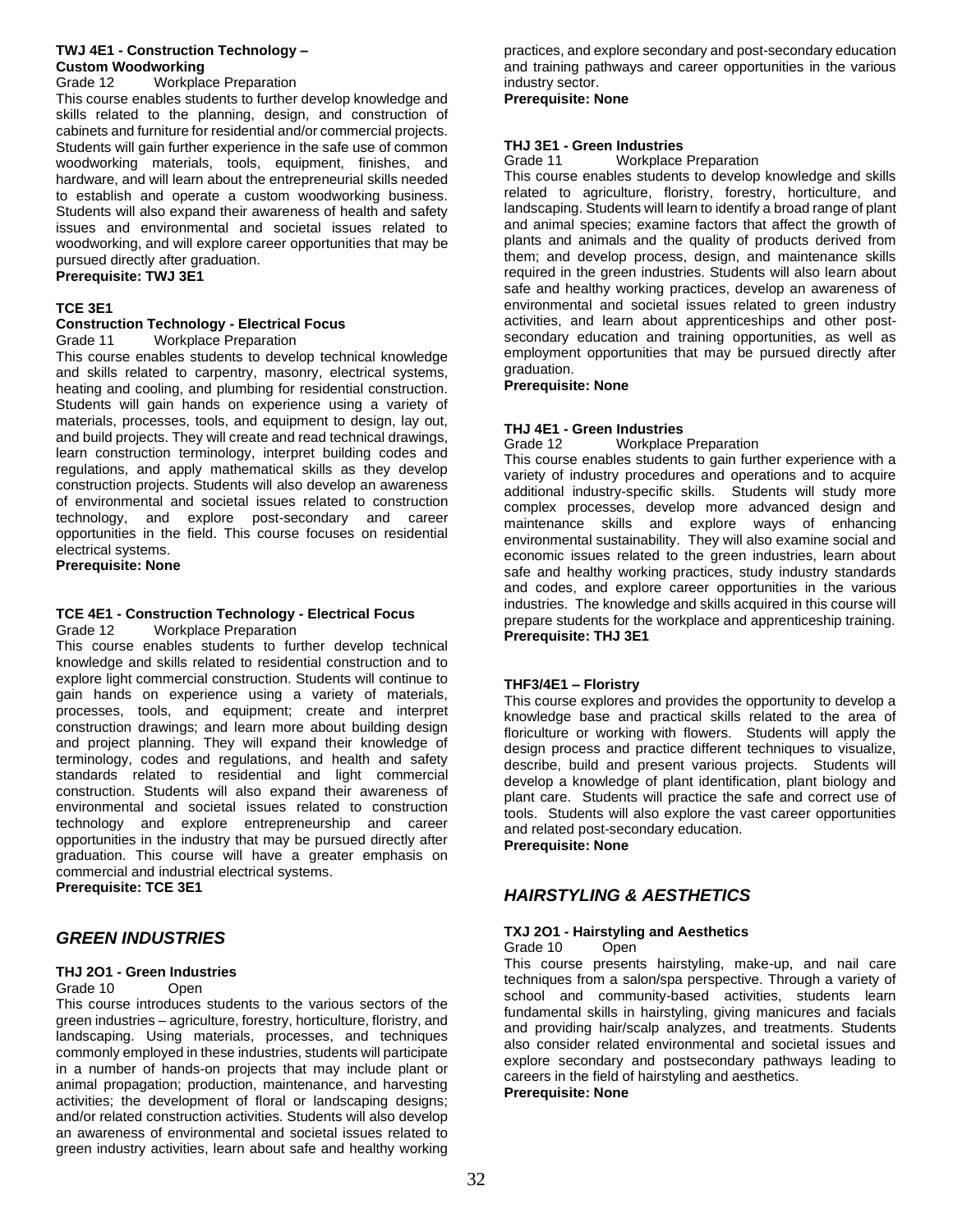#### **TXJ 3E1** - **Hairstyling and Aesthetics** Grade 11 Workplace Preparation

This course enables students to develop knowledge and skills in cosmetology and offers a variety of applications that will equip students to provide services for a diverse clientele. Students identify trends in the hairstyling and aesthetics industry, learn about related health and safety laws, and expand their communication and interpersonal skills through interactions with peers and clients. Students consider environmental and societal issues related to the industry and acquire a more detailed knowledge of apprenticeships and direct entry work positions. **Note: TXJ 2O1 is strongly recommended**

# **TXJ 4E1** - **Hairstyling and Aesthetics**

Grade 12 Workplace Preparation

This course enables students to develop increased proficiency in a wide range of hairstyling and aesthetics services. Working in a salon/spa team environment, students strengthen their fundamental cosmetology skills and develop an understanding of common business practices and strategies in the salon/spa industry. Students expand their understanding of environmental and societal issues and their knowledge of postsecondary destinations in the hairstyling and aesthetics industry. **Prerequisite: TXJ 3E1**

# *HEALTH CARE*

# **TPJ 2O1 – Health Care**

# Grade 10 Open

This course introduces students to personal health promotion, child and adolescent health concerns, and a variety of medical services, treatments, and technologies. Students will become familiar with various instruments and equipment and will learn about human anatomy, organs, and body chemistry, as well as the effects that lifestyle choices can have on personal wellbeing. They will plan recreational activities for youth, perform a dietary analysis, and evaluate health care practices. Students will develop an awareness of environmental and societal issues related to health care, and will explore secondary and post-secondary pathways leading to careers in the field. **Prerequisite: None**

# **TPJ 3M1 - Health Care**

#### Grade 11 University/College

This course enables students to develop their understanding of basic health care procedures, including the safe use of appropriate instruments, equipment, and materials. Students will focus on health care fundamentals, including the anatomical features and physiology of the major body systems and the factors that affect homeostasis in the human body. Students will develop an awareness of health and safety issues in the health care field, analyze environmental and societal issues related to health care, and learn about professional practice standards and career opportunities in the field.

**Prerequisite: None**

# **TPJ 4M1 - Health Care**

Grade 12 University/ College

This course focuses on the development of a range of skills needed to analyze and interpret clinical findings. Students will learn about accepted health care practices and demonstrate an understanding of basic procedures and the use of appropriate instruments and equipment. They will acquire an understanding of basic concepts related to the function of the human immune system and explore the relationship between pathology and disease prevention and treatment. Students will expand their awareness of workers' health and safety issues, analyze environmental and societal issues related to health care, and further explore professional practice standards and postsecondary destinations in the field.

# **Prerequisite: Health Care, Grade 11 University/College Preparation**

#### **SHSM – Specialist High Skills Major Health and Wellness**

This program is specific for Health Care students which includes courses tailored to the career they want to pursue. It enables students to experience working in the sector they are interested in while still in high school through completion of certifications and participation in specialized field trips. Students who successfully complete a SHSM receive formal recognition of a red seal that is placed on their Ontario Secondary School Diploma and are eligible for certain postsecondary awards and/or bursaries. Speak to the Health Care teacher for further details about this rewarding pathway.

# *HOSPITALITY AND TOURISM*

# **TFJ 2O1 - Hospitality and Tourism**

Grade 10 Open

This course provides students with opportunities to explore different areas of hospitality and tourism, as reflected in the various sectors of the tourism industry, with an emphasis on food service. Students will study culinary techniques of food handling and preparation, health and safety standards, the use of tools and equipment, the origins of foods, and event planning, and will learn about tourism attractions across Ontario. Students will develop an awareness of related environmental and societal issues and will explore secondary and post-secondary pathways leading to careers in the tourism industry.

*Prerequisite***: None**

#### **TFB 3E1 - Hospitality and Tourism (Baking)** Grade 11 Workplace

This course enables students to acquire knowledge and skills related to the food and beverage services sector of the tourism industry. Students will learn how to prepare, present, and serve food using a variety of tools and equipment and will develop an understanding of the fundamentals of providing high quality service to ensure customer satisfaction and the components of running a successful event or activity. Students will develop an awareness of health and safety practices, environmental and societal issues, and career opportunities in the food and beverage services sector. Workplace training provides students with authentic employment-type experience in baking and is beneficial to students in the workplace, college or university stream.

**Prerequisite: None**

# **TFB 4E1 - Hospitality and Tourism (Baking)**

Grade 12 Workplace

This course enables students to further develop knowledge and skills related to the food and beverage services sector of the tourism industry. Students will demonstrate proficiency in using food preparation and presentation tools and equipment; plan nutritious menus, create recipes, and prepare and present finished food products; develop customer service skills; and explore event and activity planning. Students will expand their awareness of health and safety practices, environmental and societal issues, and career opportunities in the food and beverage services sector. **Prerequisite: TFB 3E1**

33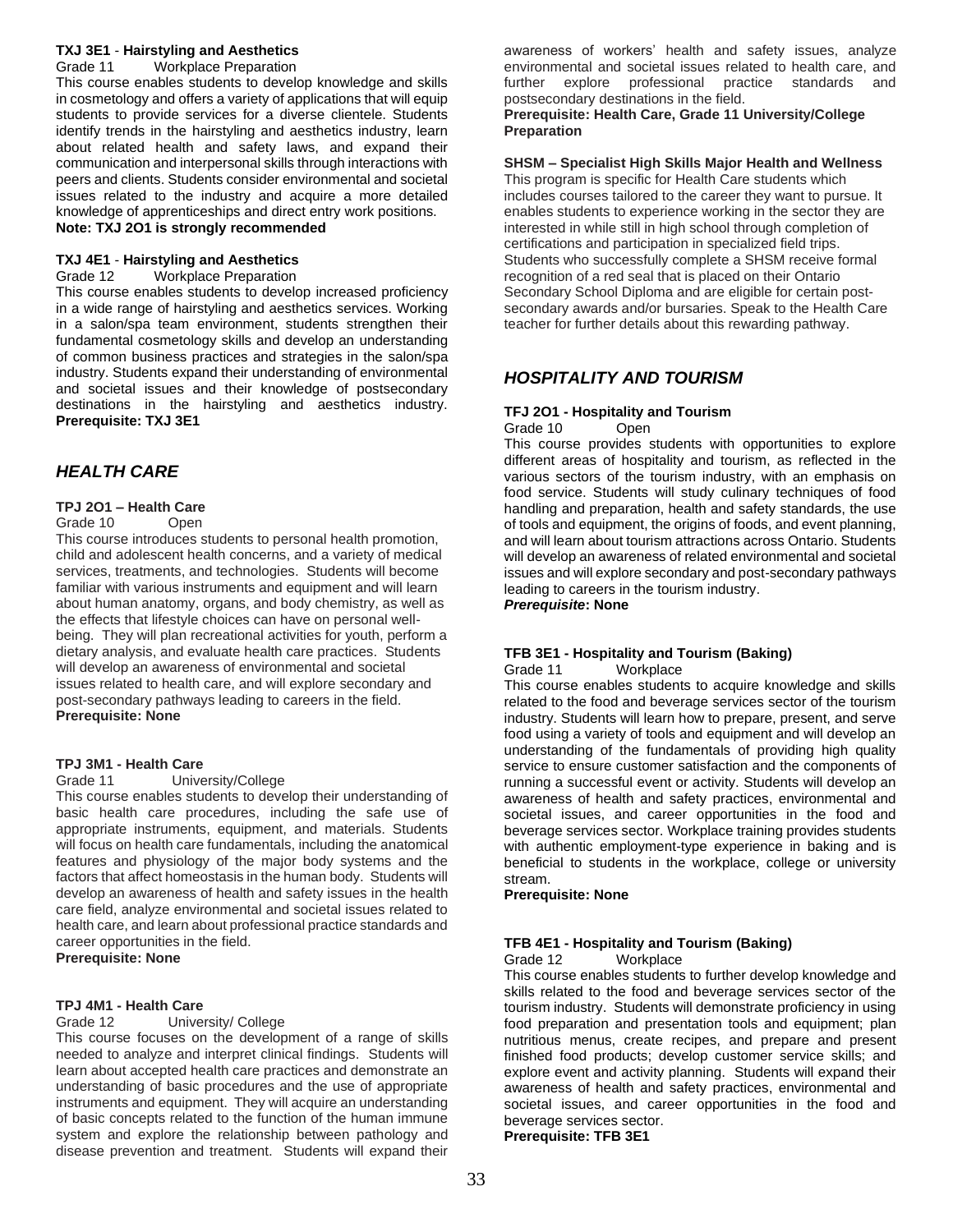#### **TFC 3E1 - Hospitality and Tourism (Cooking)** Grade 11 Workplace

This course enables students to acquire knowledge and skills related to the food and beverage services sector of the tourism industry. Students will learn how to prepare, present, and serve food using a variety of tools and equipment and will develop an understanding of the fundamentals of providing high quality service to ensure customer satisfaction and the components of running a successful event or activity. Students will develop an awareness of health and safety practices, environmental and societal issues, and career opportunities in the food and beverage services sector. Workplace training provides students with authentic employment-type experience in cooking and is beneficial to students in the workplace, college or university stream.

## **Prerequisite: None**

# **TFC 4E1 - Hospitality and Tourism (Cooking)**

# Grade 12 Workplace

This course enables students to further develop knowledge and skills related to the food and beverage services sector of the tourism industry. Students will demonstrate proficiency in using food preparation and presentation tools and equipment; plan nutritious menus, create recipes, and prepare and present finished food products; develop customer service skills; and explore event and activity planning. Students will expand their awareness of health and safety practices, environmental and societal issues, and career opportunities in the food and beverage services sector.

**Prerequisite: TFC 3E1**

# **SHSM – Specialist High Skills Major Hospitality**

This program is a pathway specific for hospitality students which includes courses tailored to the career they want to pursue. It enables students to experience working in the sector they are interested in while still in high school. Through specialized field trips and guest speakers, students are offered the chance to work with industry leaders and experience cutting-edge training in hospitality. Speak to one of the school chefs for further details about this rewarding pathway.

# *MANUFACTURING TECHNOLOGY*

# **TMJ 2O1 - Manufacturing Technology**

#### Grade 10 Open

This course introduces students to the manufacturing industry by giving them an opportunity to design and fabricate products using a variety of processes, tools, and equipment. Students will learn about technical drawing, properties and preparation of materials, and manufacturing techniques. Student projects may include a robotic challenge, a design challenge, or a fabrication project involving processes such as machining, welding, vacuum forming, or injection moulding. Students will develop an awareness of environmental and societal issues related to manufacturing and will learn about secondary and postsecondary pathways leading to careers in the industry. **Prerequisite: None**

# **TMW 3E1 - Manufacturing Technology - Welding Focus**

#### Grade 11 Workplace Preparation

This hands-on, project-based course is designed for students planning to enter an occupation or apprenticeship in manufacturing directly after graduation. Students will work on a variety of manufacturing projects, developing knowledge and skills in design, fabrication, and problem solving and using tools and equipment such as engine lathes, milling machines, and

welding machines. In addition, students may have the opportunity to acquire industry standard certification and training. Students will develop an awareness of environmental and societal issues related to manufacturing and will learn about secondary school pathways that lead to careers in the industry. **Prerequisite: None**

# **TMW 4E2 - Manufacturing Technology Welding Focus, Double Credit**

Grade 12 Workplace Preparation

This project-driven, hands-on course builds on students' experiences in manufacturing technology. Students will further develop knowledge and skills related to the use of engine lathes, milling machines, welding machines, and other related tools and equipment as they design and fabricate solutions to a variety of technological challenges in manufacturing. Students may have opportunities to acquire industry-standard training and certification. Students will expand their awareness of environmental and societal issues and of career opportunities in the manufacturing industry.

**Prerequisite: TMW 3E1**

#### **TMJ 3C1 - Manufacturing Technology -Machining Focus** Grade 11 College Preparation

This course enables students to develop knowledge and skills through hands-on, project based learning. Students will acquire design, fabrication, and problem-solving skills while using tools and equipment such as lathes, mills, welders, computer-aided machines, robots, and control systems. Students may have opportunities to obtain industry-standard certification and training. Students will develop an awareness of environmental and societal issues related to manufacturing and will learn about pathways leading to careers in the industry. **Prerequisite: None**

#### **TMJ 4C1 - Manufacturing Technology -Machining Focus** Grade 12 College Preparation

This course enables students to further develop knowledge and skills related to machining, welding, print reading, computer numerical control (CNC), robotics, and design. Students will develop proficiency in using mechanical, pneumatic, electronic, and computer control systems in a project-based learning environment and may have opportunities to obtain industrystandard training and certification. Students will expand their awareness of environmental and societal issues and career opportunities in the manufacturing industry.

**Prerequisite: TMJ 3C1**

# *TECHNOLOGICAL DESIGN*

# **TDJ 3M1 - Technological Design**

Grade 11 University/College

This course examines how technological design is influenced by human, environmental, financial, and material requirements and resources. Students will research, design, build, and assess solutions that meet specific human needs, using working drawings and other communication methods to present their design ideas. They will develop an awareness of environmental, societal, and cultural issues related to technological design, and will explore career opportunities in the field, as well as the college and/or university program requirements for them. Students will be taught the basics of both architectural and mechanical design and drafting by way of the AutoCAD computer drafting program. *Prerequisite***: None**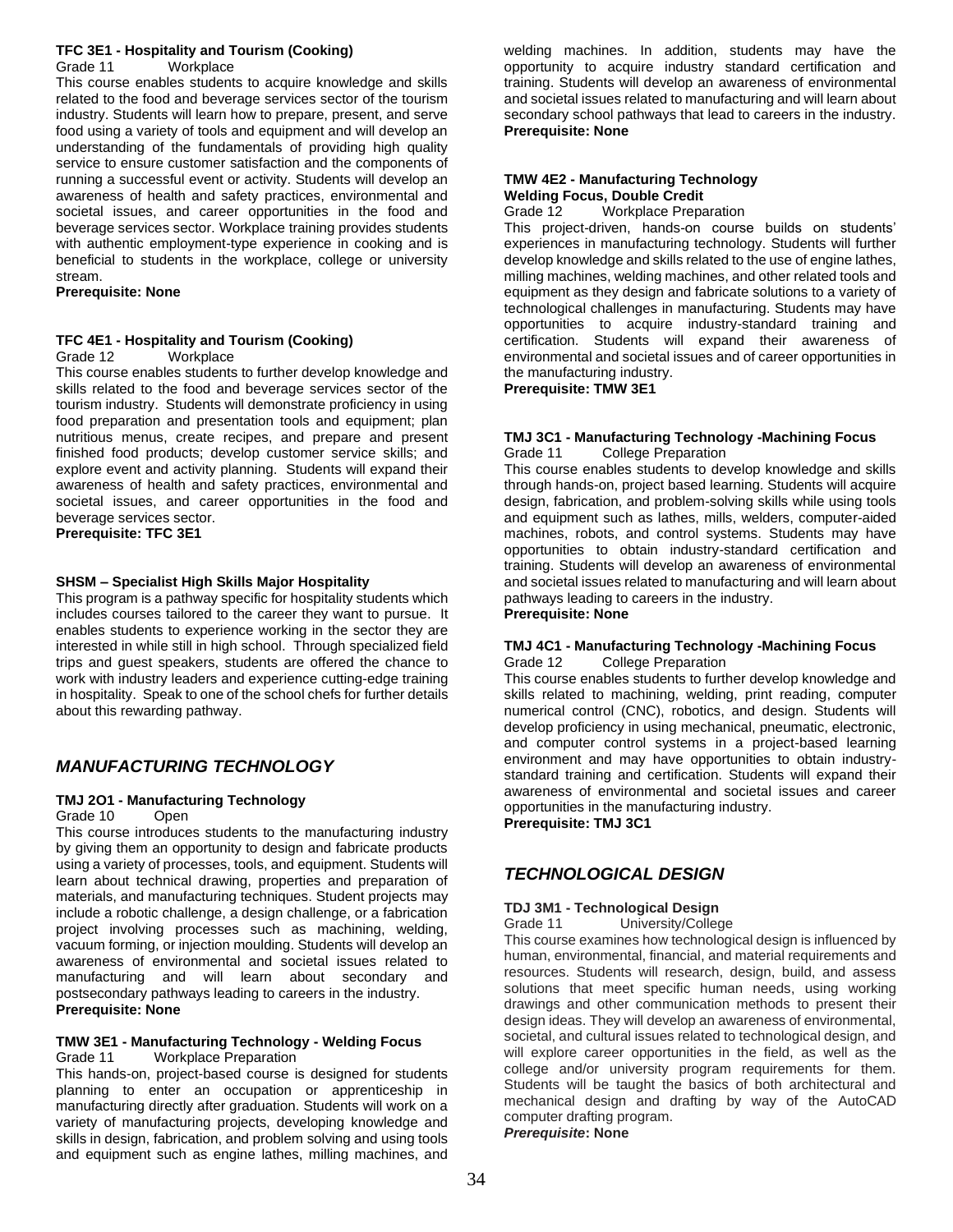# **TDJ 4M1 - Technological Design**

Grade 12 University/College This course introduces students to the fundamentals of design advocacy and marketing, while building on their design skills and their knowledge of professional design practices. Students will apply a systematic design process to research, design, build, and assess solutions that meet specific human needs, using illustrations, presentation drawings, and other communication methods to present their designs. Students will enhance their problem-solving and communication skills, and will explore career opportunities and the postsecondary education and training requirements for them.

*Prerequisite***: TDJ 3M1**

# *TRANSPORTATION TECHNOLOGY*

# **TTJ 2O1 - Transportation Technology**

Grade 10 Open

This course introduces students to the service and maintenance of vehicles, aircraft, and/or watercraft. Students will develop knowledge and skills related to the construction and operation of vehicle/craft systems and learn maintenance and repair techniques. Student projects may include the construction of a self-propelled vehicle or craft, engine service, tire/wheel service, electrical/battery service, and proper body care. Students will develop an awareness of related environmental and societal issues and will explore secondary and postsecondary pathways leading to careers in the transportation industry.

# **Prerequisite: None**

# **SENIOR LEVEL SPECIALIZATION COURSES: SINGLE OR DOUBLE CREDIT OPTION**

Students may enrol in the following courses for either a single credit, or a double credit. The single and double credit classes will be offered back-to-back, either in the morning or the afternoon. Those wishing to pursue an automotive repair career path, may register for TTJ 3C2 , or TTJ 4C2, and those pursuing a career in auto body repair may register for TTB 3C2, or TTB 4C2. Students continue to have the option of taking one credit in either of the automotive areas, or one credit in both areas. See the Transportation teachers for further clarification.

# **TTJ 3O1 – Transportation Vehicle Ownership**

Grade 11 Open

This general interest course enables students to become familiar with the options and features of various vehicles, issues of registration, and the legal requirements affecting vehicle owners. Students will also learn about vehicle financing and insurance, vehicle maintenance, emergency procedures, and responsibilities of being a vehicle owner. Students will develop an awareness of environmental and social issues related to vehicle ownership and use, and will explore career opportunities in the transportation industry.

**Prerequisite: None**

# *AUTO MECHANIC FOCUS*

# **TTJ 3C1 - Transportation Technology Auto Mechanics Focus - Single Credit**

#### Grade 11 College Preparation

This course enables students to develop technical knowledge and skills as they study, test, service, and repair engine, electrical, suspension, brake, and steering systems on vehicles, aircraft, and/or watercraft. Students will develop communication and teamwork skills through practical tasks, using a variety of tools and equipment. Students will develop an awareness of environmental and societal issues related to transportation and will learn about apprenticeship and college programs leading to careers in the transportation industry. **Prerequisite: None**

# **TTJ 3C2 - Transportation Technology Auto Mechanics Focus - Double Credit**

Grade 11 College Preparation

This course enables students to develop technical knowledge and skills as they study, test, service, and repair engine, electrical, suspension, brake, and steering systems on vehicles, aircraft, and/or watercraft. Students will develop communication and teamwork skills through practical tasks, using a variety of tools and equipment. Students will develop an awareness of environmental and societal issues related to transportation and will learn about apprenticeship and college programs leading to careers in the transportation industry.

# **Prerequisite: None**

#### **TTJ 4C1 - Transportation Technology Auto Repair Focus - Single Credit** Grade 12 College Preparation

This course enables students to further develop technical knowledge and skills as they study, test, service, and repair engine management systems; power trains; steering/control, suspension, brake, and body systems on vehicles, aircraft, and/or watercraft; and/or small engine products. Students will refine communication and teamwork skills through practical tasks, using a variety of tools and equipment. Students will expand their awareness of environmental and societal issues related to transportation and their knowledge of apprenticeship and college programs leading to careers in the transportation industry.

# **Prerequisite: TTJ 3C1 or TTJ 3C2**

# **TTJ 4C2-Transportation Technology Auto Repair Focus - Double Credit**

# Grade 12 College Preparation

This course enables students to further develop technical knowledge and skills as they study, test, service, and repair engine management systems; power trains; steering/control, suspension, brake, and body systems on vehicles, aircraft, and/or watercraft; and/or small engine products. Students will refine communication and teamwork skills through practical tasks, using a variety of tools and equipment. Students will expand their awareness of environmental and societal issues related to transportation and their knowledge of apprenticeship and college programs leading to careers in the transportation industry

# **Prerequisite: TTJ 3C1 or TTJ 3C2**

# **TTB 3C1 - Transportation Technology - Vehicle Ownership Autobody Repair Focus - Single Credit**

Grade 11 Open

Students will be introduced to all the skills necessary to perform autobody and collision repair work. This course introduces students to the service and maintenance of vehicles, aircraft, and/or watercraft. Students will develop knowledge and skills related to the construction and operation of vehicle/craft systems and learn maintenance and repair techniques. Student projects may include the construction of a self-propelled vehicle or craft, engine service, tire/wheel service, electrical/battery service, and proper body care. Students will develop an awareness of related environmental and societal issues and will explore secondary and postsecondary pathways leading to careers in the transportation industry. **Prerequisite: None**